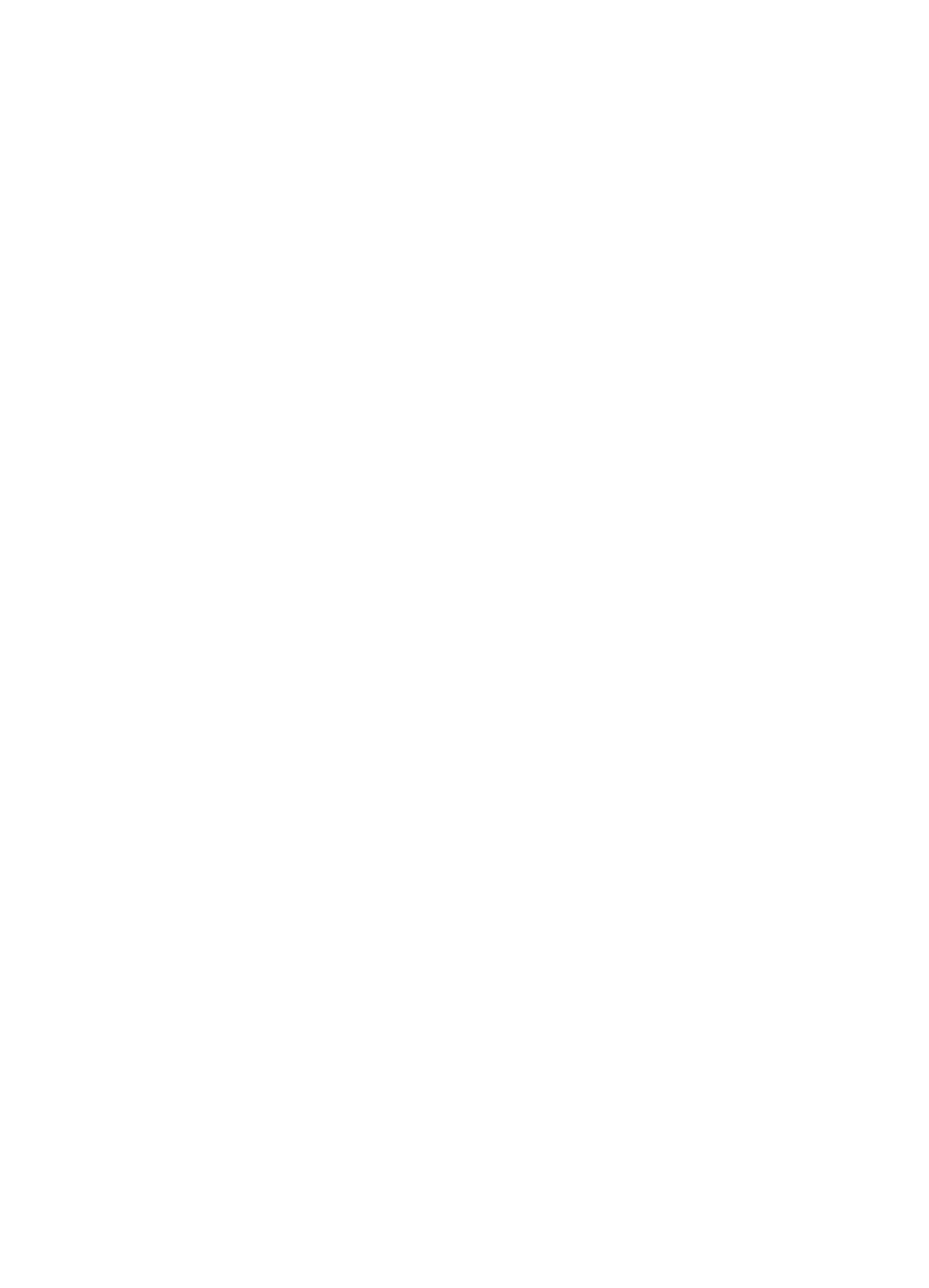### **BOND UNIVERSITY LIMITED A.C.N. 010 694 121 AND CONTROLLED ENTITIES**

### **COMPANY PARTICULARS**

### **Directors**

Honourable Dr Annabelle Bennett AO SC (Chancellor)<br>
Professor Timothy Brailsford (Vice Chancellor) Professor Timothy Brailsford David Baxby Derek Cronin Dr Darryl Gregor OAM Victor Hoog Antink Professor Daryl Le Grew AO Lisa MacCallum Lisa Paul AO PSM Dr Emmanuel Pohl

### **Secretary**

Michael Dean

### **Registered Office**

Bond University Limited Level 6, The Arch Bond University Qld 4229

### **Auditors**

Ernst & Young 111 Eagle Street Brisbane Qld 4000

### **Solicitors**

Minter Ellison Waterfront Place 1 Eagle Street Brisbane Qld 4000

### **Bankers**

Westpac Banking Corporation 260 Queen Street Brisbane Qld 4000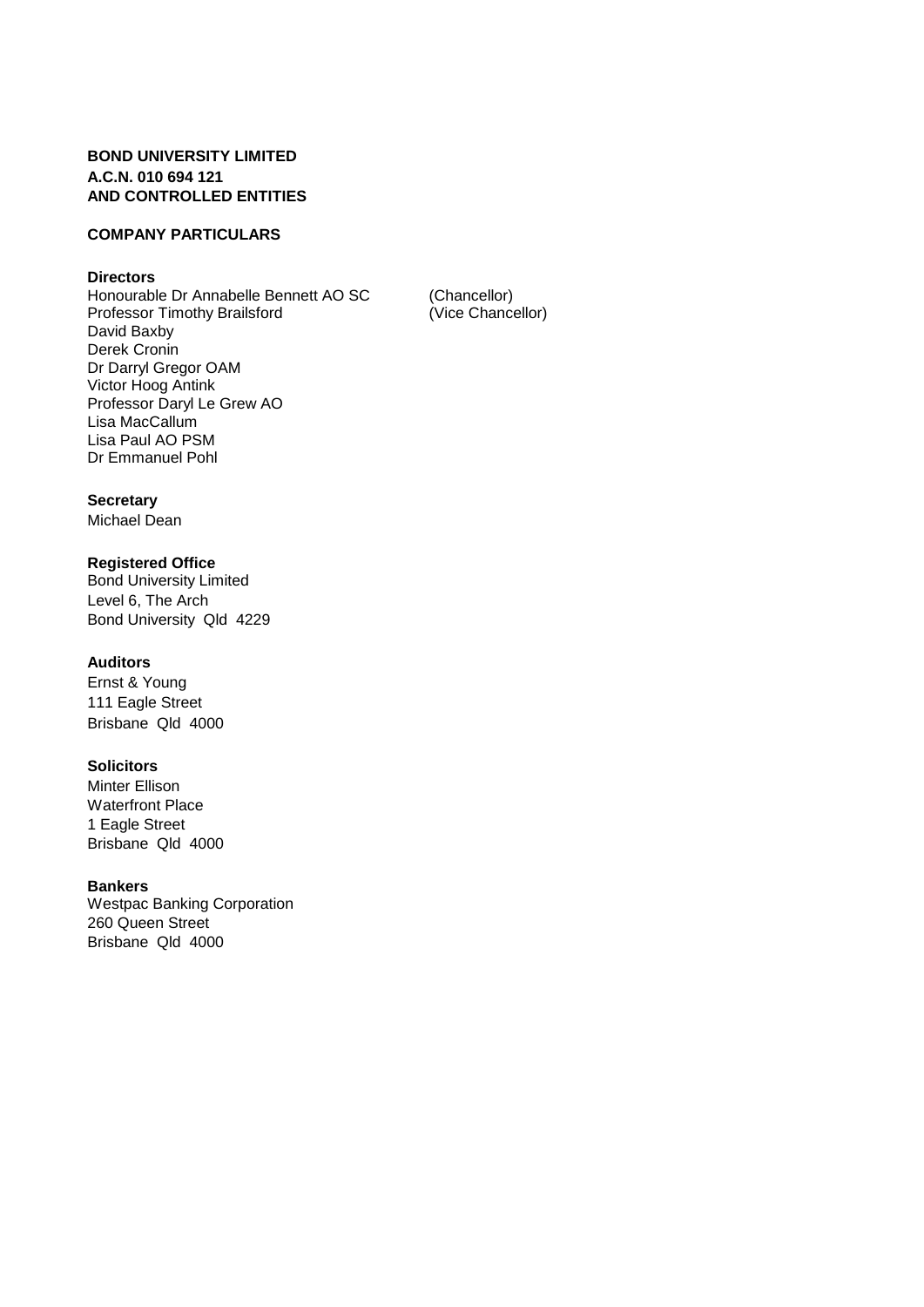### **DIRECTORS' REPORT**

The directors present their report on the consolidated entity consisting of Bond University Limited and the entities it controlled ("Group") at the end of, or during, the year ended 31 December 2018.

### **Directors**

The following persons were directors of Bond University Limited during the whole of the financial year and up to the date of this report:

Honourable Dr Annabelle Bennett AO SC Professor Timothy Brailsford David Baxby Derek Cronin Dr Darryl Gregor OAM Victor Hoog Antink Professor Daryl Le Grew AO Lisa MacCallum Lisa Paul AO PSM Dr Emmanuel Pohl

### **Mission Statement**

As Australia's first private non-profit university, Bond University seeks to be recognised internationally as a leading independent university, imbued with a spirit to innovate, a commitment to influence and a dedication to inspire tomorrow's professionals who share a personalised and transformational student experience.

### **Objectives and Strategies**

### **Objectives:**

- 1. Build on our international brand, underpinned by a distinctive value proposition centred on an outstanding student experience.
- 2. Strengthen our financially sustainable business model and robust capital base.
- 3. Grow and diversify our student enrolments, particularly through international and postgraduate students.
- 4. Focus on niche centres of research excellence.

### **Strategies:**

- 1. Delivering educational programs that are relevant, distinctive and high quality and ensuring our ability to innovate and move with the market.
- 2. Distinguishing our University within the market by our commitment to innovate practices which improve student experience and graduate outcomes and emphasise our intellectual contribution.
- 3. Elevating our standing and reach by engaging with business, industry, government, academe, schools and community through research, partnership and collaboration, as well as deepening our involvement with alumni in all aspects of our University life.
- 4. Harnessing the abilities, commitment and cohesiveness of our workforce by promoting the culture of passionate support within our University, implementing technology that support new modes of learning and teaching, and supporting innovative practice.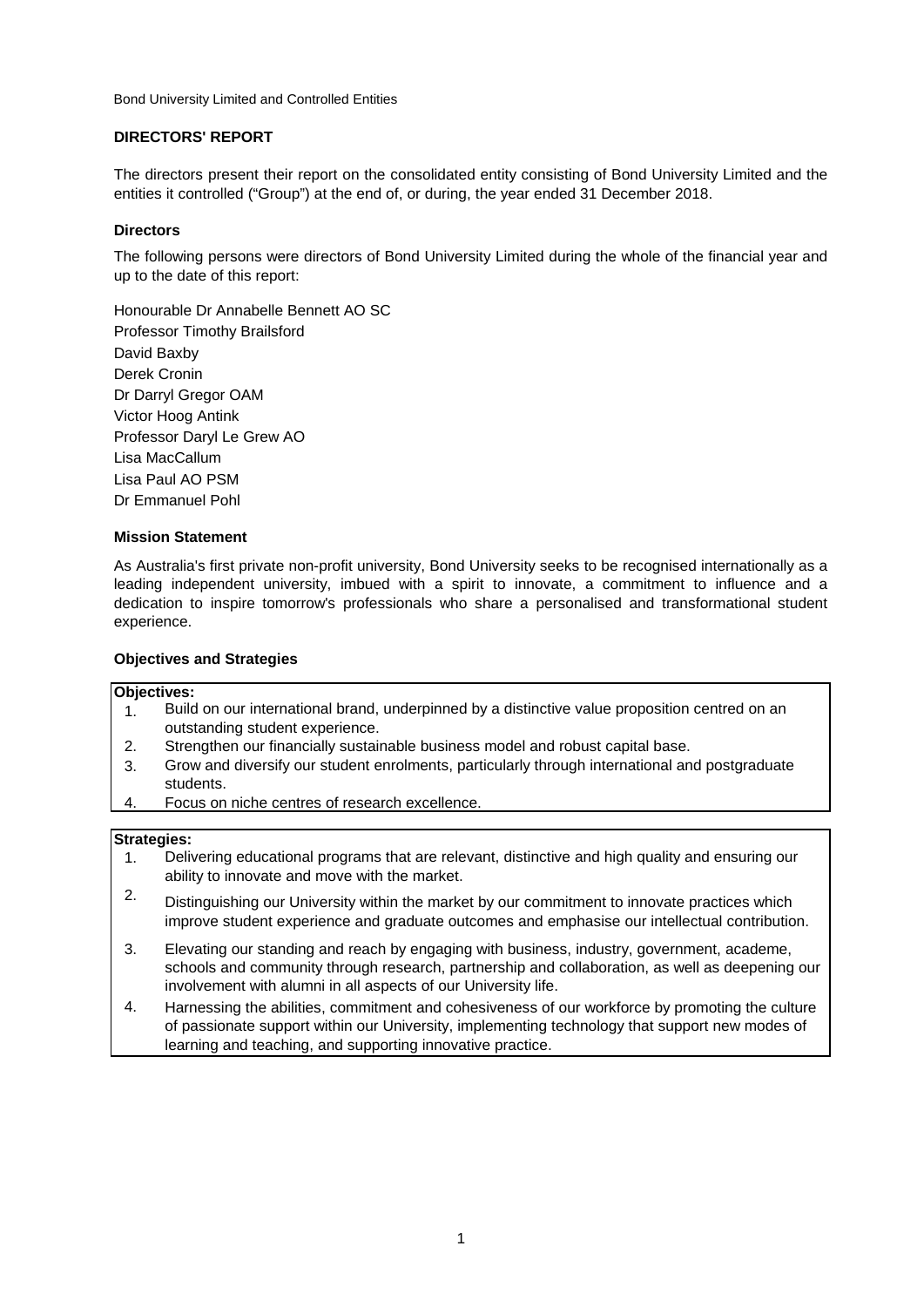### **DIRECTORS' REPORT (continued)**

### **Principal Activities and Significant Changes in Nature of Activities**

The principal activity of the consolidated entity is the promotion and operation of Bond University in Queensland. The University also has an agreement with Business Breakthrough University (BBT) in Japan for the delivery of a Masters of Business Administration program in Japan.

Bond University provides a range of pathway programs into the University, including English language programs through the Bond University College.

In addition to this, Bond University Limited has two subsidiaries - Campus Operations Pty Ltd operates student accommodation including food and beverage facilities and Lashkar Pty Ltd owns and manages the Bond Institute of Health and Sport (BIHS) building.

These principal activities have directly contributed to Bond achieving its objectives. As a not-for-profit entity, the University reinvests its surplus from operations back into the University and continues to introduce new courses, maintain and enhance an innovative and agile teaching and learning environment with the increasing use of technology, and invests in research (including collaborations with industry partners).

### **Key Performance Indicators**

The Council and management monitor the Group's overall performance, from its implementation of the mission statement and strategic plan through to the performance of the Group against its operating plan and budget.

The Council, together with management, have identified key performance indicators (KPIs) that will be used to monitor performance. These KPIs have been developed across each of the key objectives of the University and include measures of financial performance, surveys to assess the quality of services provided to the students including teaching and learning outcomes, improvements in the number of research active staff including measurement of research outputs, increase in industry sponsorships and internships for students.

Senior management report, on a regular basis, the outcome of these measures to Council.

### **Dividends**

Bond University Limited is a not-for-profit company limited by guarantee. Accordingly, no dividend was declared (2017: nil).

### **Other Corporate Information**

Bond University Limited was incorporated as a company limited by guarantee. Pursuant to the Constitution of the company, each member has undertaken in the event of a deficiency on winding up, to contribute an amount not exceeding \$10. At 31 December 2018, the registered membership of the company was 30 and the collective liability of members was \$300 (2017: \$300).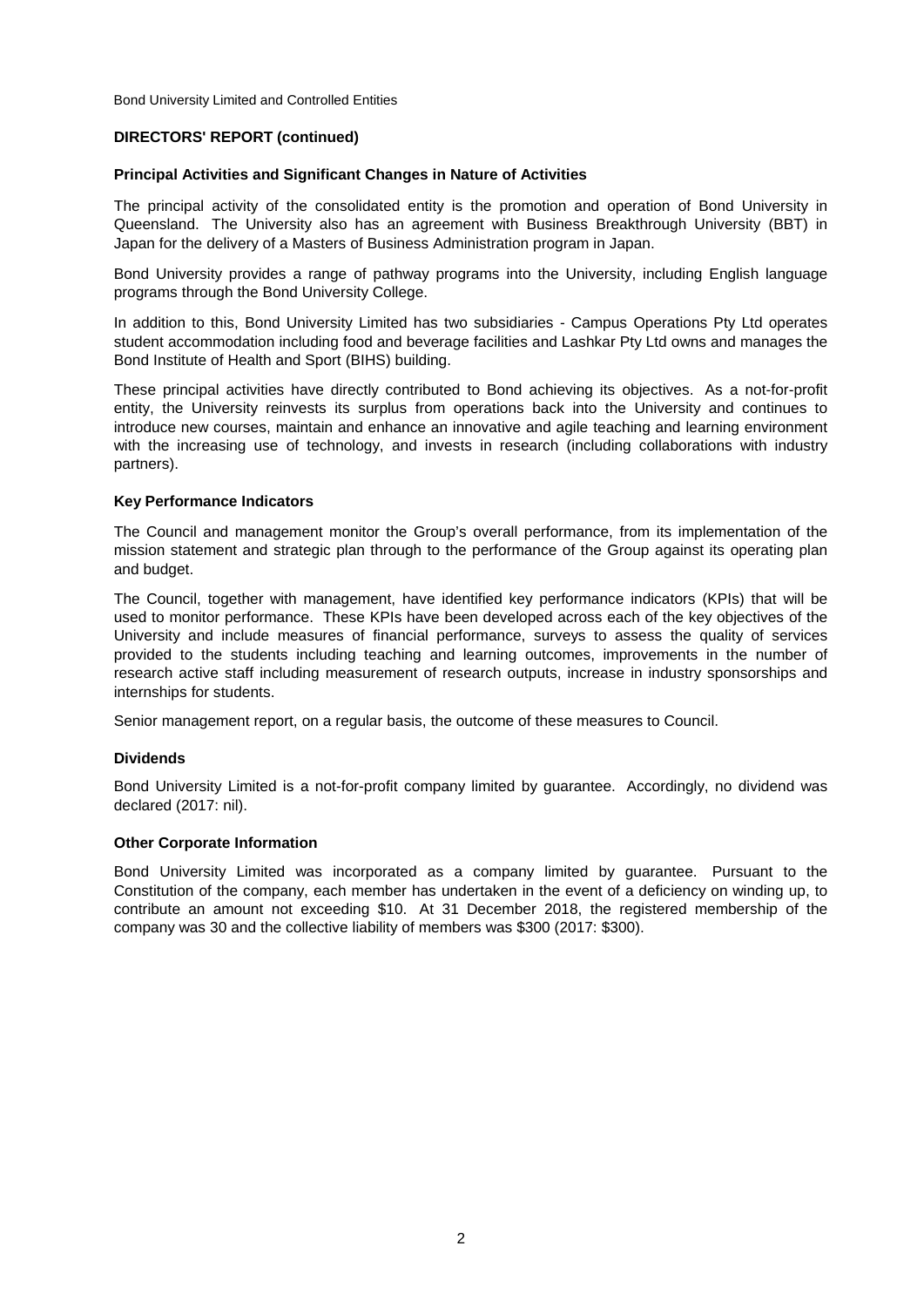### **DIRECTORS' REPORT (continued)**

### **Review of Operations**

The University achieved a net profit of \$22.5 million for the year compared with \$12.5 million in the prior year.

The net profit was derived from total operating revenue of \$202.5 million (2017: \$181.0 million) and other income of \$12.4 million (2017: \$16.3 million), less total operating expenditure of \$192.4 million (2017: \$184.8 million).

The University includes in other income all research, donations and grants income, for which there can be specific restrictions on their use.

Fair value gains on financial assets are included in Other Comprehensive Income. The total gain for 2018 amounted to \$7.8 million (2017: \$5.3 million) and is primarily attributable to the University's investment in Education Australia Limited.

### **Significant Changes in the State of Affairs**

There were no significant changes in the state of affairs of the consolidated entity during the financial year.

### **Matters Subsequent to the End of the Financial Year**

No matter or circumstance has arisen since 31 December 2018 that has significantly affected or may significantly affect:

- (a) the consolidated entity's operations in future financial years, or
- (b) the results of those operations in future financial years, or
- (c) the consolidated entity's state of affairs in future financial years.

### **Likely Developments and Expected Results of Operations**

There are no likely developments not otherwise disclosed in the accounts to report upon.

### **Environmental Regulation**

The company is subject to environmental regulation only in respect to any tree clearing that may be associated with a new building site or in the case of a specialised building, the management of medical or trade waste.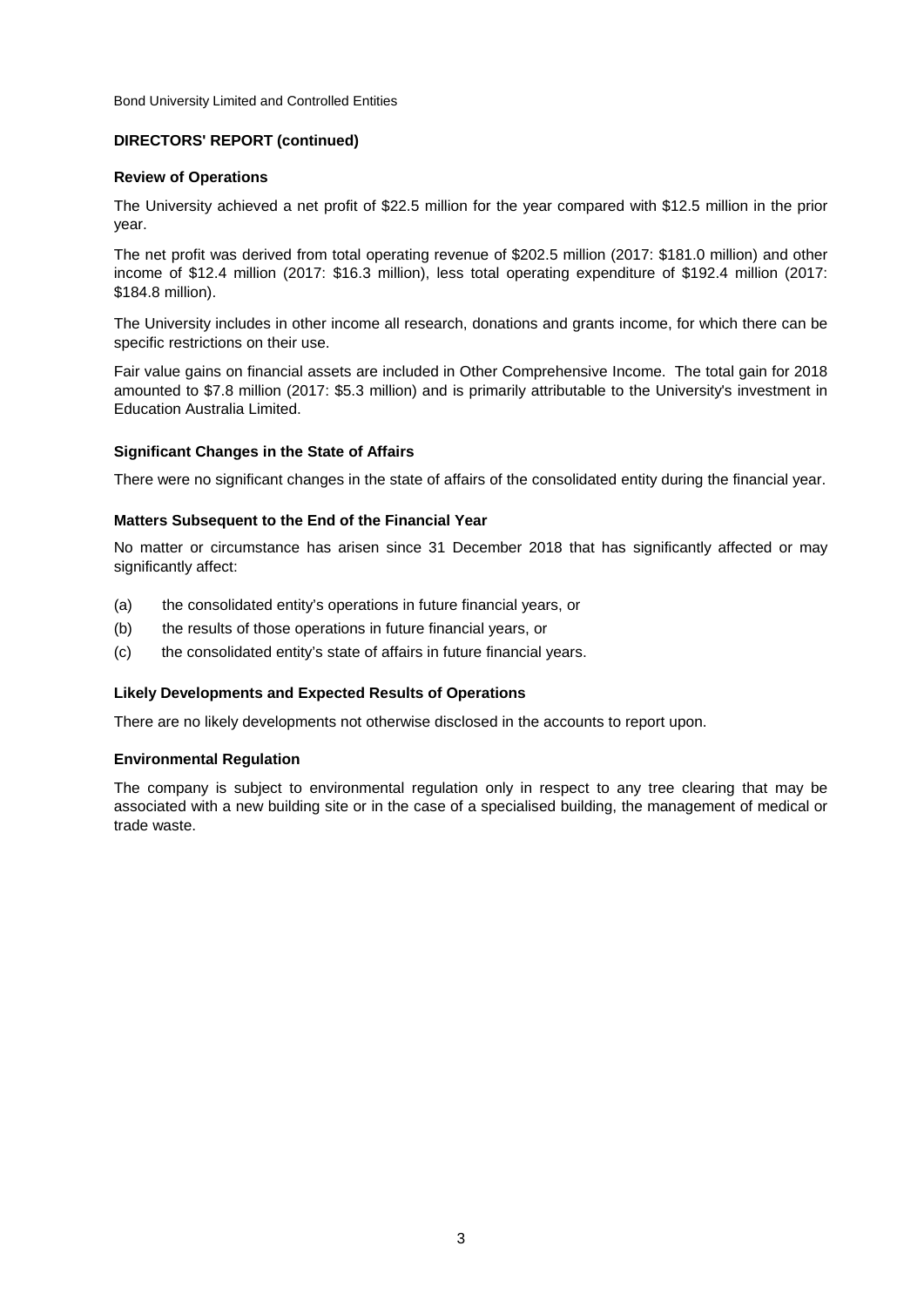### **DIRECTORS' REPORT (continued)**

### **Information on Directors**

### **Honourable Dr Annabelle Bennett**

*Chairman – Non-executive director*

### *Qualifications*

PhD (Syd.), BSc (Hons), LLB (NSW), D Univ *honoris causa* (ANU), D. Laws *honoris causa* (UNSW)

### *Experience*

Independent non-executive director and Chairman of Bond University Limited since 19 April 2016. Dr Bennett retired as a Judge of the Federal Court of Australia in March 2016 after a distinguished career in the law. She became a Senior Counsel in New South Wales in 1994. Dr Bennett is serving as an Arbitrator of the Court of Arbitration for Sport, as well as an arbitrator with other bodies and President (part time) of the NSW Anti-Discrimination Board as well as Chair of Land Services SA and a Director of the Garvan Institute of Medial Research. She is the Chair of the Advisory Group of Judges to the World Intellectual Property Organisation. She has served, as the President of the Copyright Tribunal of Australia, Presidential Member of the Administrative Appeals Tribunal and an Additional Judge of the Supreme Court of the ACT. She is a member and Past President of Chief Executive Women. In 1998, she joined the Council of the Australian National University and served for over a decade as Pro Chancellor. She has also served as Chairman of the National Health and Medical Research Council. In 2005 she was appointed as an Officer of the Order of Australia (AO) for service to the law, particularly in the areas of intellectual property, administrative law and professional conduct, and to the community.

### *Other current directorships*

Non-Executive Director, Garvan Institute of Medical Research.

President, Anti-Discrimination Board of New South Wales.

Chair, Land Services SA Holding Pty Ltd.

Member, Advisory Board of the Faculty of Law of The Chinese University of Hong Kong.

Commissioner (Part-time), Law Reform Commission conducting digital assets review.

Member, Academic Committee, Intellectual Property and Competition Academy of Shanghai and Jiao Tong University.

Member, World Intellectual Property Organisation (WIPO) Mediation and Arbitration List of Neutrals.

*Special responsibilities*

Chancellor. Chairman of Nominations Advisory Committee. Member of Audit & Risk Management Committee. Member of Occupational Health and Safety Committee. Member of Bond University Limited.

### **Professor Timothy Brailsford** *Executive director*

*Qualifications* PhD Monash, MEc, FCPA, SFFin, FIML

### *Experience*

Executive director, Vice-Chancellor and President of Bond University Limited since 11 January 2012. Former Executive Dean of Faculty of Business, Economics, Law and Tourism of the University of Queensland. Former Foundation Head & Dean of the UQ Business School. Former Dean of the Faculty of Economics and Commerce of the Australian National University.

Director, Unisport Australia Ltd. *Other current directorships*

Vice-Chancellor and President. *Special responsibilities*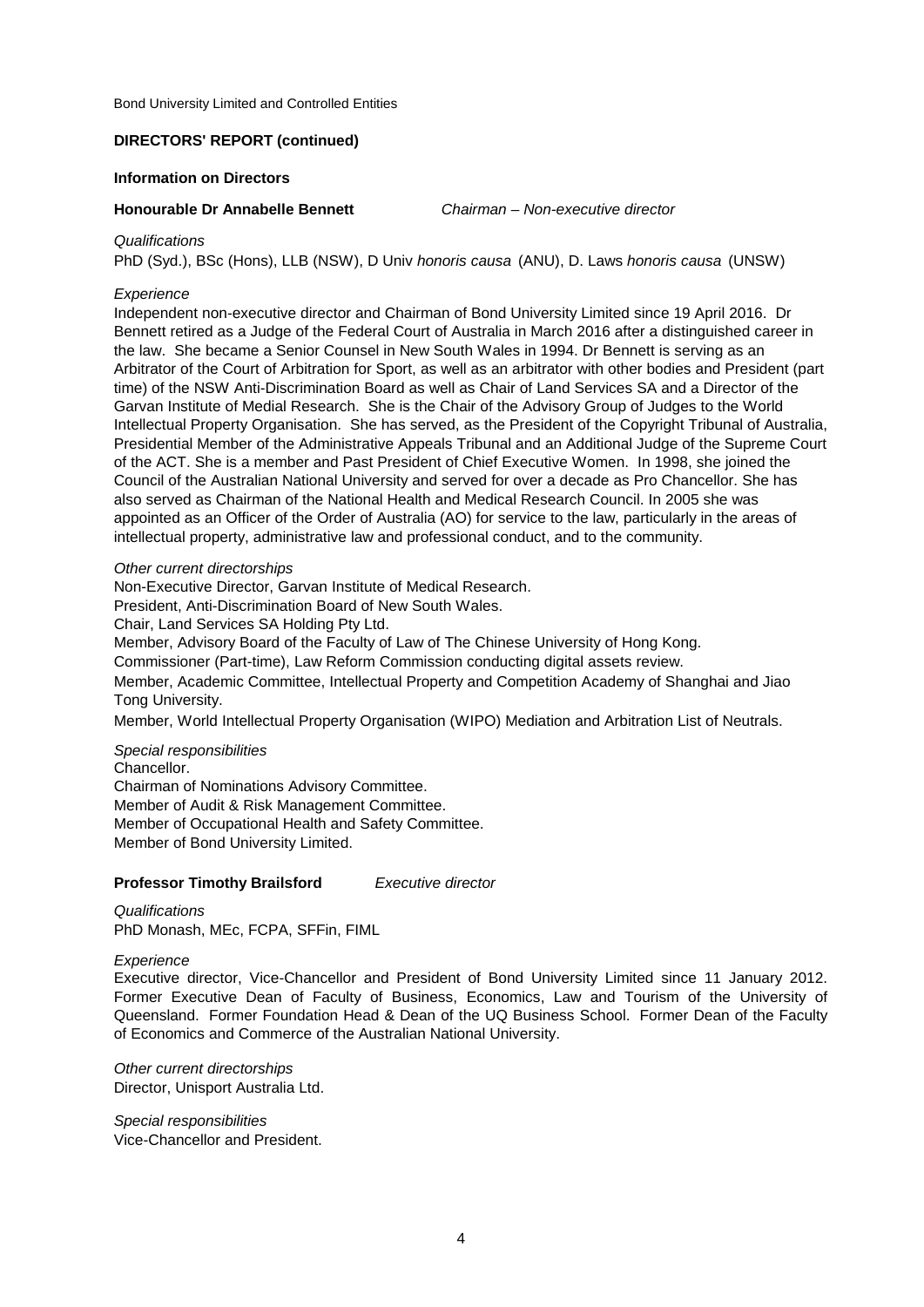### **DIRECTORS' REPORT (continued)**

### **Information on Directors (continued)**

### **David Baxby**

*Non-executive director*

*Qualifications* BComm LLB (Hons) Bond

### *Experience*

Independent non-executive director of Bond University Limited since 17 April 2015. Following his graduation from Bond University with Law and Commerce Degrees, Mr. Baxby completed ten years with Goldman Sachs both in Sydney and London. He then spent 10 years working for the Virgin Group in Sydney, Shanghai and Geneva culminating in his appointment as Group Co-CEO for the Virgin Group in Geneva. He has spent the past 20 years immersed in a diverse range of industries spanning aviation, banking, mobile telephony and technology. In August 2017, Mr. Baxby was appointed Managing Director, Wesfarmers Industrials Division which comprises of Resources, Industrial and Safety, Chemicals, Energy and Fertiliser businesses. Mr. Baxby is a 921 alumnus of the University. Mr. Baxby is a current member of the Australian Institute of Company Directors; Advance Australia Foundation; Australian Venture Capital Association and Family Office Circle.

*Special responsibilities*

Member of Audit & Risk Management Committee. Member of the Alumni Advisory Board. Member of Occupational Health and Safety Committee.

**Derek Cronin** *Non-executive director*

*Qualifications* LLB Bond

### *Experience*

Independent non-executive director of Bond University Limited since 17 April 2015. Mr. Cronin is an experienced lawyer with considerable expertise in dispute resolution and commercial litigation. He brings significant skills and experience in the legal, general business, commercial and community sectors, together with a sound understanding of the higher education sector. Mr. Cronin is an 892 alumnus of the University.

*Other current directorships* Director, Northcliffe Surf Life Saving Supporters Club.

Chair of the Alumni Advisory Board. Member of the Law Advisory Board. *Special responsibilities*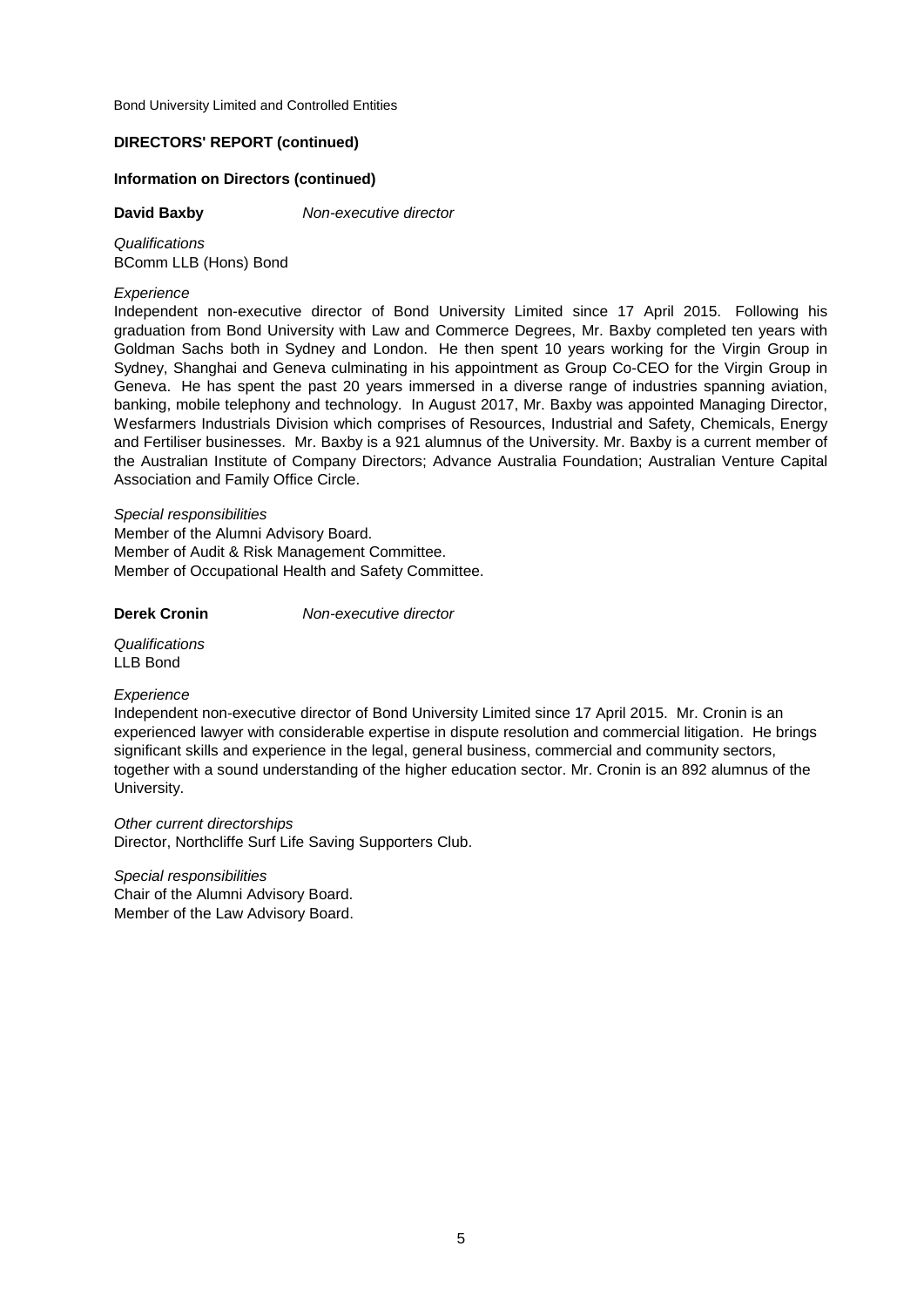### **DIRECTORS' REPORT (continued)**

### **Information on Directors (continued)**

### *Non-executive director* **Dr Darryl Gregor OAM**

*Qualifications*

MBBS (QLD), FRANZCO, LASIK fellowship, Houston TX

### *Experience*

Independent non-executive director of Bond University Council since 2 May 2014. Dr Darryl Gregor has worked as a leading Australian Cataract & Refractive Surgeon for almost four decades, performing over 25,000 cataract procedures. He is a founding partner of the Eye Centre and Laser Vision Centre, Gold Coast. Passionate about his craft, Dr Gregor has spearheaded many firsts throughout his career. Founding his practice in Southport in 1980, he was one of the first Australian ophthalmologists to implant an intraocular lens that same year, to perform Excimer Laser surgery in 1991, and LASIK in 1996. Dr Gregor also pioneered Day Surgery in Australia, building Queensland's first licensed Day Theatre, *Brockway House* , in 1985. Dr Gregor has held various memberships and directorships including founding member of the Australian Society of Cataract and Refractive Surgeons, member of the American Cataract and Refractive Surgery Society, member of the Australian Institute of Company Directors (MAICD), executive director of Gold Coast Day Hospitals Pty Ltd and executive director of Vision Eye Institute. He is medical tourism advisor to the City of Gold Coast, fellow of the Royal Australian College of Ophthalmologists, former president of the Gold Coast Medical Association and branch Councilor of Australian Medical Association Queensland (AMAQ). Dr Gregor has an appreciation for higher education and the arts and was instrumental in establishing Bond University Medical School with Dr Peter Heiner. The *Gregor Heiner Lecture Theatre* was named in their honour in 2004. He has also served on the Bond University Medical Student Interview panel since 2007. Dr Gregor has completed a course at National Institute of Dramatic Arts (NIDA) and currently serves on the board at Bleach\* The Gold Coast Festival. Dr Gregor was awarded an Order of Australia Medal (OAM) in 2014 for services to ophthalmology and education.

Non-Executive Director, Bleached Arts Ltd Board. *Other current directorship*

### *Non-executive director* **Victor P Hoog Antink**

*Qualifications* MBA Harv, BCom Qld, FCA, FAICD, FRICS, FAPI

### *Experience*

Independent non-executive director of Bond University Limited since 26 December 2014. Mr. Hoog Antink is the Chairman of the Bond Business School Advisory Board. He is a Director of Sands China Ltd (HKSE 1928) listed in Hong Kong and a former Chairman of South Bank Corporation. Before becoming a Non-Executive Director in 2012, Mr. Hoog Antink was the CEO of the DEXUS Property Group for more than eight years. Prior to that, he was the Director of Funds Management at Westfield responsible for the Westfield Trust and the Westfield America Trust. Mr. Hoog Antink has also served as the Chairman of the Property Industry Foundation and as the National President of the Property Council of Australia and has been awarded honorary national life membership of the Property Council of Australia. He has extensive experience in managing businesses and investments in Australia and internationally.

Chairman, Bond Business School Advisory Board. *Other current directorships* Director, Sands China Limited.

Member of Bond University Limited. *Special responsibilities* Chair of Audit & Risk Management Committee. Chair of Occupational Health & Safety Committee.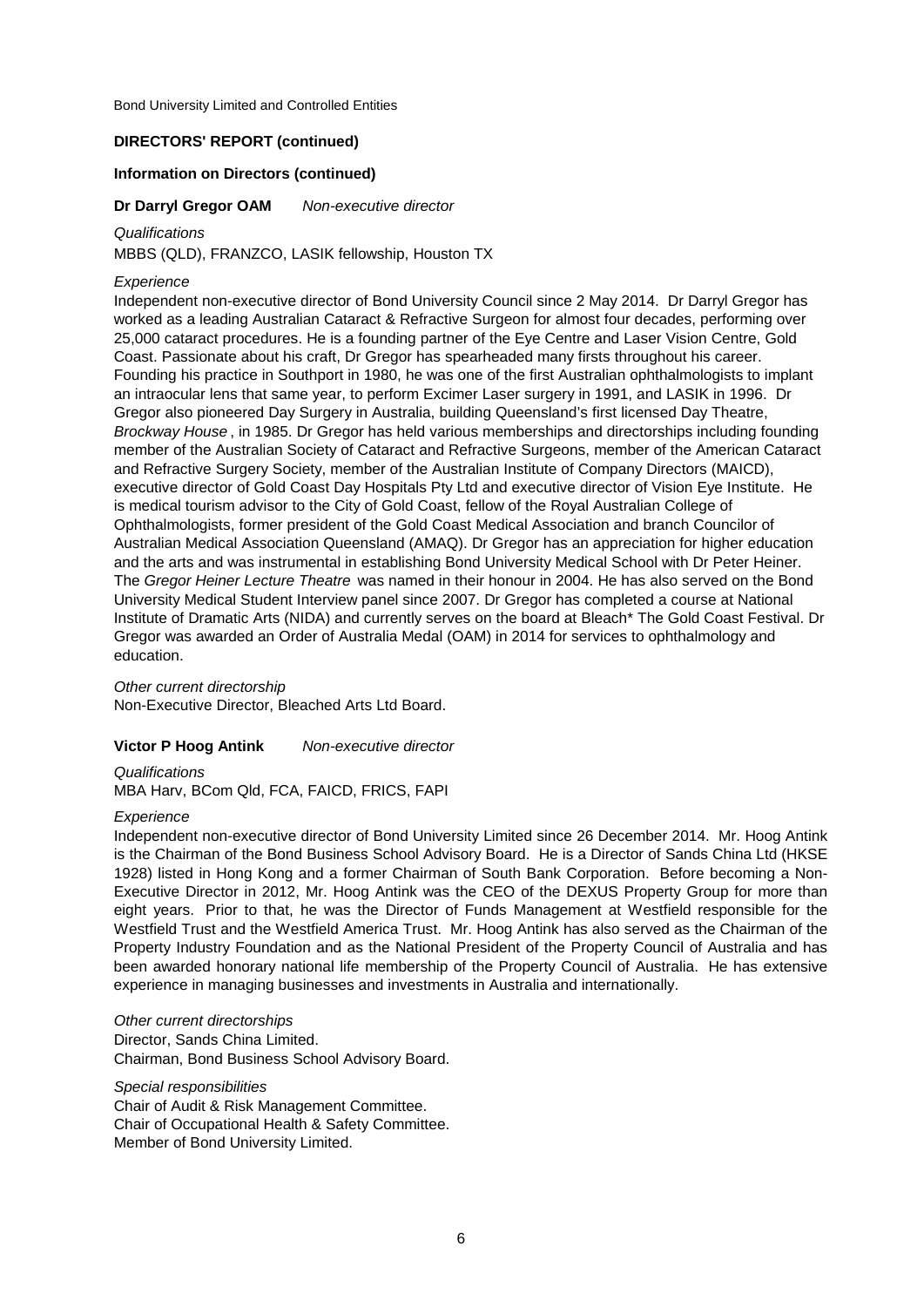### **DIRECTORS' REPORT (continued)**

### **Information on Directors (continued)**

### *Non-executive director* **Professor Daryl Le Grew AO**

*Qualifications* MArch(Melb); DLitt (Hon) (Tas)

### *Experience*

Independent non-executive director of Bond University Limited since 5 May 2017. Former Vice Chancellor of the University of Tasmania and of the University of Canterbury. Professor Le Grew runs his own design consultancy and is an internationally recognised researcher and practitioner who works extensively within the fields of University futures, campus futures, urban Architecture and creative thinking. Professor Le Grew has over 14 years as a Vice Chancellor intertwined with Architectural research and practice. The skills that Professor Le Grew brings to Council are: Education, Governance, Community Service, International and Corporate/Commercial.

*Other current directorships* Director, Australian Centre for Innovation and Design. Director, Creative Futures Limited.

### *Non-executive director* **Lisa MacCallum**

*Qualifications* BA; BComm (Bond); CPA

### *Experience*

Independent non-executive director of Bond University Limited since 5 May 2017. She is the Founder and creator of Inspired Companies – a framework for Action and approach to brand strategy to support the corporate sector's transition from profit as purpose to profit through the pursuit of bigger more purposeful ideas. Ms. MacCallum provides independent strategic advice to a range of companies looking to navigate this transition, create competitive advantage and deliver sustained profitable growth. She brings the following skills to Council: Education; Brand Strategy, Strategic Communications; Corporate/Commercial; Community Service; Technology and global perspective. Ms. MacCallum founded a Japanese multi-media company and related university programs in 1998 and has held a number of senior positions in global companies, most recently as Vice President for NIKE Inc. She has consulted with a number of for-profit and not-for-profit organisations in a range of discipline areas. Ms. MacCallum is a 912 alumna of the University.

### *Other current directorships*

Committee member of British Telecom PLC Board. Member of Advisory Board, KAO Corporation, Japan. Member of Advisory Board, Young Global Leaders of the World Economic Forum. Independent non-executive director of Villa World Limited.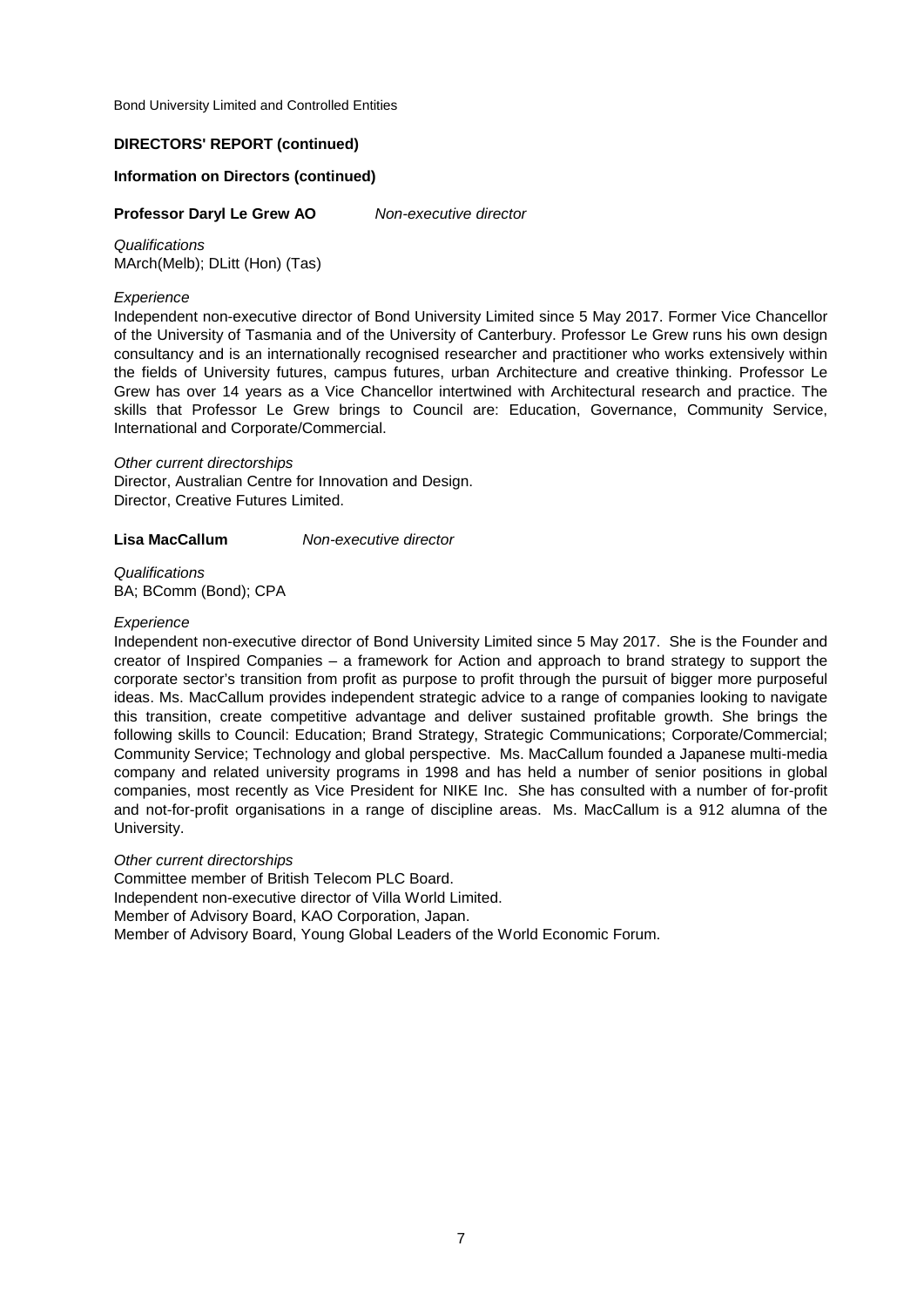### **DIRECTORS' REPORT (continued)**

### **Information on Directors (continued)**

**Lisa Paul AO PSM**

*Non-executive director*

*Qualifications* BA (Hons), FAICD, FACEL, FAIM, FIPAA, FANZSOG

### *Experience*

Independent non-executive director of Bond University Limited since 19 April 2016. Ms. Paul has been a Chief Executive in the Australian federal government from 2004 to 2016, most recently as the Secretary of the Australian Government Department of Education and Training. She is an Australian National University Policy Fellow, a Fellow of the Australian Institute of Company Directors, a Fellow of the Australian Council for Educational Leaders, National Fellow of the Institute of Public Administration Australia, a Fellow of the Australian Institute of Management, a member of Chief Executive Women and a Fellow of the Australian and New Zealand School of Government. Ms. Paul is Chair of Headspace, the National Youth Mental Health Foundation and serves on the Government's Naval Shipbuilding Advisory Board and Navitas, She is an Enterprise Professor at the University of Melbourne. She was formerly a Director of Advanced Personnel Management (APM), Australian Research Alliance for Children and Youth, Programmed Group and Advisory Board to the Melbourne Accelerator Program.

### *Other current directorships*

Non-Executive Director, Australia America Education Leadership Foundation. Non-Executive Director, Navitas. Non-Executive Director and Chair, Curriculum subcommittee, High Resolves. Non-Executive Director, Schools Plus.

### *Non-executive director* **Dr Emmanuel Pohl**

*Qualifications* B.Sc (Eng), MBA, DBA, FAICD, MSAA, F Fin

### *Experience*

Independent non-executive director of Bond University Limited since 19 April 2016. Dr. Pohl is currently Chairman and CIO of investment house EC Pohl & Co, which he founded in June 2012. EC Pohl & Co is an investment manager that specialises in identifying and investing in quality Australian companies. He has more than thirty years of investment experience and has served on the boards of several major corporations and the Accounting Practices Board in his native South Africa and his adopted home Australia. He has extensive experience in the funds management industry. His past roles have included, Director, Queensland Gas Co Ltd; Director, Growth Equities Corp Ltd; Founding Managing Director and Chairman of the Investment Committee, Hyperion Asset Management Limited; Portfolio Manager, Westpac Investment Management and Director and Head of Research, Davis Borkum Hare Inc. He has also been heavily involved in the community sector, particularly with sport, health, environment and arts philanthropic organisations. He was member of the Mater Research Foundation and the Great Barrier Reef Research Foundation.

Chairman, Astuce Group Limited. Trustee, Currumbin Wild Life Hospital Foundation. Chairman and President, Bond University Rugby Club. *Other current directorships* Managing Director, Global Masters Fund Limited. Chairman, EC Pohl & Co Pty Ltd. Chairman, EC Pohl & Co Private Equity Limited. Director, Huysamer International Holdings (Pty) Ltd. Managing Director, Flagship Investments. Chairman, ECP Asset Management Pty Ltd.

### *Special responsibilities*

Member of Audit & Risk Management Committee. Member of Nominations Committee. Member of Occupational Health and Safety Committee.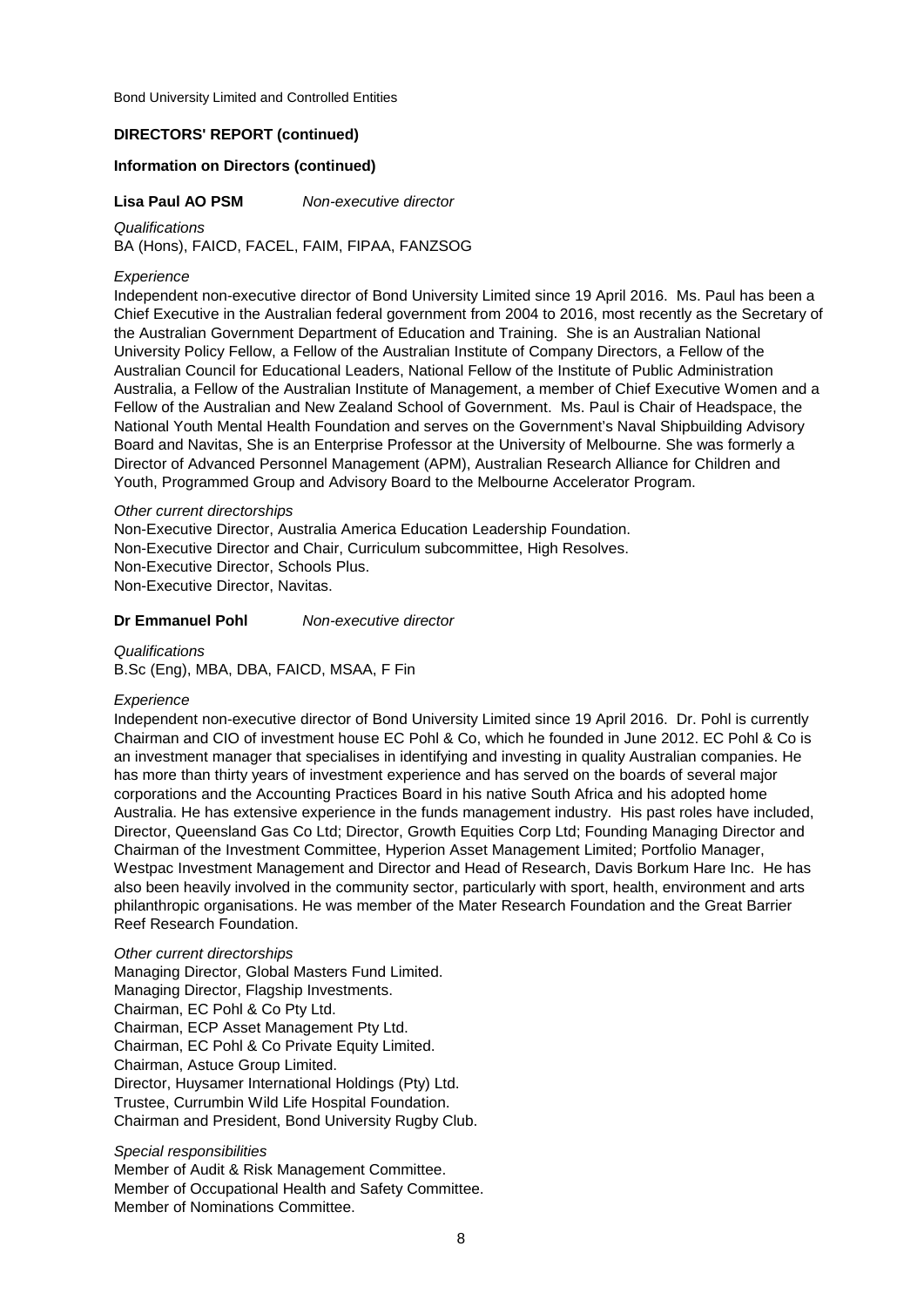### **DIRECTORS' REPORT (continued)**

### **Information on Directors (continued)**

### **Company Secretary**

The Company Secretary is Mr. Michael Dean LIB, GDipAppCorpGov, MMgmt, FCIS. Mr Dean was appointed to the position of Company Secretary on 8 October 2009.

### **Meetings of Directors**

The numbers of meetings that each Director was eligible to attend and the number they attended for the year ended 31 December 2018 were:

| <b>Scheduled</b><br><b>Meetings &amp;</b><br><b>Attendance</b> |                            |                                        |                            |                                                           |                            | Occupational<br><b>Health &amp; Safety</b><br><b>Committee</b>   |                               |
|----------------------------------------------------------------|----------------------------|----------------------------------------|----------------------------|-----------------------------------------------------------|----------------------------|------------------------------------------------------------------|-------------------------------|
| No. of<br>Mtgs<br>Held*                                        | No. of<br>Mtgs<br>Attended | No. of<br>Mtgs<br>Held*                | No. of<br>Mtgs<br>Attended | No. of<br>Mtgs<br>Held*                                   | No. of<br>Mtgs<br>Attended | No. of<br>Mtgs<br>Held*                                          | No. of<br>Mtgs<br>Attended    |
| 6                                                              | 6                          | 1                                      | 1                          | 3                                                         | 3                          | 2                                                                | 2                             |
| 6                                                              | 6                          | $***$                                  | $***$                      | $***$                                                     | $***$                      | $***$                                                            | $***$                         |
| 6                                                              | 4                          | $***$                                  | $***$                      | 3                                                         | 3                          | 2                                                                | 1                             |
| 6                                                              | 6                          | $***$                                  | $***$                      | $***$                                                     | $***$                      | $***$                                                            | $***$                         |
| 6                                                              | 6                          | 1                                      | 1                          | $***$                                                     | $***$                      | $***$                                                            | $***$                         |
| 6                                                              | 6                          | $***$                                  | $***$                      | 3                                                         | 2                          | $\overline{2}$                                                   | 1                             |
| 6                                                              | 5                          | $***$                                  | $***$                      | $***$                                                     | $***$                      | $***$                                                            | $***$                         |
| 6                                                              | 4                          | $***$                                  | $***$                      | $***$                                                     | $***$                      | $***$                                                            | $***$                         |
| 6                                                              | 5                          | $***$                                  | $***$                      | $***$                                                     | $***$                      | $***$                                                            | $***$                         |
| 6                                                              | 4                          | 1                                      | 1                          | 3                                                         | 3                          | $\overline{2}$                                                   | 2                             |
|                                                                |                            | <b>MEETINGS OF</b><br><b>DIRECTORS</b> |                            | <b>Nominations</b><br><b>Advisory</b><br><b>Committee</b> |                            | <b>Audit &amp; Risk</b><br><b>Management</b><br><b>Committee</b> | <b>MEETINGS OF COMMITTEES</b> |

\* Number of meetings held during the time the director held office or was a member of the committee during the year and was eligible to attend (including avoiding conflicts of interest).

\*\* Not a member of the relevant committee.

All committees have one or more independent members who are not members of the board of directors.

### **Insurance of Officers**

The company has entered into an agreement with its insurer to insure all directors of the company including executive officers of the company and its controlled entities and independent members of committees.

The liabilities insured are legal costs that may be incurred in defending civil or criminal proceedings that may be brought against the officers in their capacity as directors or executive officers or independent members of committees of entities in the consolidated entity, and any other payments arising from liabilities incurred by the officers in connection with such proceedings. This does not include such liabilities that arise from conduct involving a wilful breach of duty or the improper use of inside information or position to gain advantage or to cause detriment to the company.

Disclosure of the amount of premium paid is prohibited under the terms of the insurance contract.

### **Indemnification of auditors**

To the extent permitted by law, the Company has agreed to indemnify its auditors, Ernst & Young Australia, as part of the terms of its audit engagement agreement against claims by third parties arising from the audit. No payment has been made to indemnify Ernst & Young Australia during or since the financial year.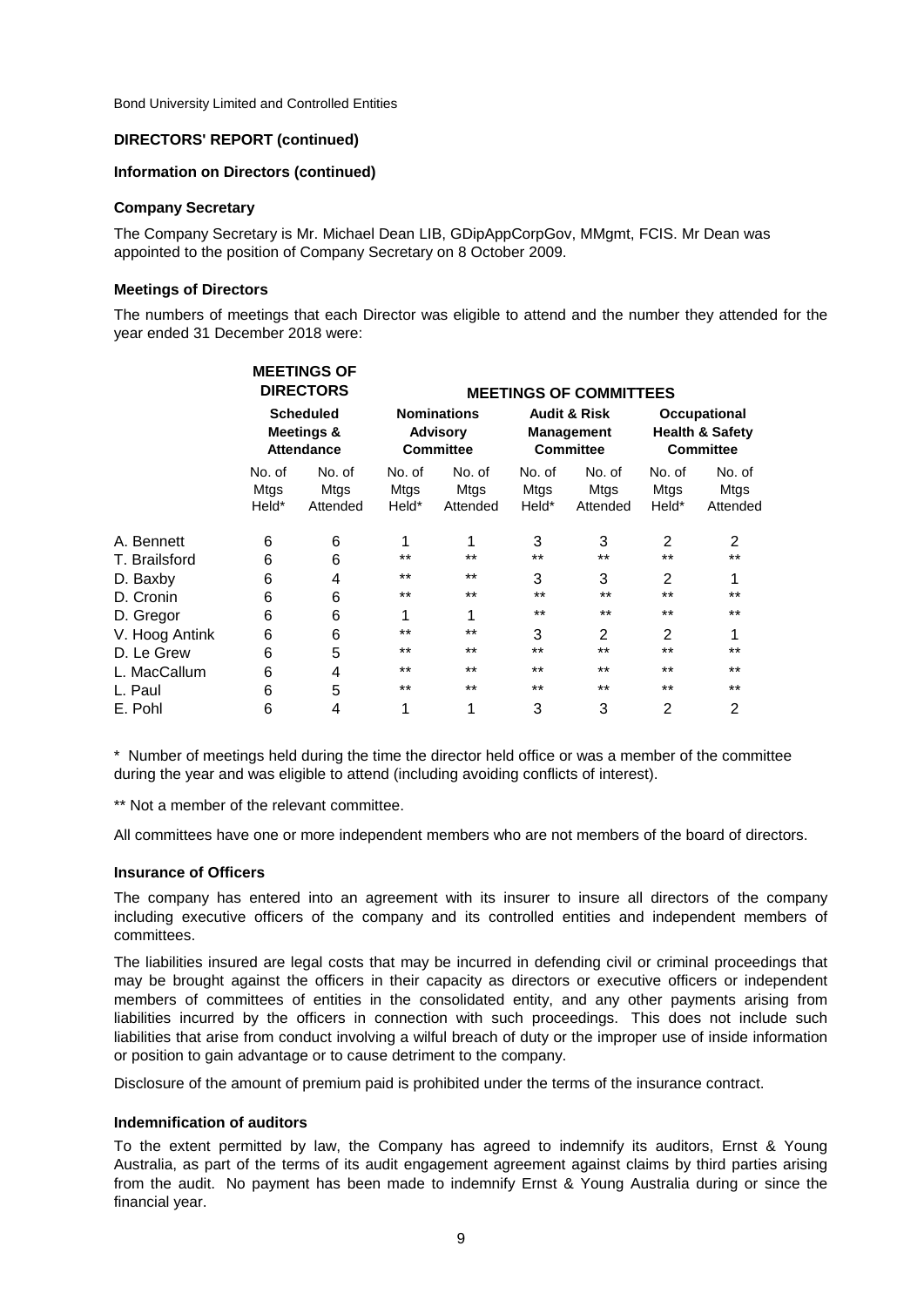### **DIRECTORS' REPORT (continued)**

### **Rounding of Amounts**

The company is of a kind referred to in Legislative Instrument 2016/191, issued by the Australian Securities and Investments Commission, relating to the 'rounding off' of amounts in the directors' report. Amounts in the directors' report have been rounded off in accordance with that Legislative Instrument to the nearest thousand dollars, or in certain cases, the nearest dollar.

### **Auditor and Auditor's Independence Declaration**

A copy of the auditor's independence declaration as required under Subdivision 60-C of the *Australian Charities and Not-for-Profits Commission Act 2012* is set out on the next page.

This report is made in accordance with a resolution of the directors.

Me S Albert

Honourable Dr Annabelle Bennett AO SC **Professor Tim Brailsford** Director and Chancellor Vice Chancellor and President

Gold Coast

8 March 2019

Tim Brakford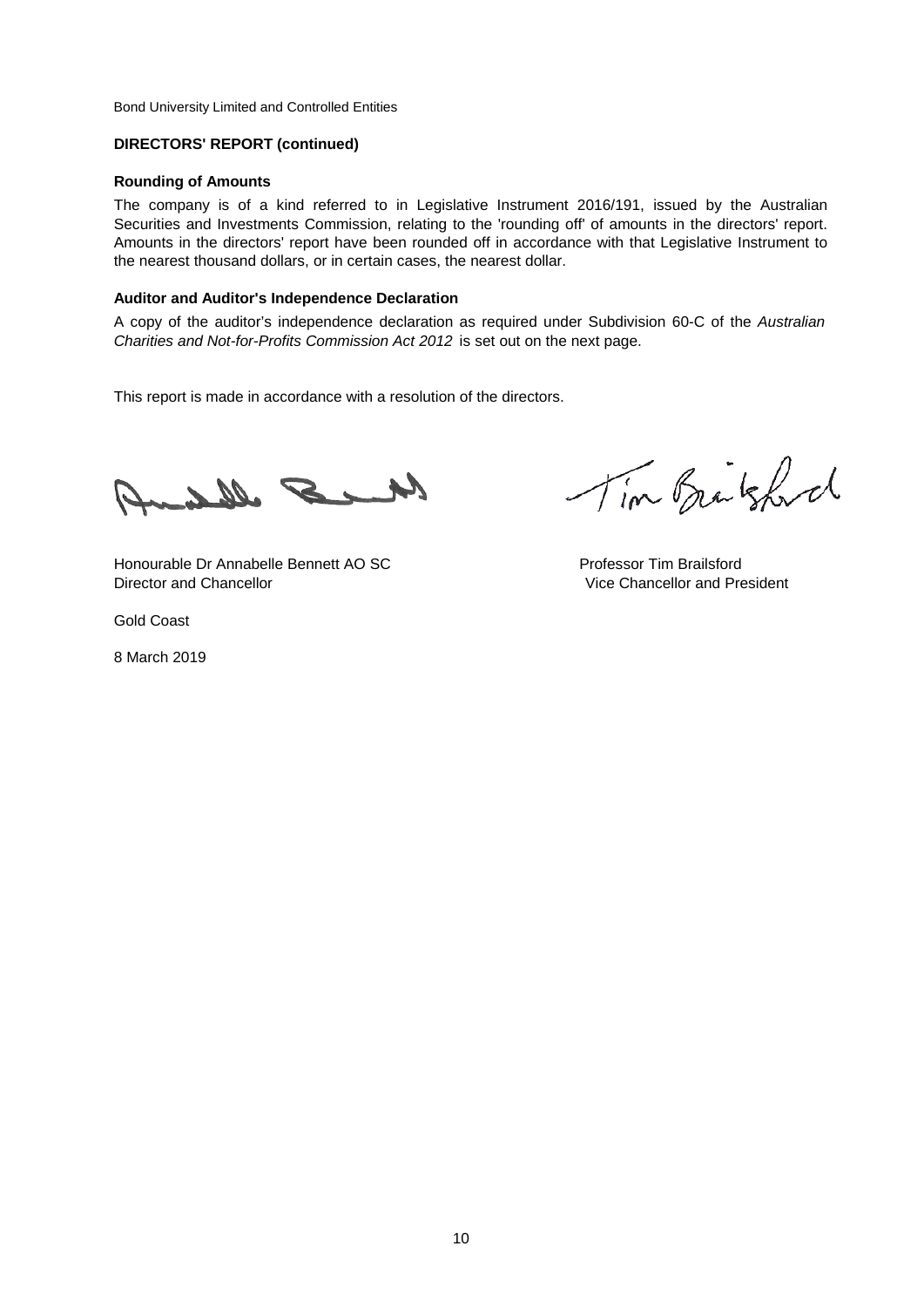

Ernst & Young Services Pty Limited 111 Eagle Street Brisbane QLD 4000 Australia GPO Box 7878 Brisbane QLD 4001

Tel: +61 7 3011 3333 Fax: +61 7 3011 3100 ey.com/au

### **Auditor's Independence Declaration to the Directors of Bond University Limited**

In relation to our audit of the financial report of Bond University Limited for the financial year ended 31 December 2018 and in accordance with Subdivision 60-C of the Australian Charities and Not-for profits Commission Act 2012, to the best of my knowledge and belief, there have been no contraventions of the auditor independence requirements of any applicable code of professional conduct.

Ernst&Young

Ernst & Young

Alison de Groot Partner 8 March 2019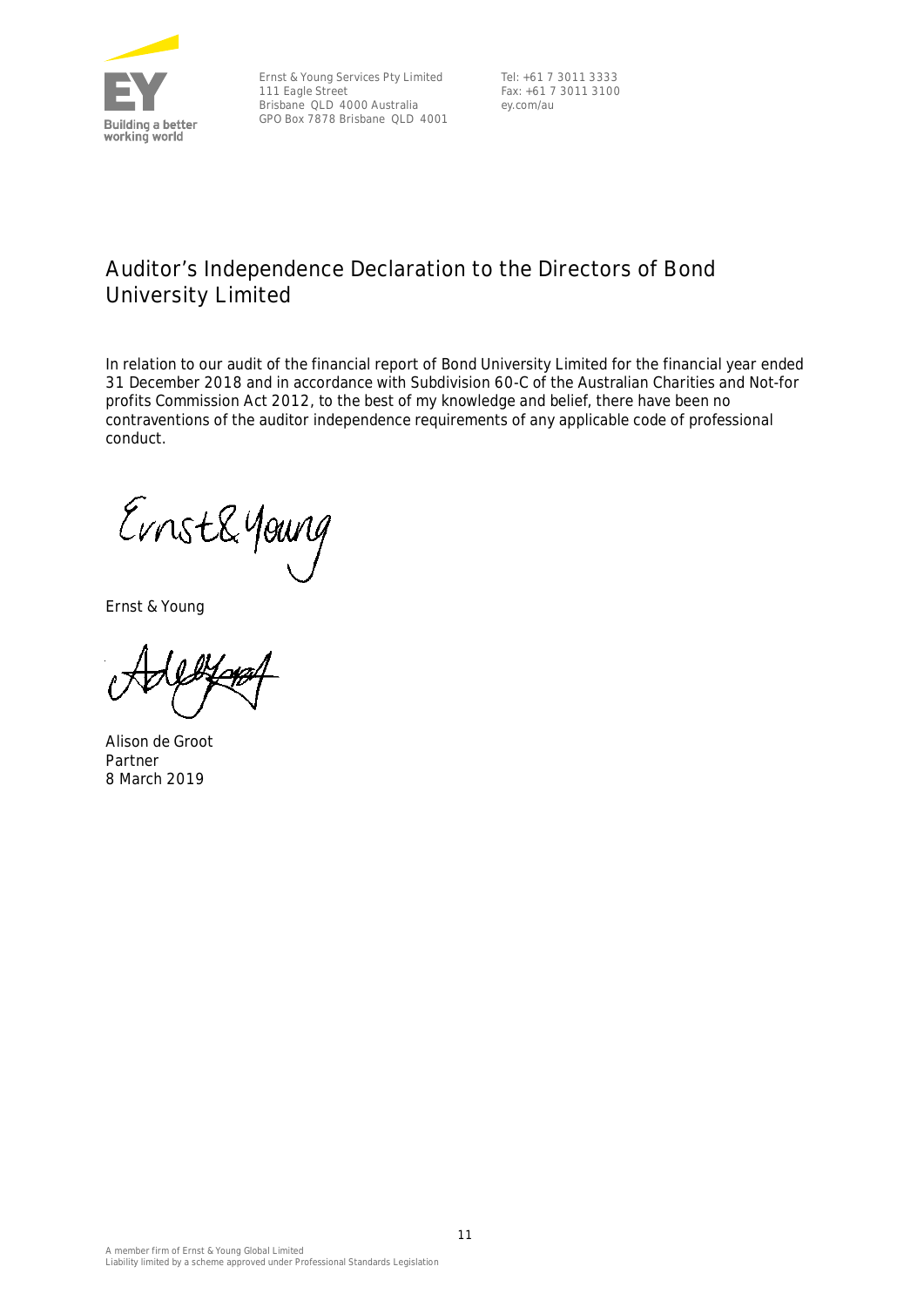### **FINANCIAL REPORT 31 DECEMBER 2018**

### **CONTENTS**

| Financial statements                           |    |
|------------------------------------------------|----|
| Consolidated statement of profit or loss       | 13 |
| Consolidated statement of comprehensive income | 14 |
| Consolidated statement of financial position   | 15 |
| Consolidated statement of changes in equity    | 16 |
| Consolidated statement of cash flows           | 17 |
| Notes to the consolidated financial statements | 18 |
| Directors' declaration                         | 46 |
| Independent auditor's report to the members    | 47 |

Page

Bond University Limited is a not-for-profit company limited by guarantee, incorporated and domiciled in Australia. Its registered office and principal place of business is:

 Bond University Limited Level 6, The Arch Bond University Qld 4229

A description of the nature of the consolidated entity's operations and its principal activities is included in the directors' report on pages 1 - 2, which does not form part of these financial statements.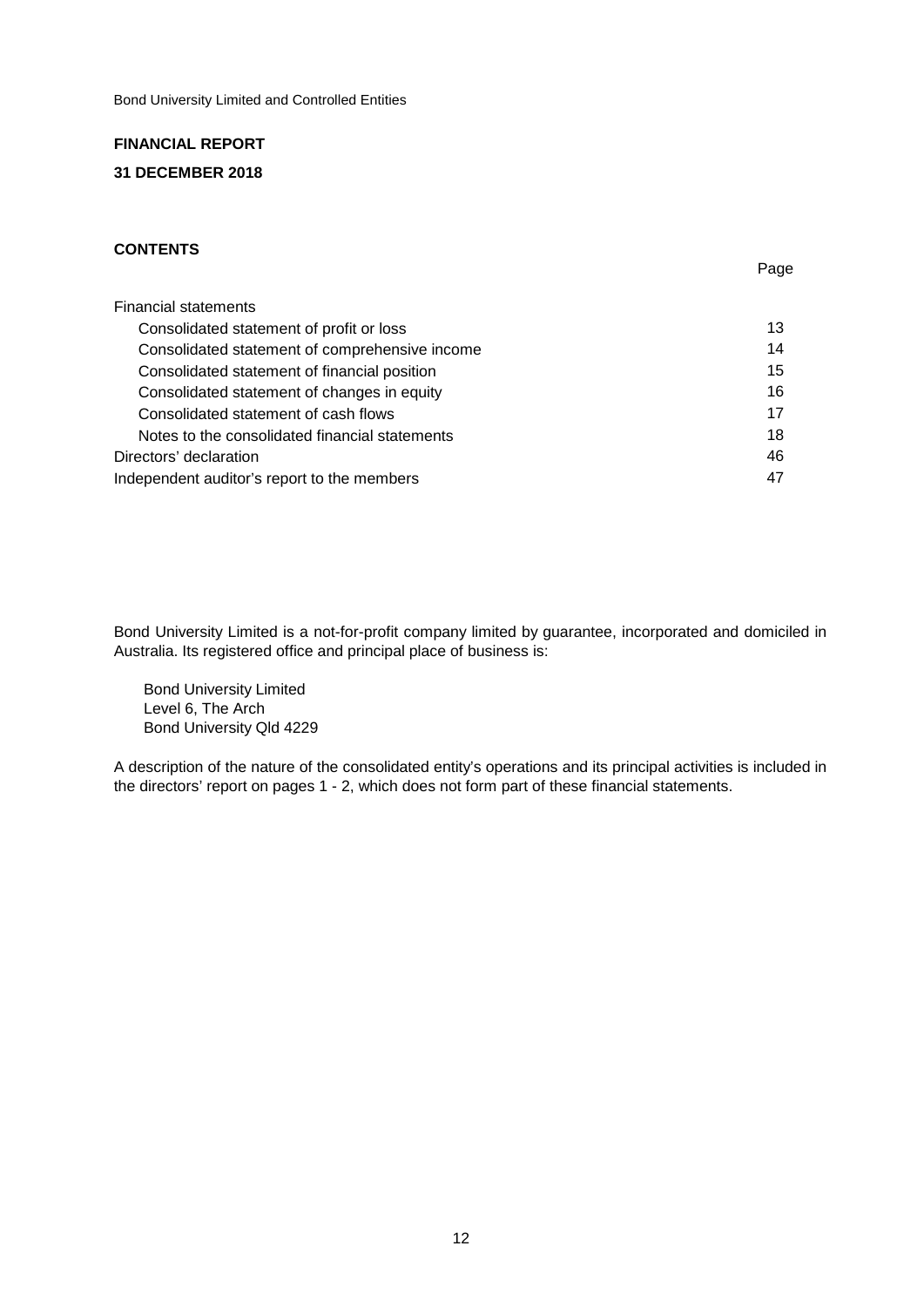### **CONSOLIDATED STATEMENT OF PROFIT OR LOSS FOR THE YEAR ENDED 31 DECEMBER 2018**

|                                                              | <b>Notes</b> | 2018<br>\$'000 | 2017<br>\$'000 |
|--------------------------------------------------------------|--------------|----------------|----------------|
| Revenue from continuing operations                           | 5            | 202,486        | 180,979        |
| Other income                                                 | 6            | 12,401         | 16,340         |
| Salaries and related expenses                                | 7(a)         | (122, 712)     | (116, 178)     |
| Facilities management and maintenance                        |              | (11, 816)      | (10, 833)      |
| Utilities and outgoings                                      |              | (4,939)        | (4,881)        |
| Marketing and promotional expenses                           |              | (12, 460)      | (11,661)       |
| Food and beverage cost - Conference Centre                   |              | (3, 242)       | (3, 374)       |
| Service fee - external programs                              |              | (1,049)        | (1, 104)       |
| Consumables                                                  |              | (1, 953)       | (1,768)        |
| Minor equipment                                              |              | (867)          | (943)          |
| Other expenses from ordinary activities                      | 7(d)         | (14,615)       | (15, 852)      |
| Earnings before interest, tax, depreciation and amortisation |              | 41,234         | 30,725         |
| Depreciation and amortisation expenses                       | 7(b)         | (17, 355)      | (16, 889)      |
| Finance costs                                                | 7(c)         | (1, 360)       | (1, 299)       |
| Profit before income tax                                     |              | 22,519         | 12,537         |
| Income tax expense                                           | 2.3(e)       |                |                |
| Profit for the year                                          |              | 22,519         | 12,537         |

As a not-for-profit University, any profit is reinvested into the University's activities and facilities.

*The above consolidated statement of profit or loss should be read in conjunction with the accompanying notes.*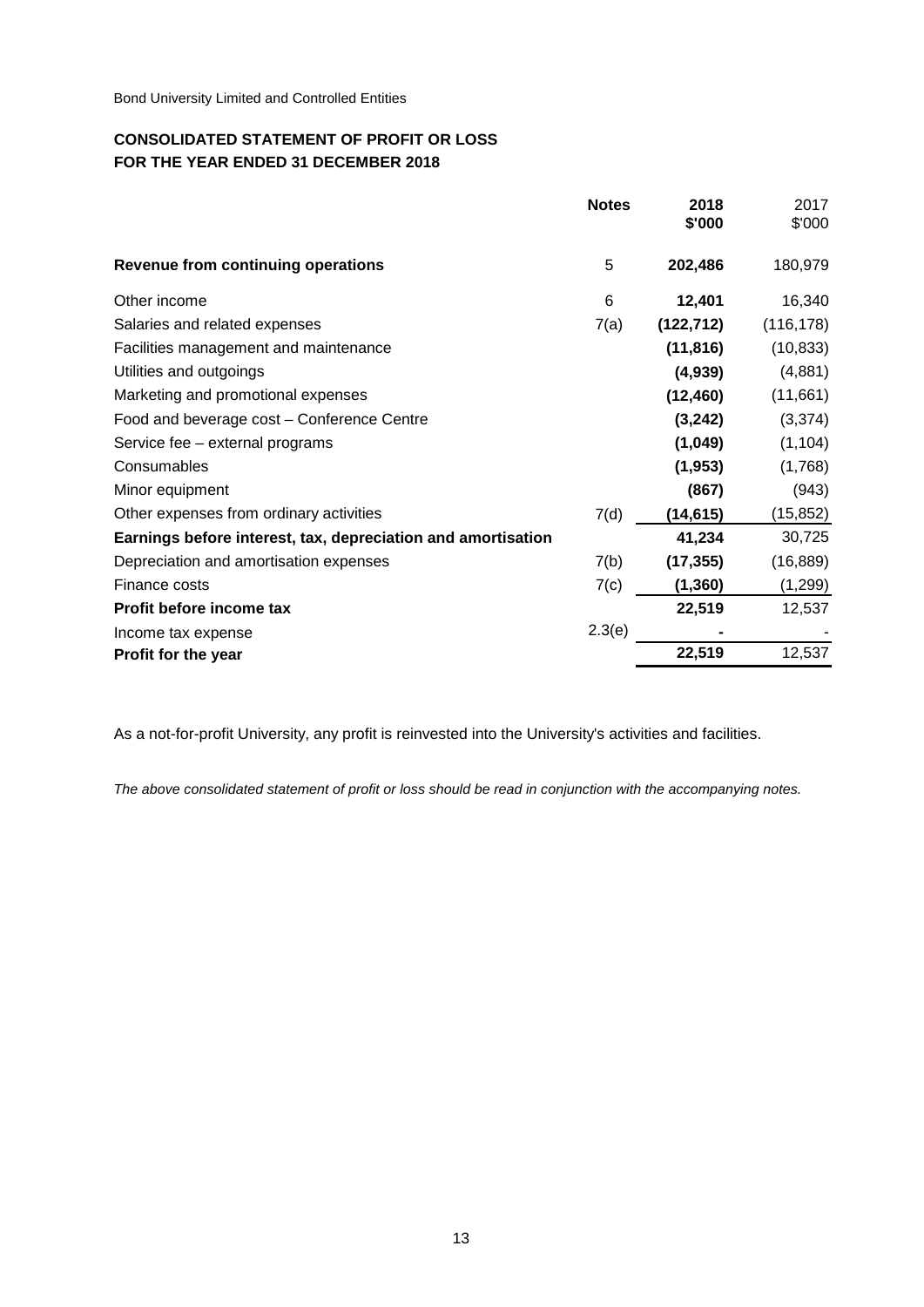### **CONSOLIDATED STATEMENT OF COMPREHENSIVE INCOME FOR THE YEAR ENDED 31 DECEMBER 2018**

|                                                                                                                   | <b>Notes</b> | 2018<br>\$'000 | 2017<br>\$'000 |
|-------------------------------------------------------------------------------------------------------------------|--------------|----------------|----------------|
| Profit for the year                                                                                               |              | 22,519         | 12,537         |
| Other comprehensive income                                                                                        |              |                |                |
| Other comprehensive income that will not be reclassified to<br>profit or loss in subsequent periods (net of tax): |              |                |                |
| Net gain on equity instruments designated at fair value through<br>other comprehensive income                     | 20           | 7,864          | 5,349          |
| Total comprehensive income for the year, net of tax                                                               |              | 30,383         | 17,886         |

*The above consolidated statement of comprehensive income should be read in conjunction with the accompanying notes.*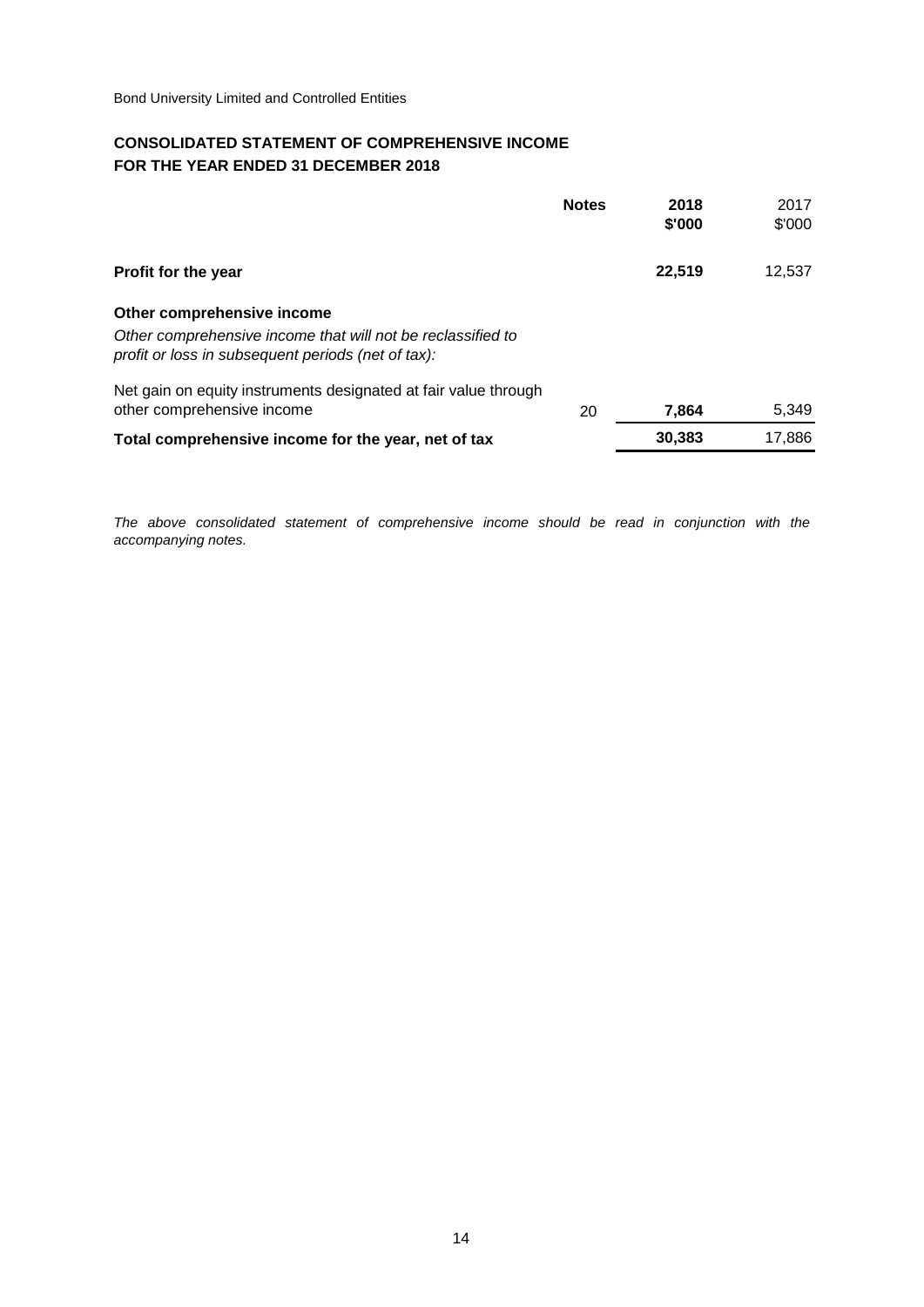### **CONSOLIDATED STATEMENT OF FINANCIAL POSITION AS AT 31 DECEMBER 2018**

|                                       | <b>Note</b> | 2018<br>\$'000 | 2017<br>\$'000 |
|---------------------------------------|-------------|----------------|----------------|
| <b>ASSETS</b>                         |             |                |                |
| <b>CURRENT ASSETS</b>                 |             |                |                |
| Cash and short-term deposits          | 8           | 73,357         | 74,200         |
| Cash - Restricted                     | 9           | 24,208         | 23,103         |
| Trade and other receivables           | 10          | 7,350          | 3,558          |
| Prepayments                           |             | 4,830          | 3,270          |
| Inventories                           | 11          | 291            | 241            |
| Other current financial assets        | 12          | 7              | 293            |
| <b>TOTAL CURRENT ASSETS</b>           |             | 110,043        | 104,665        |
| <b>NON-CURRENT ASSETS</b>             |             |                |                |
| Trade receivables                     | 10          | 39             | 55             |
| Property, plant and equipment         | 13          | 172,126        | 155,514        |
| Intangible assets                     | 14          | 3,631          | 3,683          |
| Other non-current financial assets    | 12          | 28,253         | 20,105         |
| <b>TOTAL NON-CURRENT ASSETS</b>       |             | 204,049        | 179,357        |
| <b>TOTAL ASSETS</b>                   |             | 314,092        | 284,022        |
| <b>LIABILITIES</b>                    |             |                |                |
| <b>CURRENT LIABILITIES</b>            |             |                |                |
| Trade and other payables              | 15          | 17,268         | 15,577         |
| Interest-bearing loans and borrowings | 16          | 464            | 518            |
| Provisions                            | 17          | 20,407         | 18,701         |
| Other current liabilities             | 18          | 15,444         | 18,761         |
| <b>TOTAL CURRENT LIABILITIES</b>      |             | 53,583         | 53,557         |
| <b>NON-CURRENT LIABILITIES</b>        |             |                |                |
| Interest-bearing loans and borrowings | 16          | 36,666         | 37,098         |
| Provisions                            | 17          | 1,920          | 1,827          |
| <b>TOTAL NON-CURRENT LIABILITIES</b>  |             | 38,586         | 38,925         |
| <b>TOTAL LIABILITIES</b>              |             | 92,169         | 92,482         |
| <b>NET ASSETS</b>                     |             | 221,923        | 191,540        |
| <b>EQUITY</b>                         |             |                |                |
| Contributed equity                    | 19          |                |                |
| Reserves                              | 20          | 24,337         | 16,473         |
| Retained earnings                     |             | 197,586        | 175,067        |
| <b>TOTAL EQUITY</b>                   |             | 221,923        | 191,540        |

*The above consolidated statement of financial position should be read in conjunction with the accompanying notes.*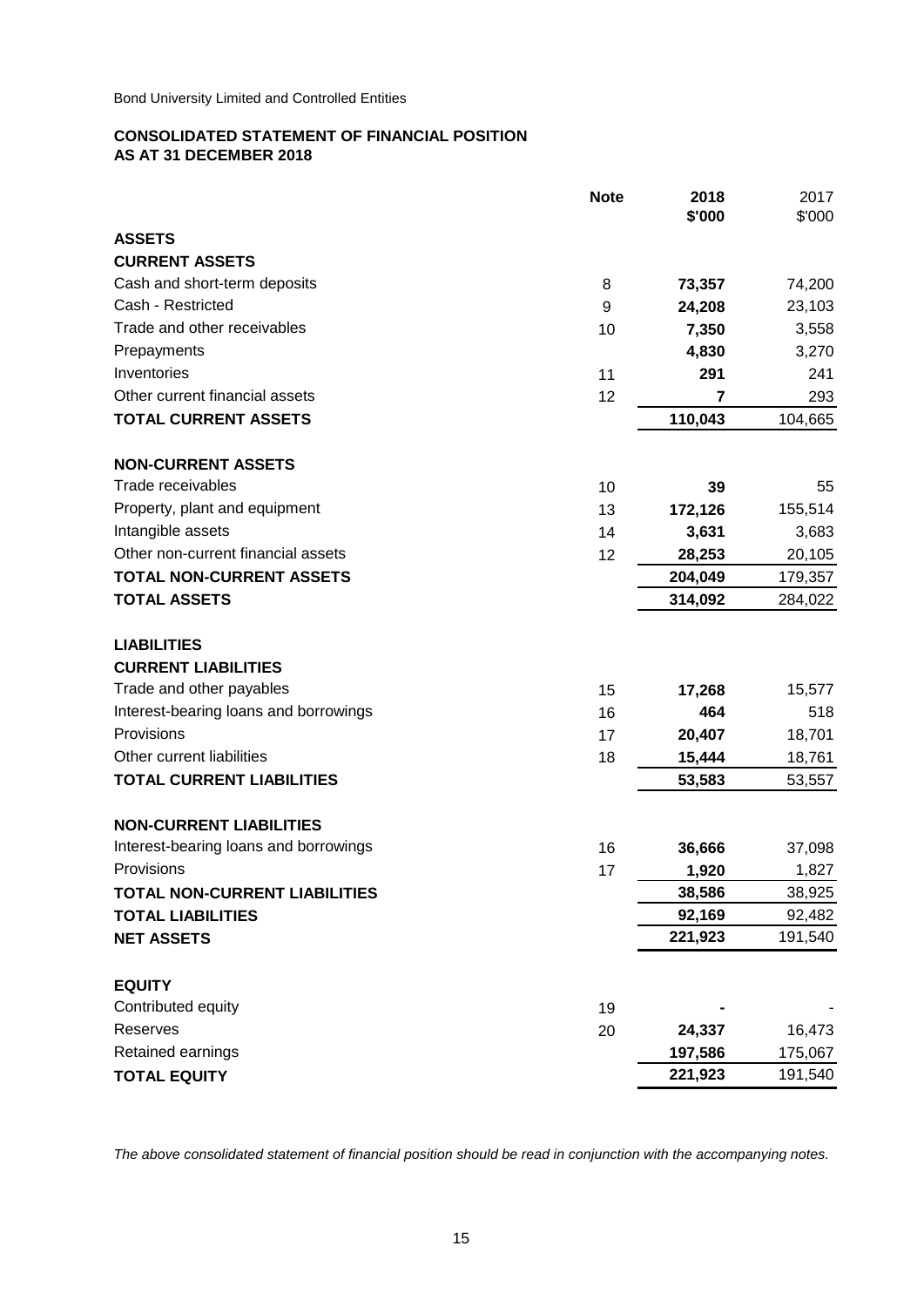### **CONSOLIDATED STATEMENT OF CHANGES IN EQUITY FOR THE YEAR ENDED 31 DECEMBER 2018**

|                                   | <b>Notes</b> | <b>Contributed</b><br><b>Equity</b><br>\$'000 | <b>Reserves</b><br>\$'000 | <b>Retained</b><br><b>Earnings</b><br>\$'000 | Total<br><b>Equity</b><br>\$'000 |
|-----------------------------------|--------------|-----------------------------------------------|---------------------------|----------------------------------------------|----------------------------------|
| As at 1 January 2017              |              |                                               | 11,124                    | 162,530                                      | 173,654                          |
| Profit for the year               |              |                                               |                           | 12,537                                       | 12,537                           |
| Other comprehensive income        |              | ۰                                             | 5,349                     |                                              | 5,349                            |
| <b>Total comprehensive income</b> |              |                                               | 5,349                     | 12,537                                       | 17,886                           |
| As at 31 December 2017            |              |                                               | 16,473                    | 175,067                                      | 191,540                          |
| Profit for the year               |              |                                               |                           | 22,519                                       | 22,519                           |
| Other comprehensive income        | 20           |                                               | 7,864                     |                                              | 7,864                            |
| <b>Total comprehensive income</b> |              | ۰                                             | 7,864                     | 22,519                                       | 30,383                           |
| As at 31 December 2018            | 20           |                                               | 24,337                    | 197,586                                      | 221,923                          |

*The above consolidated statement of changes in equity should be read in conjunction with the accompanying notes.*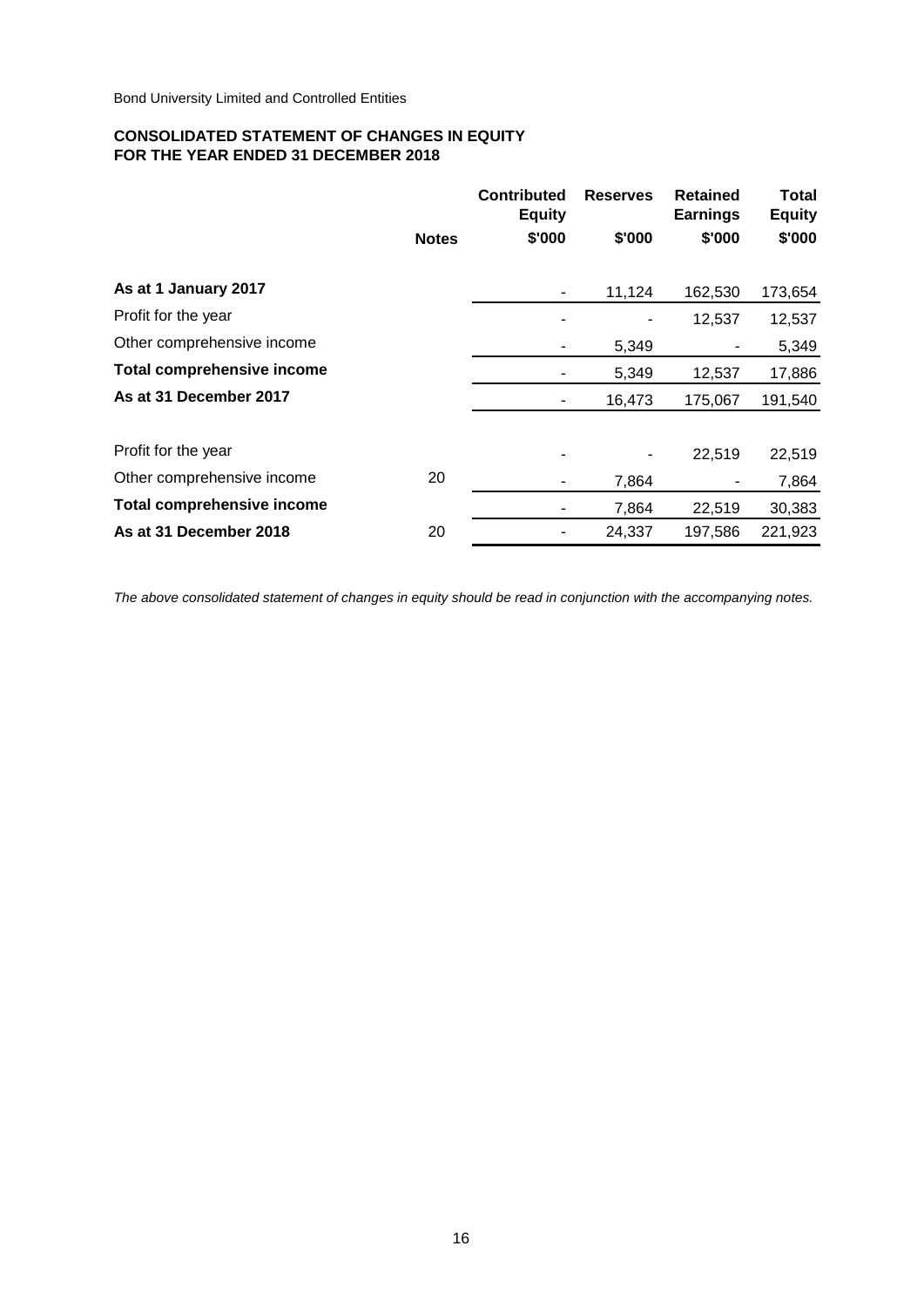### **CONSOLIDATED STATEMENT OF CASH FLOWS FOR THE YEAR ENDED 31 DECEMBER 2018**

|                                                      | <b>Notes</b> | 2018<br>\$'000 | 2017<br>\$'000 |
|------------------------------------------------------|--------------|----------------|----------------|
| <b>Operating Activities</b>                          |              |                |                |
|                                                      |              |                |                |
| Receipts from customers                              |              | 204,377        | 192,637        |
| Payments to suppliers and employees                  |              | (173, 319)     | (157, 619)     |
| Dividend received                                    |              | 714            |                |
| Interest received                                    |              | 2,174          | 1,517          |
| Interest paid                                        |              | (1, 362)       | (1, 257)       |
| Net cash flows from operating activities             |              | 32,584         | 35,278         |
| <b>Investing Activities</b>                          |              |                |                |
| Payments for property, plant and equipment           |              | (31, 255)      | (20, 919)      |
| Payments for intangible assets                       |              | (1,761)        | (1,570)        |
| Proceeds from sale of property, plant and equipment  |              | 92             | 45             |
| Net cash flows used in investing activities          |              | (32, 924)      | (22, 444)      |
| <b>Financing Activities</b>                          |              |                |                |
| Payments of finance lease liabilities                |              | (550)          | (524)          |
| Net cash flows used in financing activities          |              | (550)          | (524)          |
| Net increase/(decrease) in cash and cash equivalents |              | (890)          | 12,310         |
| Net foreign exchange difference                      |              | 47             | 88             |
| Cash and short-term deposits at 1 January            |              | 74,200         | 61,802         |
| Cash and short-term deposits at 31 December          | 8            | 73,357         | 74,200         |

*The above consolidated statement of cash flows should be read in conjunction with the accompanying notes.*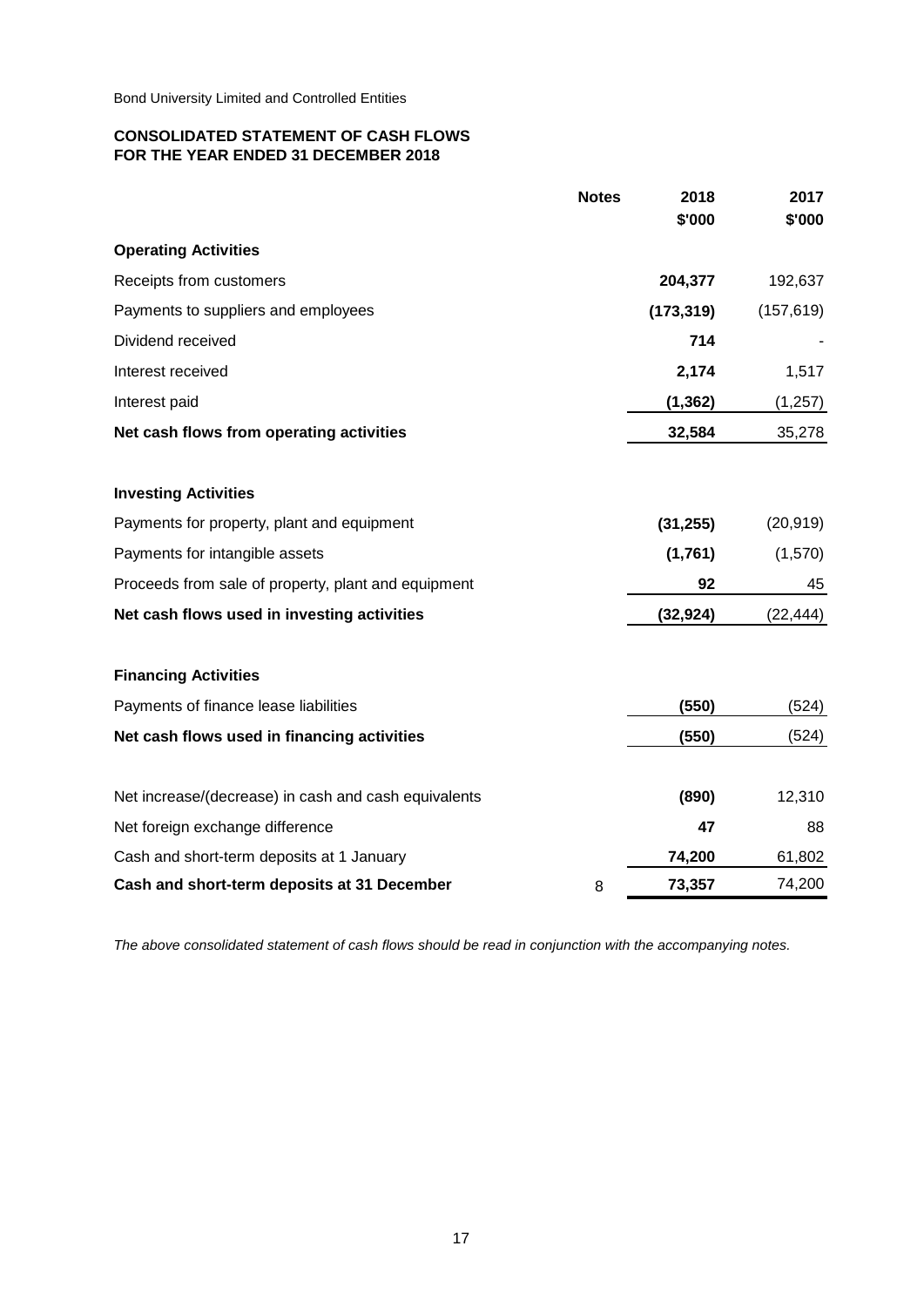### **CONTENTS OF THE NOTES TO THE CONSOLIDATED FINANCIAL STATEMENTS**

|                 |                                                                                         | Page |
|-----------------|-----------------------------------------------------------------------------------------|------|
| 1               | Corporate Information                                                                   | 19   |
| $\overline{2}$  | <b>Significant Accounting Policies</b>                                                  | 19   |
| 3               | Significant Accounting Judgments, Estimates and Assumptions                             | 32   |
| 4               | Group information                                                                       | 32   |
| 5               | Revenue                                                                                 | 33   |
| 6               | Other Income                                                                            | 33   |
| 7               | <b>Expenses</b>                                                                         | 34   |
| 8               | Cash and short-term deposits                                                            | 34   |
| 9               | Cash - Restricted                                                                       | 35   |
| 10              | Trade and other receivables                                                             | 35   |
| 11              | Inventories                                                                             | 36   |
| 12 <sup>2</sup> | Other financial assets                                                                  | 36   |
| 13              | Property, Plant and Equipment                                                           | 37   |
| 14              | Intangible Assets                                                                       | 38   |
| 15              | Trade and other payables                                                                | 38   |
| 16              | Interest-bearing loans and borrowings                                                   | 39   |
| 17              | Provisions                                                                              | 40   |
| 18              | Other current liabilities                                                               | 40   |
| 19              | Contributed equity                                                                      | 40   |
| 20              | Reserves                                                                                | 41   |
| 21              | Commitments and contingencies                                                           | 41   |
| 22              | Related party disclosures                                                               | 42   |
| 23              | Events after reporting period                                                           | 42   |
| 24              | Parent Entity Financial Information                                                     | 43   |
| 25              | Acquittal of Australian Government Financial Assistance Parent Entity (University) Only | 44   |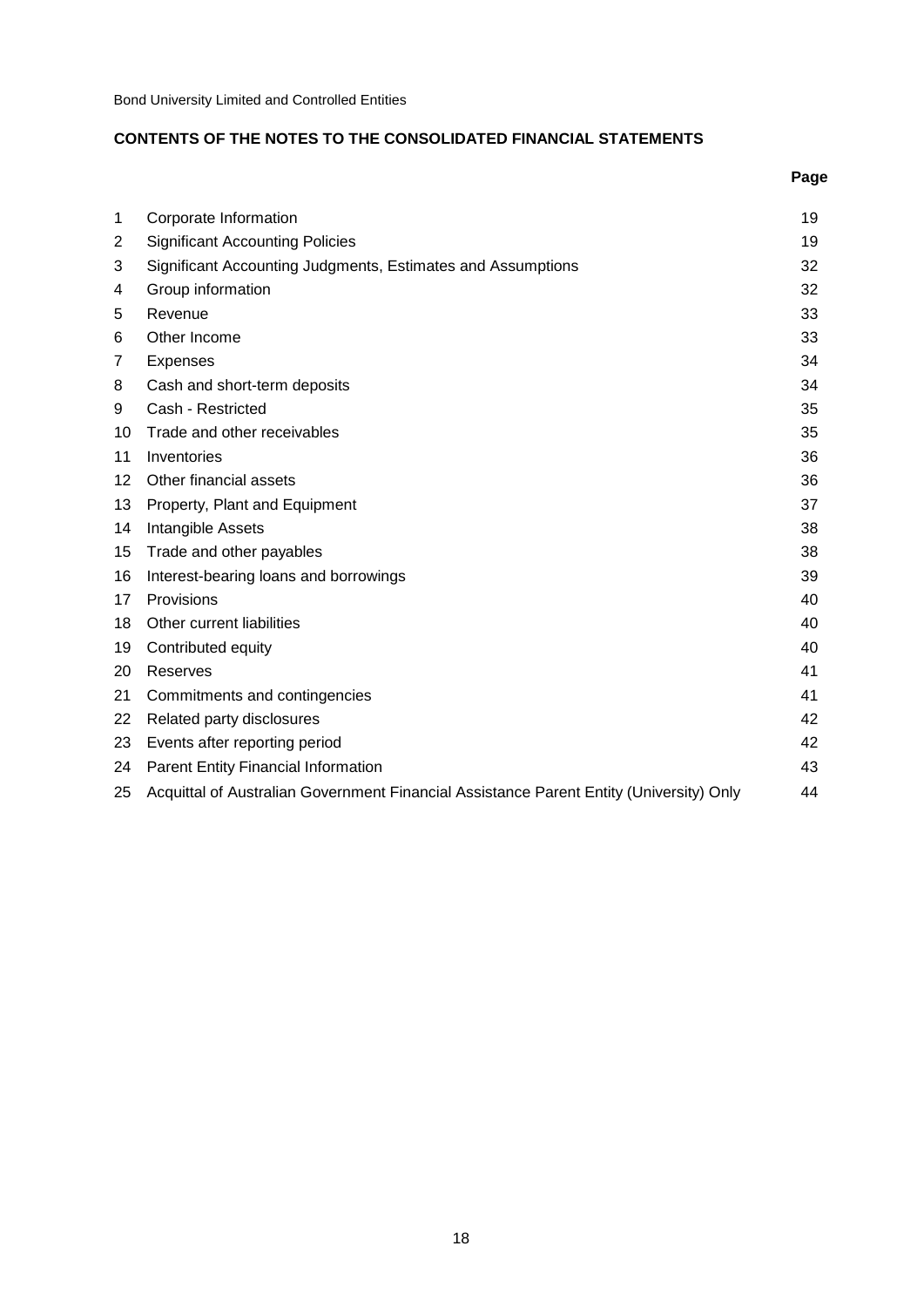### **NOTES TO THE CONSOLIDATED FINANCIAL STATEMENTS**

For the year ended 31 December 2018

### **1. Corporate information**

The consolidated financial statements of Bond University Limited and its subsidiaries (collectively, the Group) for the year ended 31 December 2018 were authorised for issue in accordance with a resolution of the directors on 8 March 2019. Bond University Limited (the Company or the parent) is a not-for-profit company limited by guarantee incorporated in Australia.

The Group is principally engaged in the promotion and operation of Bond University. The Group's principal place of business is Robina, Queensland, Australia. Further information on the nature of the operations and principal activities of the Group is provided in the directors' report. Information on the Group's structure is provided in Note 4. Information on other related party relationships of the Group is provided in Note 24.

### **2. Significant accounting policies**

### **2.1 Basis of preparation**

### **Statement of compliance**

The financial report is a general purpose financial report, which has been prepared in accordance with the requirements of the Australian Charities and Not-for-Profits Commission Act 2012, Australian Accounting Standards – Reduced Disclosure Requirements and other authoritative pronouncements of the Australian Accounting Standards Board. The Group is a not-for-profit, private sector entity which is not publicly accountable. Therefore, the consolidated financial statements for the Group are tier 2 general purpose financial statements which have been prepared in accordance with Australian Accounting Standards – Reduced Disclosure Requirements (AASB – RDRs).

The financial report has been prepared on a historical cost basis, except for financial assets at fair value through other comprehensive income, financial assets at fair value through profit or loss and donated artworks, which have been measured at fair value.

The financial report is presented in Australian dollars and all values are rounded to the nearest thousand dollars (\$000) unless otherwise stated.

The consolidated financial statements provide comparative information in respect of the previous period.

### **2.2 Basis of consolidation**

The consolidated financial statements comprise the financial statements of Bond University Limited and its subsidiaries (the Group) as at 31 December 2018. Control is achieved when the Group is exposed, or has rights, to variable returns from its involvement with the subsidiary and has the ability to affect those returns through its power over the subsidiary. Specifically, the Group controls a subsidiary if and only if the Group has:

- Power over the subsidiary (i.e. existing rights that give it the current ability to direct the relevant activities of the subsidiary);
- Exposure, or rights, to variable returns from its involvement with the subsidiary; and
- The ability to use its power over the subsidiary to affect its returns.

Generally, there is a presumption that a majority of voting rights results in control. To support this presumption and when the Group has less than a majority of the voting or similar rights of a subsidiary, the Group considers all relevant facts and circumstances in assessing whether it has power over a subsidiary, including:

- The contractual arrangement(s) with the other vote holders of the subsidiary;
- **•** Rights arising from other contractual arrangements;
- The Group's voting rights and potential voting rights.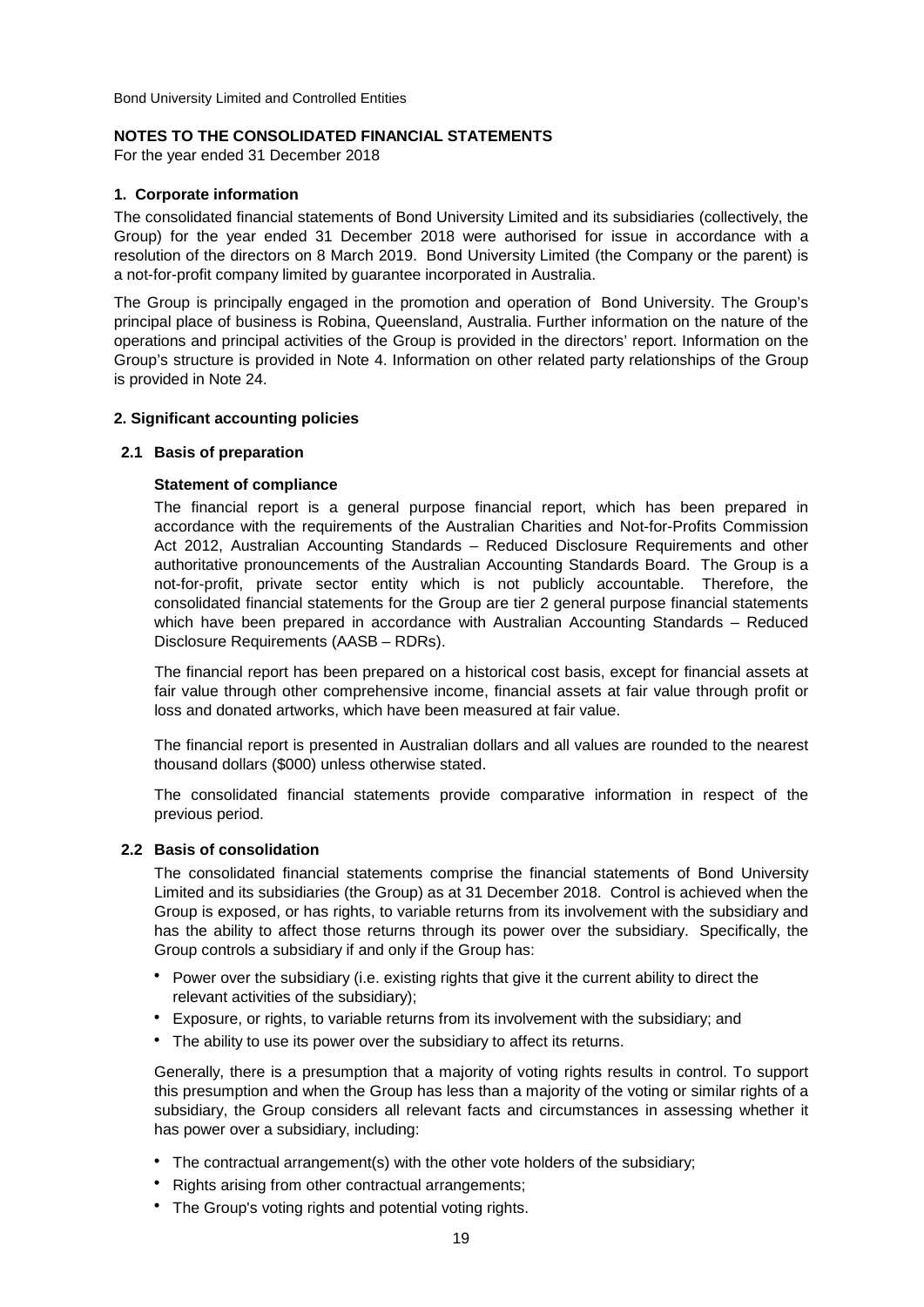### **NOTES TO THE CONSOLIDATED FINANCIAL STATEMENTS (continued)**

For the year ended 31 December 2018

### **2. Significant accounting policies (continued)**

### **2.2 Basis of consolidation (continued)**

The Group re-assesses whether or not it controls a subsidiary if facts and circumstances indicate that there are changes to one or more of the three elements of control. Consolidation of a subsidiary begins when the Group obtains control over the subsidiary and ceases when the Group loses control of the subsidiary. Assets, liabilities, income and expenses of a subsidiary acquired or disposed of during the year are included in the consolidated financial statements from the date the Group gains control until the date the Group ceases to control the subsidiary.

When necessary, adjustments are made to the financial statements of subsidiaries to bring their accounting policies in line with the Group's accounting policies. All intra-group assets and liabilities, equity, income, expenses and cash flows relating to transactions between members of the Group are eliminated in full on consolidation.

### **2.3 Summary of significant accounting policies**

### **(a) Current versus non-current classification**

The Group presents assets and liabilities in the statement of financial position based on current/non-current classification. An asset is current when it is:

- Expected to be realised or intended to be sold or consumed in the normal operating cycle
- Held primarily for the purpose of trading
- Expected to be realised within twelve months after the reporting period Or
- Cash or cash equivalent unless restricted from being exchanged or used to settle a liability for at least twelve months after the reporting period

All other assets are classified as non-current.

A liability is current when:

- It is expected to be settled in the normal operating cycle
- It is held primarily for the purpose of trading
- It is due to be settled within twelve months after the reporting period Or
- There is no unconditional right to defer the settlement of the liability for at least twelve months after the reporting period

The Group classifies all other liabilities as non-current.

The Group measures financial instruments such as equity investments and non-financial assets such as donated artworks at fair value at each balance sheet date. Fair value is the price that would be received to sell an asset or paid to transfer a liability in an orderly transaction between market participants at the measurement date. The fair value measurement is based on the presumption that the transaction to sell the asset or transfer the liability takes place either:

**•**  In the principal market for the asset or liability

Or

**•**  In the absence of a principal market, in the most advantageous market for the asset or liability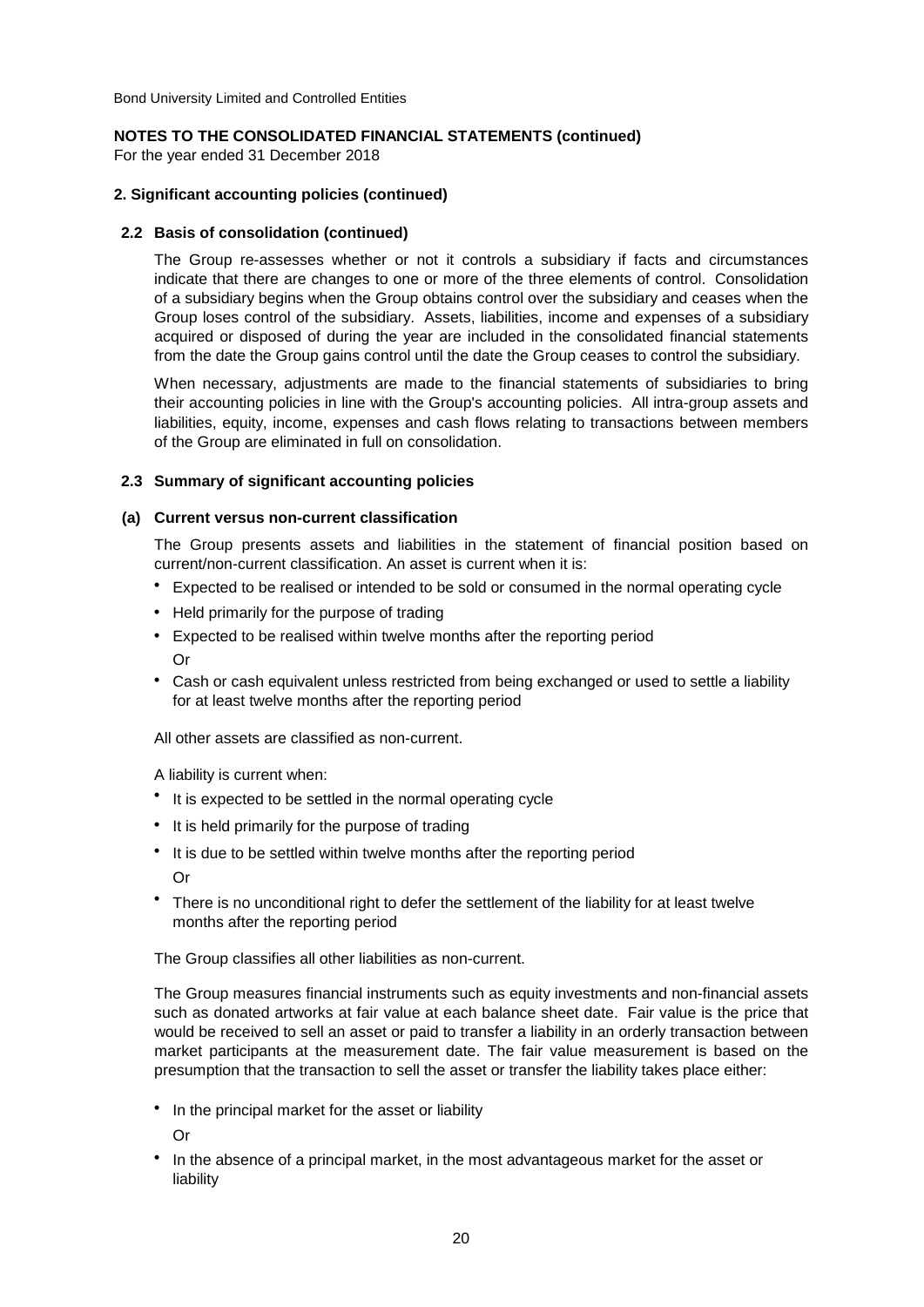### **NOTES TO THE CONSOLIDATED FINANCIAL STATEMENTS (continued)**

For the year ended 31 December 2018

### **2.3 Summary of significant accounting policies (continued)**

### **(b) Fair value measurement**

The principal or the most advantageous market must be accessible by the Group.

The fair value of an asset or a liability is measured using the assumptions that market participants would use when pricing the asset or liability, assuming that market participants act in their economic best interest.

A fair value measurement of a non-financial asset takes into account a market participant's ability to generate economic benefits by using the asset in its highest and best use or by selling it to another market participant that would use the asset in its highest and best use.

The Group uses valuation techniques that are appropriate in the circumstances and for which sufficient data are available to measure fair value, maximising the use of relevant observable inputs and minimising the use of unobservable inputs.

### **(c) Revenue recognition**

Revenue is measured at the fair value of the consideration received or receivable.

The Group recognises revenue when the amount of revenue can be reliably measured, it is probable that future economic benefits will flow to the entity and specific criteria have been met for each of the Group's activities as described below. The Group bases its estimates on historical results, taking into consideration the type of activity, the type of transaction and the specifics of each arrangement.

### **Rendering of services**

Revenue from tuition and student food and accommodation is recognised as the services are provided to students. Tuition revenue is net of financial aid provided to students by the University. Other food and beverage income is recognised upon provision to customers.

### **Interest revenue**

Interest revenue is recorded on a time proportion basis using the effective interest method.

### **Dividends**

Revenue is recognised when the Group's right to receive the payment is established. For a listed investment this is usually when it is recorded by the company as ex-dividend. If through a non-listed entity it may be considered upon declaration ahead of receipt.

### **Contributions**

Grants, contributions, donations and gifts that are non-reciprocal in nature are recognised as revenue in the year in which the group obtains control over them. Contributed assets are recognised at their fair value.

### **(d) Government Grants**

Government grants are recognised where there is reasonable assurance that the grant will be received and all attached conditions will be complied with.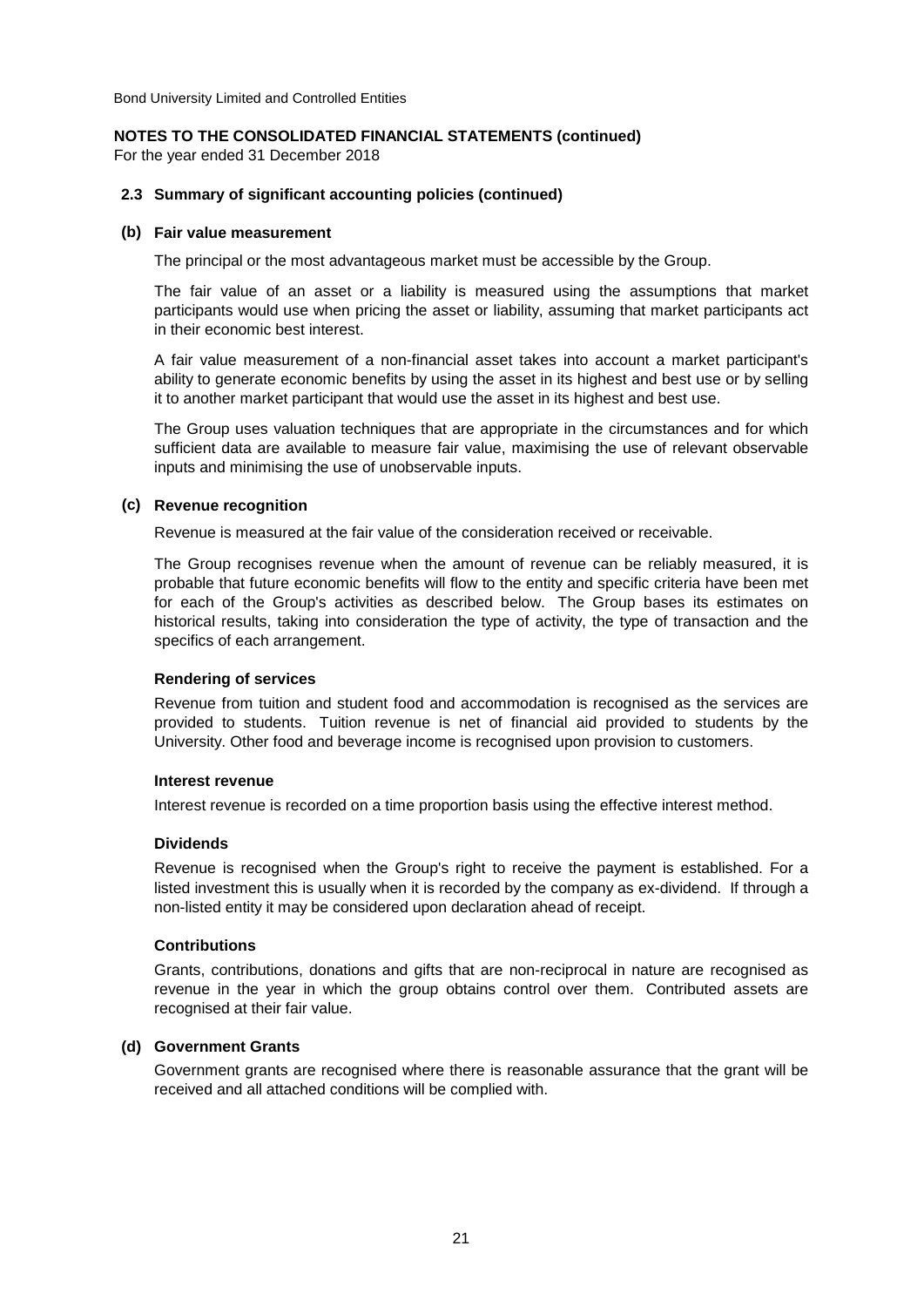### **NOTES TO THE CONSOLIDATED FINANCIAL STATEMENTS (continued)**

For the year ended 31 December 2018

### **2.3 Summary of significant accounting policies (continued)**

### **(e) Taxes**

### **Income tax**

The Company, Bond University Ltd, and its controlled entities, Campus Operations Pty Ltd and Lashkar Pty Ltd are exempt from income tax under section 50-5 of the Income Tax Assessment Act 1997.

### **Goods and Services Tax (GST)**

Revenues, expenses and assets are recognised net of the amount of associated GST, unless the GST incurred is not recoverable from the taxation authority. In this case it is recognised as part of the cost of acquisition of the asset or as part of the expense.

Receivables and payables are stated inclusive of GST. The net amount of GST recoverable from, or payable to, the taxation authority is included as part of receivables or payables in the statement of financial position. Commitments and contingencies are disclosed net of the amount of GST recoverable from, or payable to, the taxation authority.

Cash flows are included in the statement of cash flows on a gross basis and the GST component of cash flows arising from investing and financing activities, which is recoverable from, or payable to, the taxation authority is classified as part of operating cash flows.

### **(f) Foreign Currencies**

The Group's consolidated financial statements are presented in Australian dollars, which is also the parent company's functional currency. For each entity, the Group determines the functional currency and items included in the financial statements of each entity are measured using that functional currency.

Transactions in foreign currencies are initially recorded by the Group's entities at their respective functional currency spot rates when the transaction first qualifies for recognition. Monetary assets and liabilities denominated in foreign currencies are translated at the functional currency spot rates of exchange at the reporting date. Differences arising on settlement or translation of monetary items are recognised in profit or loss.

### **(g) Cash and short-term deposits**

Cash and short-term deposits in the statement of financial position comprise cash on hand, deposits held at call with financial institutions, other short-term, highly liquid investments with original maturities of six months or less that are readily convertible to known amounts of cash and which are subject to an insignificant risk of changes in value, and bank overdrafts. For the purposes of the statement of cash flows, cash excludes cash balances with restrictions on their use, such as endowment fund, research and other restricted funds.

### **(h) Inventories**

Inventories are valued at the lower of cost and net realisable value. Costs are assigned to inventory quantities on hand at balance date on the basis of weighted average costs. Costs of purchased inventory are determined after deducting rebates and discounts. Net realisable value is the estimated selling price in the ordinary course of business less the estimated costs necessary to make the sale.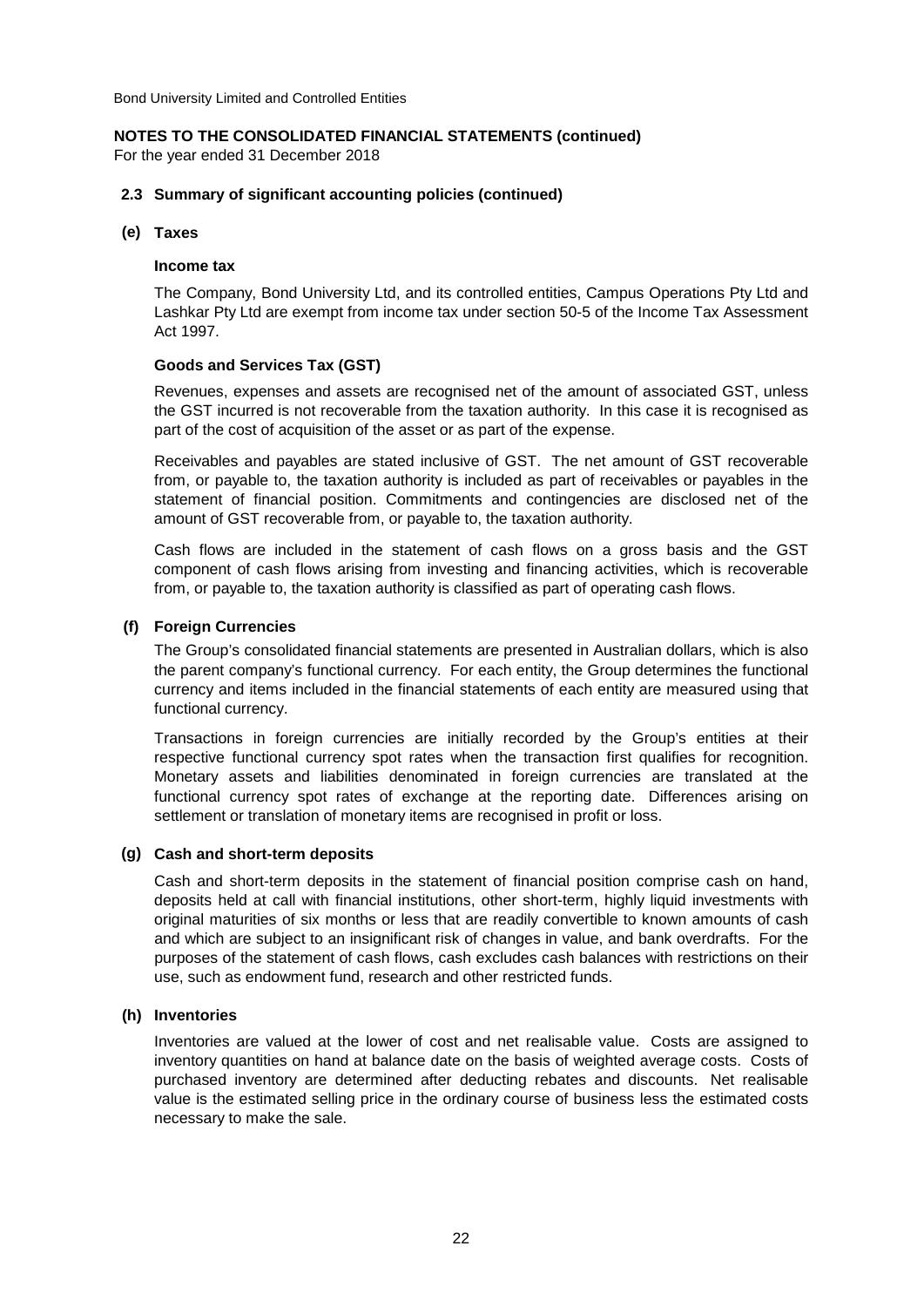### **NOTES TO THE CONSOLIDATED FINANCIAL STATEMENTS (continued)**

For the year ended 31 December 2018

### **2.3 Summary of significant accounting policies (continued)**

### **(i) Financial instruments - initial recognition and subsequent measurement**

A financial instrument is any contract that gives rise to a financial asset of one entity and a financial liability or equity instrument of another entity.

### **a) Financial assets**

### **Initial recognition and measurement**

Financial assets are classified, at initial recognition, as subsequently measured at amortised cost, fair value through other comprehensive income (OCI), and fair value through profit or loss.

The classification of financial assets at initial recognition depends on the financial asset's contractual cash flow characteristics and the Group's business model for managing them. With the exception of trade receivables that do not contain a significant financing component or for which the Group has applied the practical expedient, the Group initially measures a financial asset at its fair value plus, in the case of a financial asset not at fair value through profit or loss, transaction costs. Trade receivables that do not contain a significant financing component or for which the Group has applied the practical expedient are measured at the transaction price determined under IFRS 15.

In order for a financial asset to be classified and measured at amortised cost or fair value through OCI, it needs to give rise to cash flows that are 'solely payments of principal and interest (SPPI)' on the principal amount outstanding. This assessment is referred to as the SPPI test and is performed at an instrument level.

The Group's business model for managing financial assets refers to how it manages its financial assets in order to generate cash flows. The business model determines whether cash flows will result from collecting contractual cash flows, selling the financial assets, or both.

Purchases and sales of financial assets are recognised on trade-date – the date on which the Group commits to purchase or sell the asset.

### **Subsequent measurement**

For purposes of subsequent measurement, financial assets are classified in these categories:

- Financial assets at amortised cost (trade receivables)
- Financial assets at fair value through OCI with no recycling of cumulative gains and losses upon derecognition (equity instruments)
- Financial assets at fair value through profit or loss

### **Financial assets at amortised cost (trade receivables)**

This category is the most relevant to the Group. The Group measures financial assets at amortised cost if both of the following conditions are met:

**•**  The financial asset is held within a business model with the objective to hold financial assets in order to collect contractual cash flows

And

**•**  The contractual terms of the financial asset give rise on specified dates to cash flows that are solely payments of principal and interest on the principal amount outstanding

Financial assets at amortised cost are subsequently measured using the effective interest (EIR) method and are subject to impairment. Gains and losses are recognised in profit or loss when the asset is derecognised, modified or impaired.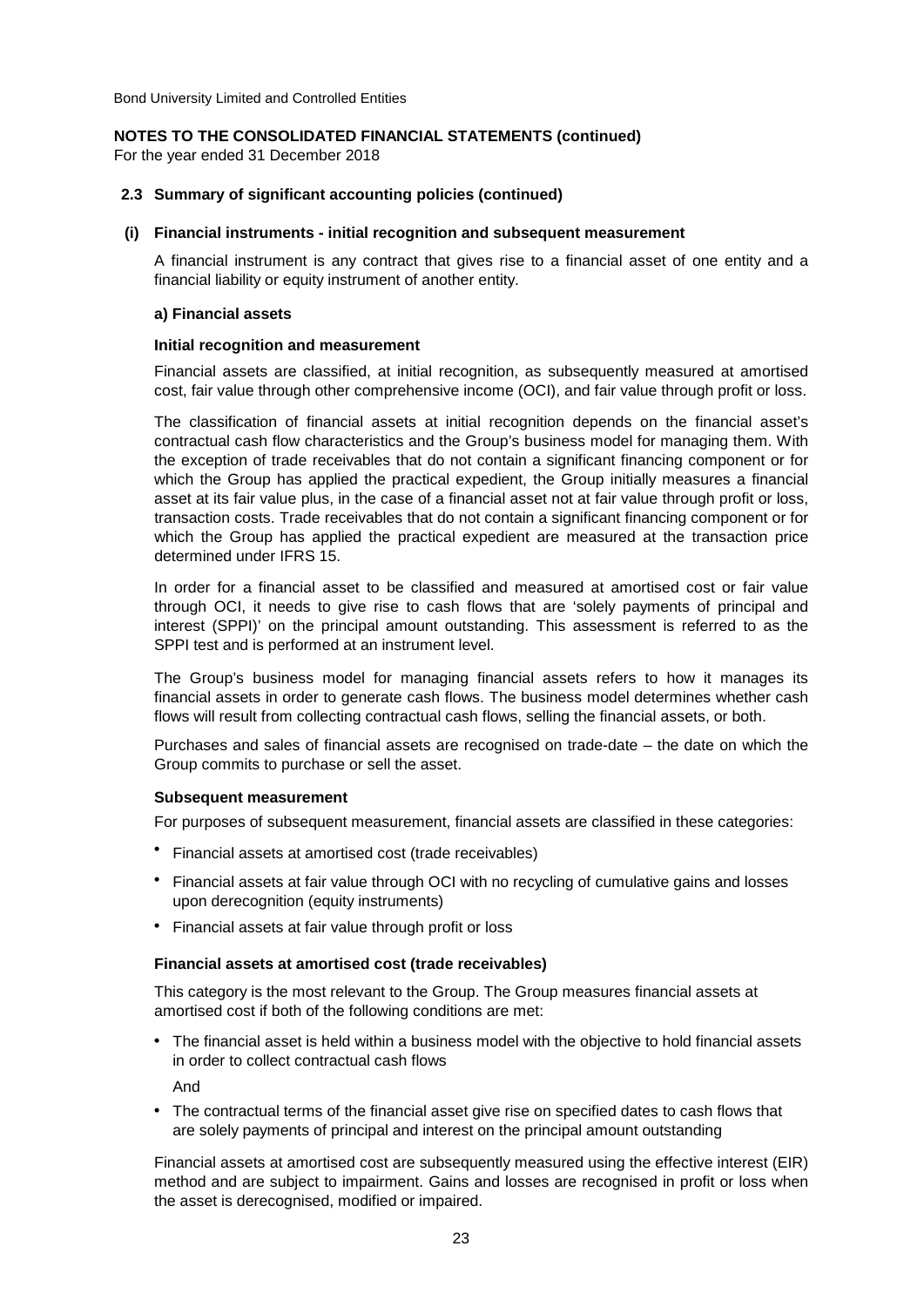### **NOTES TO THE CONSOLIDATED FINANCIAL STATEMENTS (continued)**

For the year ended 31 December 2018

### **2.3 Summary of significant accounting policies (continued)**

### **Financial assets designated at fair value through OCI (equity instruments)**

Upon initial recognition, the Group can elect to classify irrevocably its equity investments as equity instruments designated at fair value through OCI when they meet the definition of equity under IAS 32 *Financial Instruments: Presentation* and are not held for trading. The classification is determined on an instrument-by-instrument basis.

Gains and losses on these financial assets are never recycled to profit or loss. Dividends are recognised as other income in the statement of profit or loss when the right of payment has been established, except when the Group benefits from such proceeds as a recovery of part of the cost of the financial asset, in which case, such gains are recorded in OCI. Equity instruments designated at fair value through OCI are not subject to impairment assessment.

The Group elected to classify irrevocably its listed and non-listed equity investments under this category.

### **Financial assets at fair value through profit or loss**

Financial assets at fair value through profit or loss include financial assets held for trading, financial assets designated upon initial recognition at fair value through profit or loss, or financial assets mandatorily required to be measured at fair value. Financial assets are classified as held for trading if they are acquired for the purpose of selling or repurchasing in the near term. Financial assets with cash flows that are not solely payments of principal and interest are classified and measured at fair value through profit or loss.

Financial assets at fair value through profit or loss are carried in the statement of financial position at fair value with net changes in fair value recognised in the statement of profit or loss.

This category includes listed equity investments which the Group had not irrevocably elected to classify at fair value through OCI. Dividends on listed equity investments are also recognised as other revenue in the statement of profit or loss when the right of payment has been established.

### **Derecognition**

A financial asset is primarily derecognised when:

**•**  The rights to receive cash flows from the financial assets have expired

Or

**•**  The Group has transferred its rights to receive cash flows from the asset or has assumed an obligation to pay the received cash flows in full without material delay to a third party under a 'pass-through' arrangement; and either (a) the Group has transferred substantially all the risks and rewards of the asset, or (b) the Group has neither transferred nor retained substantially all the risks and rewards of the asset, but has transferred control of the asset

When the Group has transferred its rights to receive cash flows from an asset or has entered into a pass-through arrangement, it evaluates if, and to what extent, it has retained the risks and rewards of ownership. When it has neither transferred nor retained substantially all of the risks and rewards of the asset, nor transferred control of the asset, the Group continues to recognise the transferred asset to the extent of its continuing involvement. In that case, the Group also recognises an associated liability. The transferred asset and the associated liability are measured on a basis that reflects the rights and obligations that the Group has retained.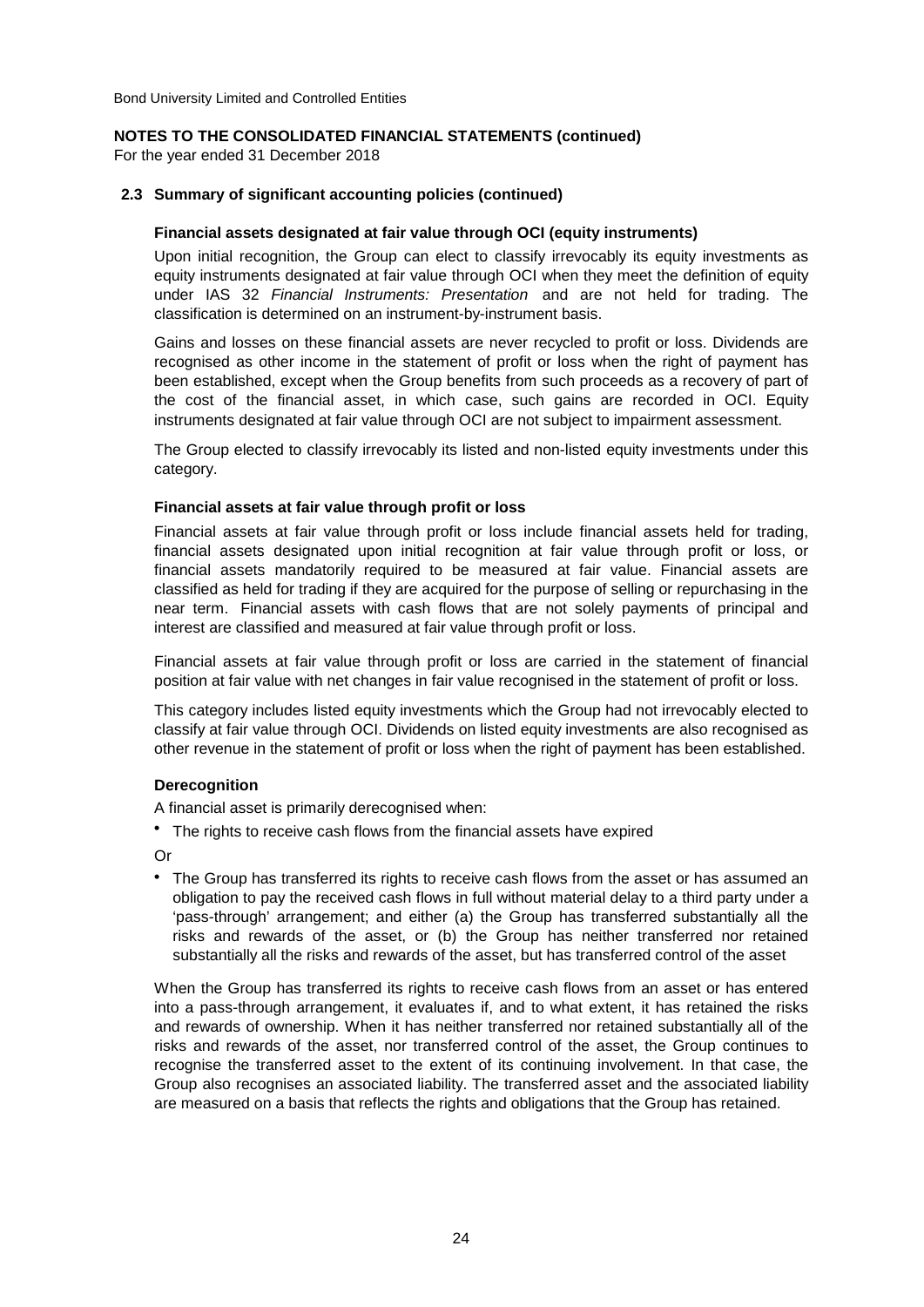### **NOTES TO THE CONSOLIDATED FINANCIAL STATEMENTS (continued)**

For the year ended 31 December 2018

### **2.3 Summary of significant accounting policies (continued)**

### **Impairment of financial assets**

The Group recognises an allowance for expected credit losses (ECLs) for all trade receivables not held at fair value through profit or loss. ECLs are based on the difference between the contractual cash flows due in accordance with the contract and all the cash flows that the Group expects to receive.

For trade receivables, the Group applied the standard's simplified approach and has calculated ECLs based on lifetime expected credit losses. The Group does not track changes in credit risk, but instead recognises a loss allowance based on lifetime ECLs at each reporting date. The Group has established a provision matrix that is based on its historical credit loss experience, adjusted for forward-looking factors specific to the debtors and the economic environment.

The Group considers a financial asset to be in default when internal or external information indicates that the Group is unlikely to receive the outstanding contractual amounts in full before taking into account any credit enhancements held by the Group. A financial asset is written off when there is no reasonable expectation of recovering the contractual cash flows.

### **b) Financial liabilities**

### **Initial recognition and measurement**

Financial liabilities are classified, at initial recognition, as payables or loans and borrowings, as appropriate. All financial liabilities are recognised initially at fair value and, in the case of loans and borrowings and payables, net of directly attributable transaction costs.

The Group's financial liabilities include trade and other payables and loans and borrowings.

### **Subsequent measurement**

The measurement of financial liabilities depends on their classification, as described below:

### **Trade and Other Payables**

These amounts represent liabilities for goods and services provided to the Group prior to the end of the financial year which are unpaid. The amounts are unsecured and are usually paid within 30 days of recognition. Trade and other payables are presented as current liabilities unless payment is not due within 12 months from the reporting date. They are recognised initially at their fair value and subsequently measured at amortised cost using the effective interest method.

### **Loans and Borrowings**

After initial recognition, interest-bearing loans and borrowings are subsequently measured at amortised cost using the effective interest (EIR) method. Gains and losses are recognised in profit or loss when the liabilities are derecognised as well as through the EIR amortisation process. The EIR amortisation is included as finance costs in the statement of profit or loss.

Fees paid on the establishment of loan facilities are recognised as transaction costs of the loan to the extent that it is probable that some or all of the facility will be drawn down. In this case, the fee is deferred until the draw down occurs. To the extent there is evidence that it is probable that some or all of the facility will be drawn down, the fee is capitalised as part of the loan and amortised over the period of the facility to which it relates.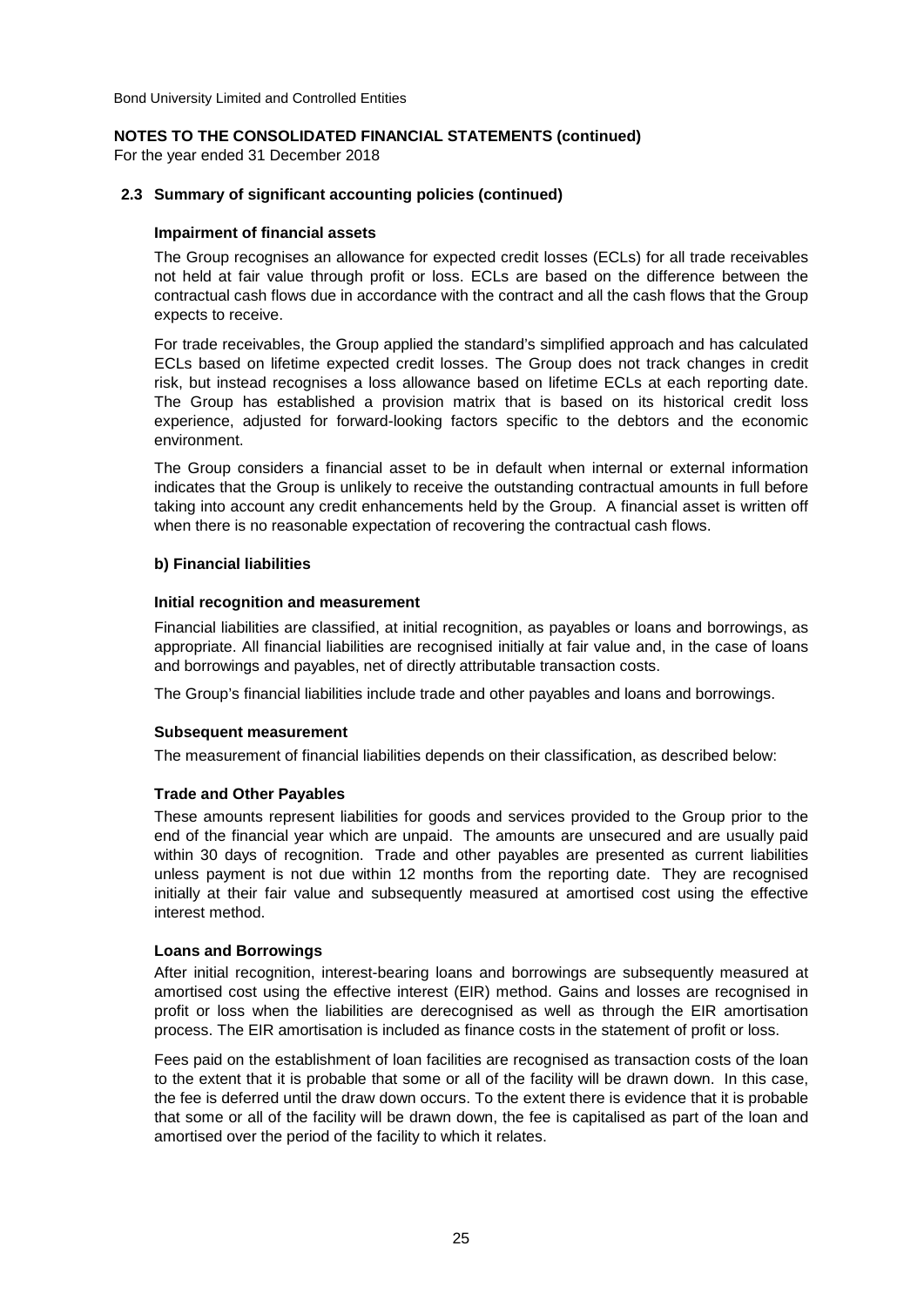### **NOTES TO THE CONSOLIDATED FINANCIAL STATEMENTS (continued)**

For the year ended 31 December 2018

### **2.3 Summary of significant accounting policies (continued)**

### **Derecognition**

A financial liability is derecognised when the obligation under the liability is discharged or cancelled or expires. When an existing financial liability is replaced by another from the same lender on substantially different terms, or the terms of an existing liability are substantially modified, such an exchange or modification is treated as the derecognition of the original liability and the recognition of a new liability. The difference in the respective carrying amounts is recognised in the statement of profit or loss.

### **(j) Property, Plant and Equipment**

Construction in progress and all property, plant and equipment (except donated artworks) are stated at cost, net of accumulated depreciation. Such cost includes expenditure that is directly attributable to the acquisition of the items. Donated artworks are capitalised at their fair value at the date of acquisition.

Subsequent costs are included in the asset's carrying amount or recognised as a separate asset, as appropriate, only when it is probable that future economic benefits associated with the item will flow to the Group and the cost of the item can be measured reliably. The carrying amount of any component accounted for as a separate asset is derecognised when replaced. All other repairs and maintenance are charged to the statement of profit or loss during the reporting period in which they are incurred.

Where assets which would otherwise be classified as investment properties are held to meet service delivery objectives rather than to earn rental or for capital appreciation, they are classified as property in the financial statements.

Land and artworks are not depreciated. Depreciation on other assets is calculated using the straight line basis over their estimated useful lives or, in the case of certain leased plant and equipment, the shorter lease term. The assets have been depreciated as follows:

| <b>Buildings</b>                  | $10-50$ years |
|-----------------------------------|---------------|
| <b>Computer Equipment</b>         | 3 years       |
| Other Plant and Equipment         | 5 years       |
| <b>Leased Plant and Equipment</b> | 3-5 years     |
| <b>Furniture and Fitout</b>       | 5 years       |
| Library Books and Journals        | 5 years       |
| Motor vehicles                    | 5 years       |

The assets' residual values and useful lives are reviewed, and adjusted if appropriate, at the end of each reporting period.

An item of property, plant and equipment and any significant part initially recognised is derecognised upon disposal or when no future economic benefits are expected from its use or disposal. Any gain or loss arising on derecognition of the asset (calculated as the difference between the net disposal proceeds and the carrying amount of the asset) is included in the statement of profit or loss when the asset is derecognised.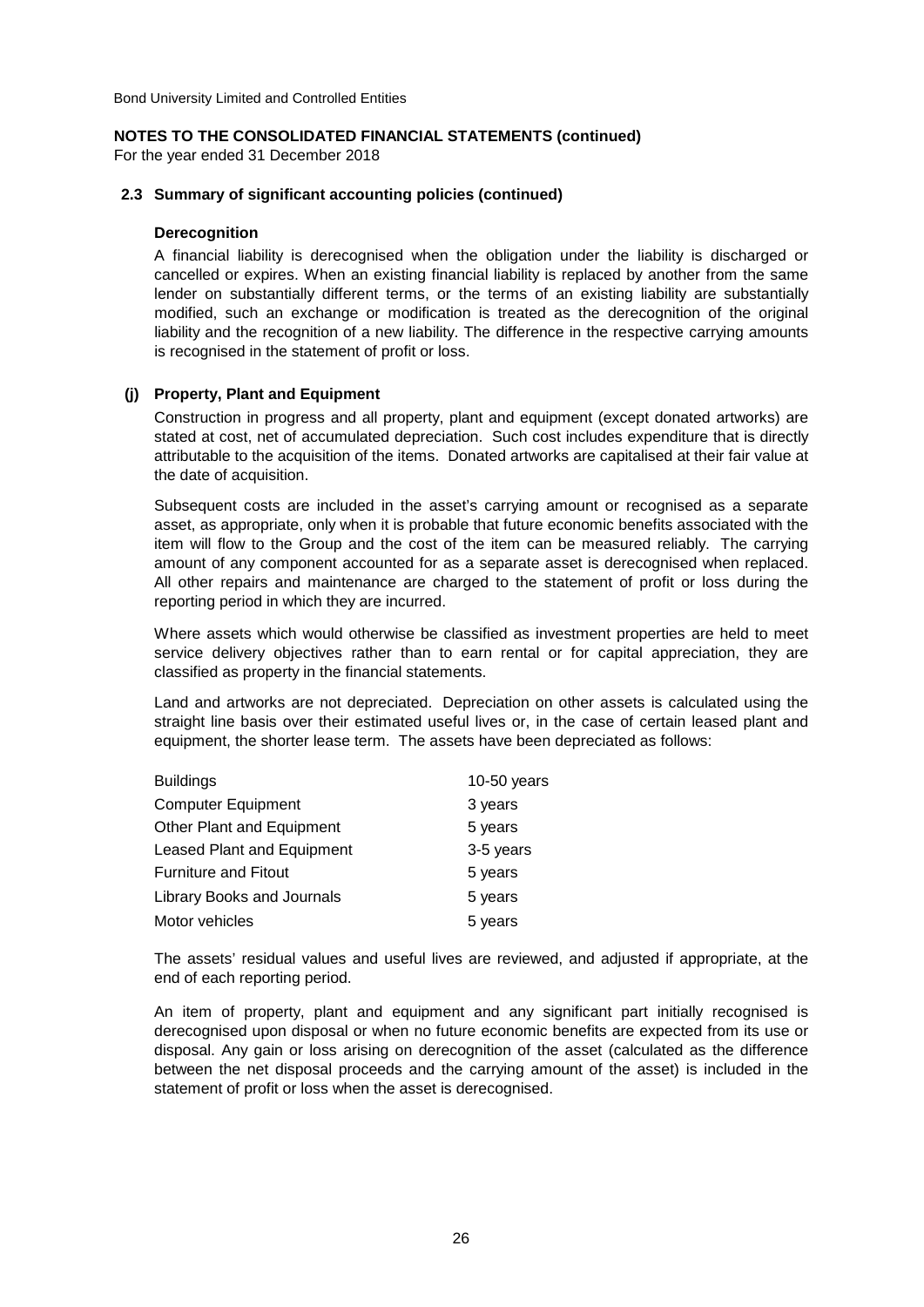### **NOTES TO THE CONSOLIDATED FINANCIAL STATEMENTS (continued)**

For the year ended 31 December 2018

### **2.3 Summary of significant accounting policies (continued)**

### **(k) Leases**

The determination of whether an arrangement is (or contains) a lease is based on the substance of the arrangement at the inception of the lease. The arrangement is, or contains, a lease if fulfilment of the arrangement is dependent on the use of a specific asset (or assets) and the arrangement conveys a right to use the asset (or assets), even if that asset is (or those assets are) not explicitly specified in an arrangement.

A lease is classified at the inception date as a finance lease or an operating lease. A lease that transfers substantially all the risks and rewards incidental to ownership to the Group is classified as a finance lease.

Finance leases are capitalised at the commencement of the lease at the inception date fair value of the leased property or, if lower, at the present value of the minimum lease payments. Lease payments are apportioned between finance charges and reduction of the lease liability so as to achieve a constant rate of interest on the remaining balance of the liability. Finance charges are recognised in finance costs in the statement of profit or loss.

A leased asset is depreciated over the useful life of the asset. However, if there is no reasonable certainty that the Group will obtain ownership by the end of the lease term, the asset is depreciated over the shorter of the estimated useful life of the asset and the lease term.

An operating lease is a lease other than a finance lease. Operating lease payments are recognised as an operating expense in the statement of profit or loss on a straight-line basis over the lease term.

### **(l) Intangible Assets**

Intangible assets acquired separately are measured on initial recognition at cost. Following initial recognition, intangible assets are carried at cost less any accumulated amortisation.

Intangible assets with finite lives are amortised over the useful economic life and assessed for impairment whenever there is an indication that the intangible asset may be impaired. The amortisation period and the amortisation method for an intangible asset with a finite useful life are reviewed at least at the end of each reporting period. Changes in the expected useful life or the expected pattern of consumption of future economic benefits embodied in the asset are considered to modify the amortisation period or method, as appropriate, and are treated as changes in accounting estimates. The amortisation expense on intangible assets with finite lives is recognised in the statement of profit or loss in the expense category that is consistent with the function of the intangible assets.

An intangible asset is derecognised upon disposal or when no future economic benefits are expected from its use or disposal. Any gain or loss arising upon derecognition of the asset (calculated as the difference between the net disposal proceeds and the carrying amount of the asset) is included in the statement of profit or loss.

### **Computer software**

Computer software has a finite useful life and are carried at cost less accumulated amortisation. Amortisation is calculated using the straight line method to allocate the cost of computer software over their estimated useful life of 3 years.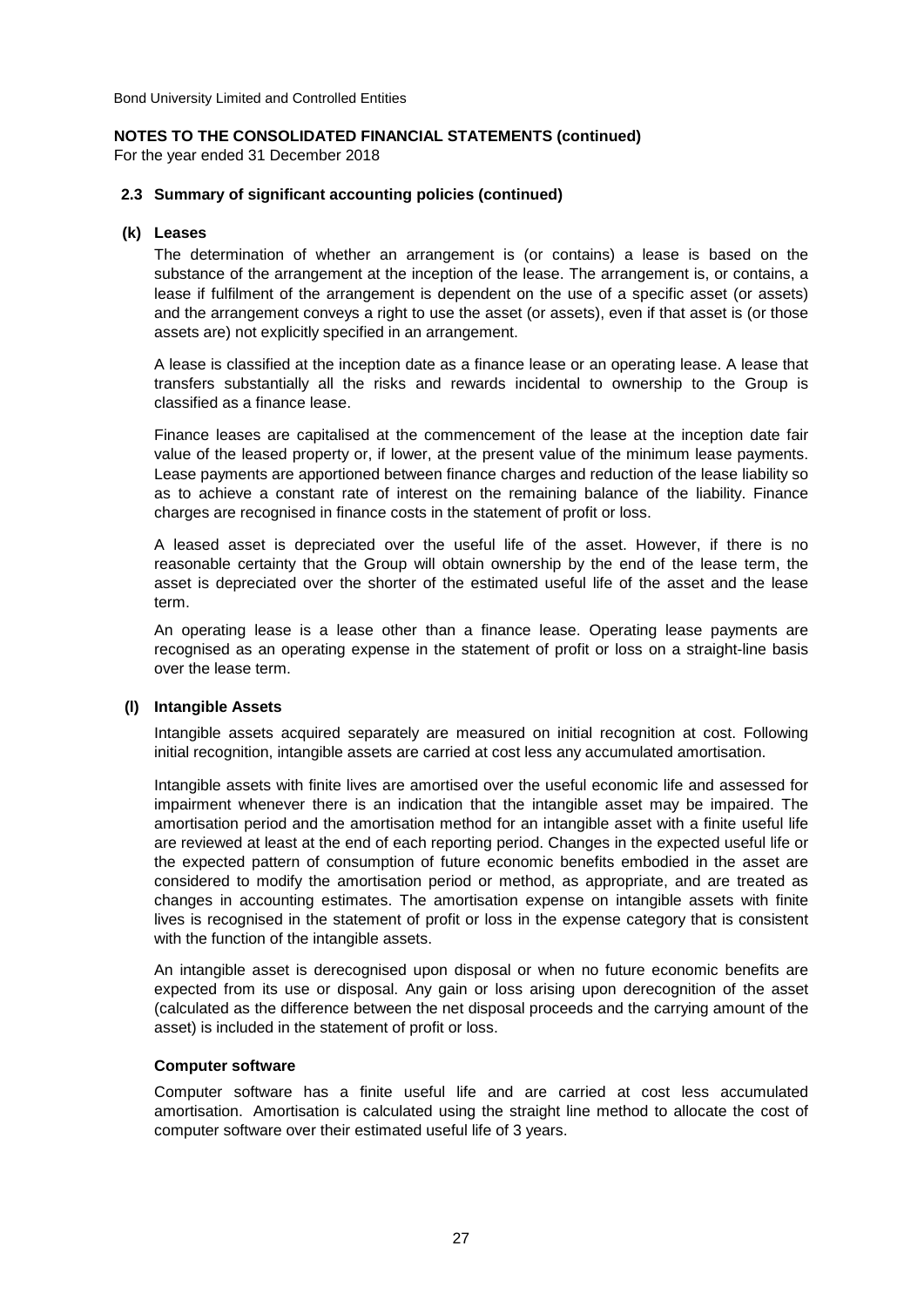### **NOTES TO THE CONSOLIDATED FINANCIAL STATEMENTS (continued)**

For the year ended 31 December 2018

### **2.3 Summary of significant accounting policies (continued)**

### **Research and development costs - Course Development Costs**

Research costs are expensed as incurred. Development expenditures on an individual project are recognised as an intangible asset when the group can demonstrate:

- The technical feasibility of completing the intangible asset so that the asset will be available for use
- Its intention to complete and its ability to use
- How the asset will generate future economic benefits
- The availability of resources to complete the asset
- The ability to measure reliably the expenditure during development

Following initial recognition of the development expenditure as an asset, the asset is carried at cost less any accumulated amortisation and accumulated impairment loss. Amortisation of the asset begins when development is complete and the asset is available for use. It is amortised over the period of expected future benefit. Amortisation is recorded in operating expense. During the period of development, the asset is tested for impairment annually.

### **(m) Impairment of non-financial assets**

The Group assesses, at each reporting date, whether there is an indication that an asset may be impaired. If any indication exists, or when annual impairment testing for an asset is required, the Group estimates the asset's recoverable amount. An asset's recoverable amount is the higher of an asset's or cash-generating unit (CGU)'s fair value less costs of disposal and its value in use. The recoverable amount is determined for an individual asset, unless the asset does not generate cash inflows that are largely independent of those from other assets or groups of assets. When the carrying amount of an asset or CGU exceeds its recoverable amount, the asset is considered impaired and is written down to its recoverable amount.

### **(n) Borrowing Costs**

Borrowing costs directly attributable to the acquisition, construction or production of an asset that necessarily takes a substantial period of time to get ready for its intended use or sale are capitalised as part of the cost of the asset. All other borrowing costs are expensed in the period in which they occur. Borrowing costs consist of interest and other costs that an entity incurs in connection with the borrowing of funds.

### **(o) Provisions**

### **General**

Provisions are recognised when the Group has a present obligation (legal or constructive) as a result of past events, it is probable that an outflow of resources embodying economic benefits will be required to settle the obligation and a reliable estimate can be made of the amount of the obligation.

### **Wages, salaries and annual leave**

Liabilities for wages and salaries, including non-monetary benefits, annual leave expected to be settled within 12 months of the reporting date are recognised in respect of employees' services up to the reporting date. They are measured at the amounts expected to be paid when liabilities are settled.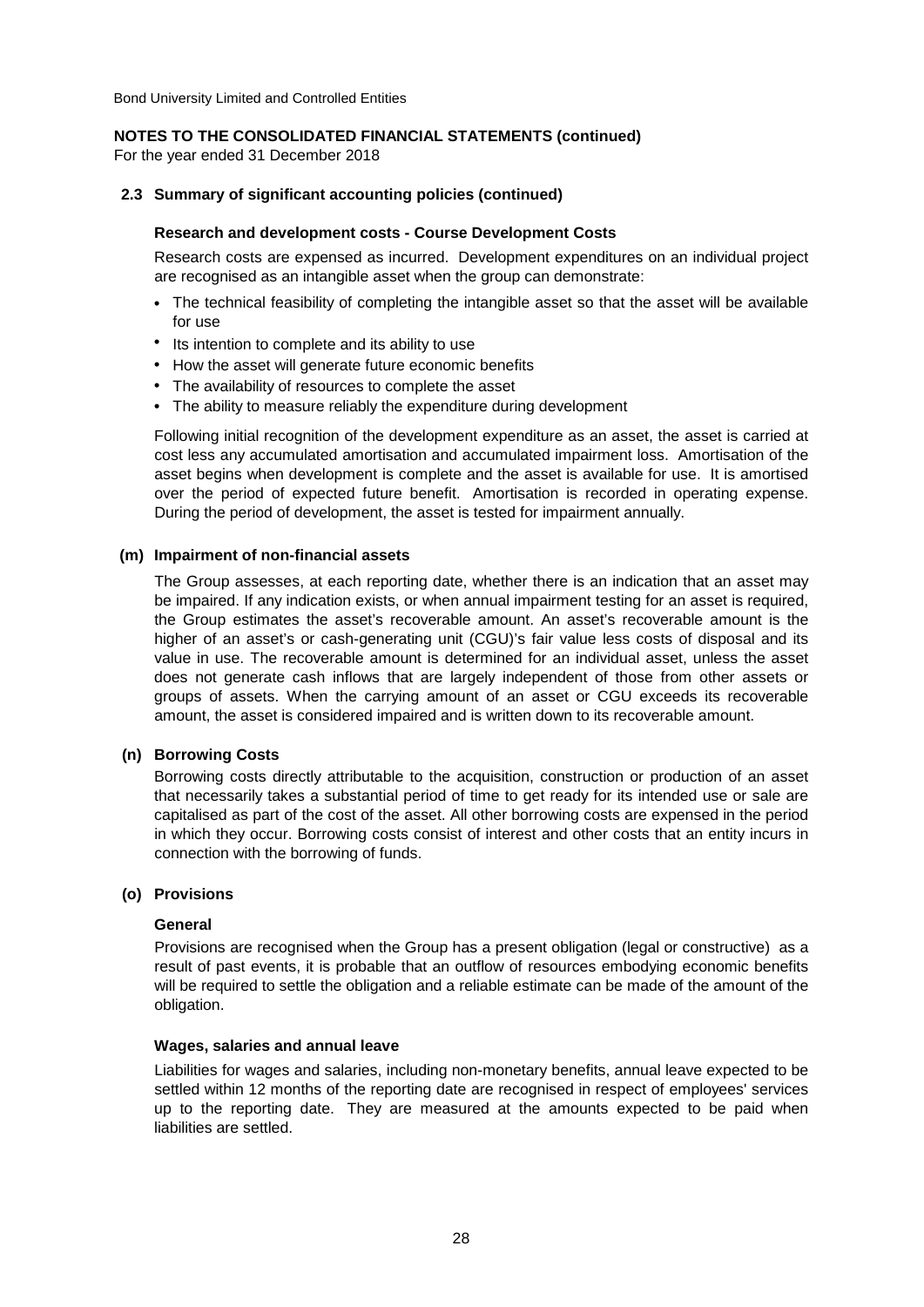### **NOTES TO THE CONSOLIDATED FINANCIAL STATEMENTS (continued)**

For the year ended 31 December 2018

### **2.3 Summary of significant accounting policies (continued)**

### **Long service leave**

The Group recognises a liability for long service leave measured as the present value of expected future payments to be made in respect of services provided by employees up to the reporting date using the projected unit credit method. Consideration is given to expected future wage and salary levels, experience of employee departures, and periods of service. Expected future payments are discounted using market yields at the reporting date that match, as closely as possible, the estimated future cash outflows.

### **(p) Post-employment benefits**

All employees of the Group are entitled to benefits on retirement, disability or death from the Group's superannuation plan. The Group has a defined contribution plan that receives fixed contributions from Group companies and the Group's legal or constructive obligation is limited to these contributions.

Contributions to the defined contribution fund are recognised as an expense as they become payable. Prepaid contributions are recognised as an asset to the extent that a cash refund or a reduction in the future payments is available.

### **2.4 Changes in accounting policies and disclosures**

### **New and amended standards and interpretations**

The Group applied AASB 9 Financial Instruments for the first-time. The nature and effect of the changes as a result of adoption of these new accounting standards are described below.

The Group has not early adopted any standards, interpretations or amendments that have been issued but are not yet effective.

### **AASB 9 Financial Instruments**

AASB 9 Financial Instruments replaces AASB 139 Financial Instruments: Recognition and Measurement for annual periods beginning on or after 1 January 2018, bringing together all three aspects of the accounting for financial instruments: classification and measurement; impairment; and hedge accounting. The Group applied AASB 9 prospectively, with the initial application date of 1 January 2018.

### **(a) Classification and measurement**

Under AASB 9, financial instruments are subsequently measured at fair value through profit or loss, amortised cost, or fair value through OCI. The classification is based on two criteria: the Group's business model for managing the assets; and whether the instruments' contractual cash flows represent 'solely payments of principal and interest' on the principal amount outstanding.

The assessment of the Group's business model was made as of the date of initial application, 1 January 2018. The classification and measurement requirements of AASB 9 did not have a significant impact on the Group. The Group continued measuring at fair value all financial assets previously held at fair value under AASB 139.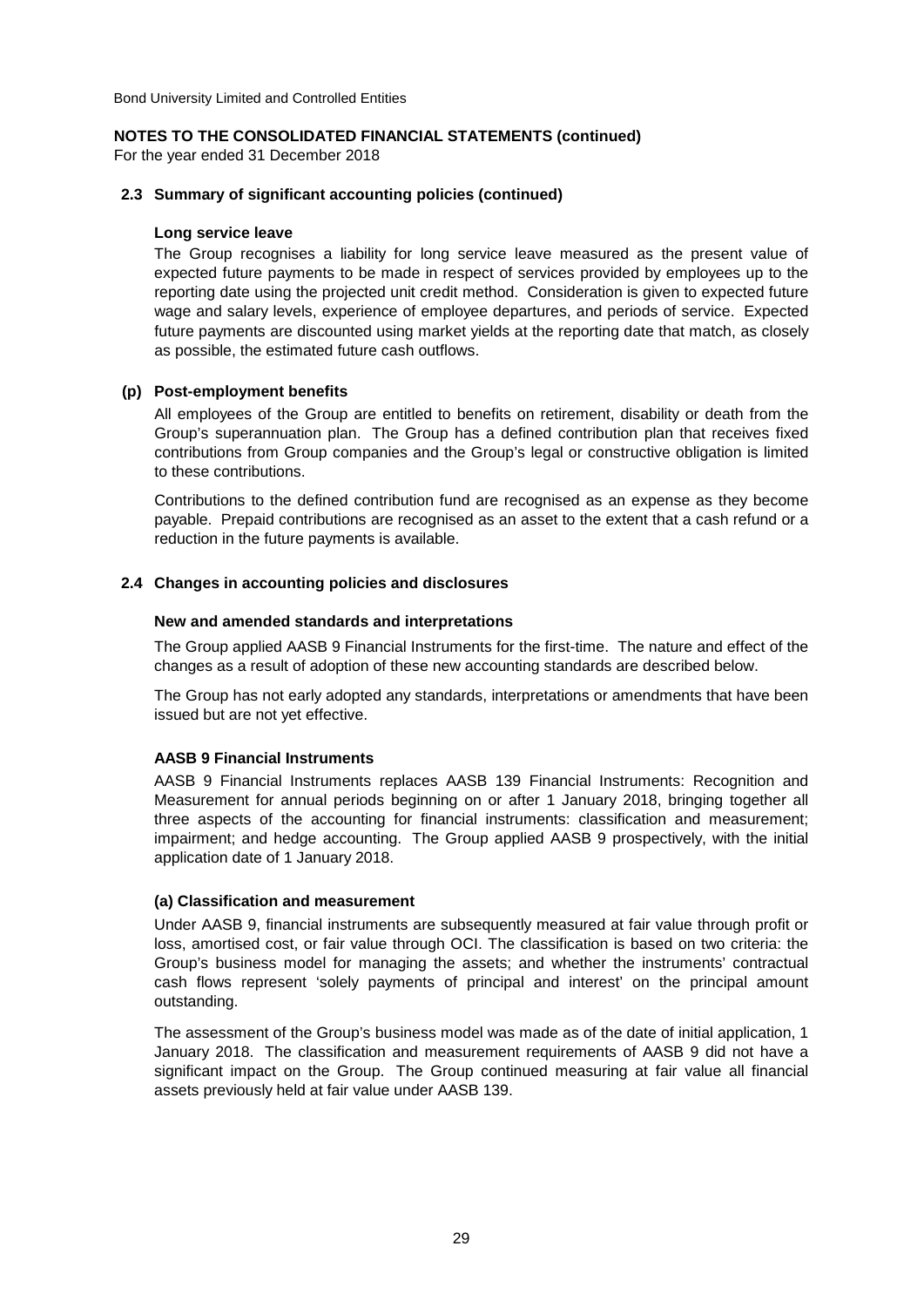### **NOTES TO THE CONSOLIDATED FINANCIAL STATEMENTS (continued)**

For the year ended 31 December 2018

### **2.4 Changes in accounting policies and disclosures (continued)**

### **(a) Classification and measurement (continued)**

The following are the changes in the classification of the Group's financial assets:

- Trade receivables are held to collect contractual cash flows and give rise to cash flows representing solely payments of principal and interest. These are now classified and measured at amortised cost.
- Equity investments in listed and non-listed companies previously classified as Avaliable For Sale (AFS) financial assets are now classified and measured as Equity instruments designated at fair value through OCI. The Group elected to classify irrevocably its non-listed equity and some listed equity investments under this category as it intends to hold these investments for the foreseeable future. There were no impairment losses recognised in profit or loss for these investments in prior periods.
- Listed equity investments previously classified as AFS financial assets are now classified and measured as Financial assets at fair value through profit or loss.

The Group has not designated any financial liabilities as at fair value through profit or loss. There are no changes in classification and measurement for the Group's financial liabilities.

### **(b) Impairment**

The adoption of AASB 9 has fundamentally changed the Group's accounting for impairment losses for financial assets by replacing AASB 139's incurred loss approach with a forwardlooking expected credit loss (ECL) approach. AASB 9 requires the Group to recognise an allowance for ECLs for trade receivables at inception and then updated at each reporting period. The Group applied the standard's simplified approach and has calculated ECLs based on lifetime expected credit losses.

### **Standards issued but not yet effective**

Australian Accounting Standards and Interpretations that are issued, but are not yet effective, up to the date of issuance of the Group's financial statements are disclosed below. The Group intends to adopt these standards on the required effective date. The nature and impact of each new standard or amendment is described below:

### **AASB 15 Revenue from Contracts with Customers**

This Standard deals with revenue recognition and establishes principles for reporting useful information to users of financial statements about the nature, amount, timing and uncertainty of revenue and cash flows arising from an entity's contracts with customers. The core principle of AASB 15 is that an entity recognises revenue to depict the transfer of promised goods or services to customers in an amount that reflects the consideration to which the entity expects to be entitled in exchange for those goods or services. The Group will adopt this standard on the effective date of 1 January 2019. The Group has assessed the potential impact of this change and expects no significant impact on the Group's financial statements.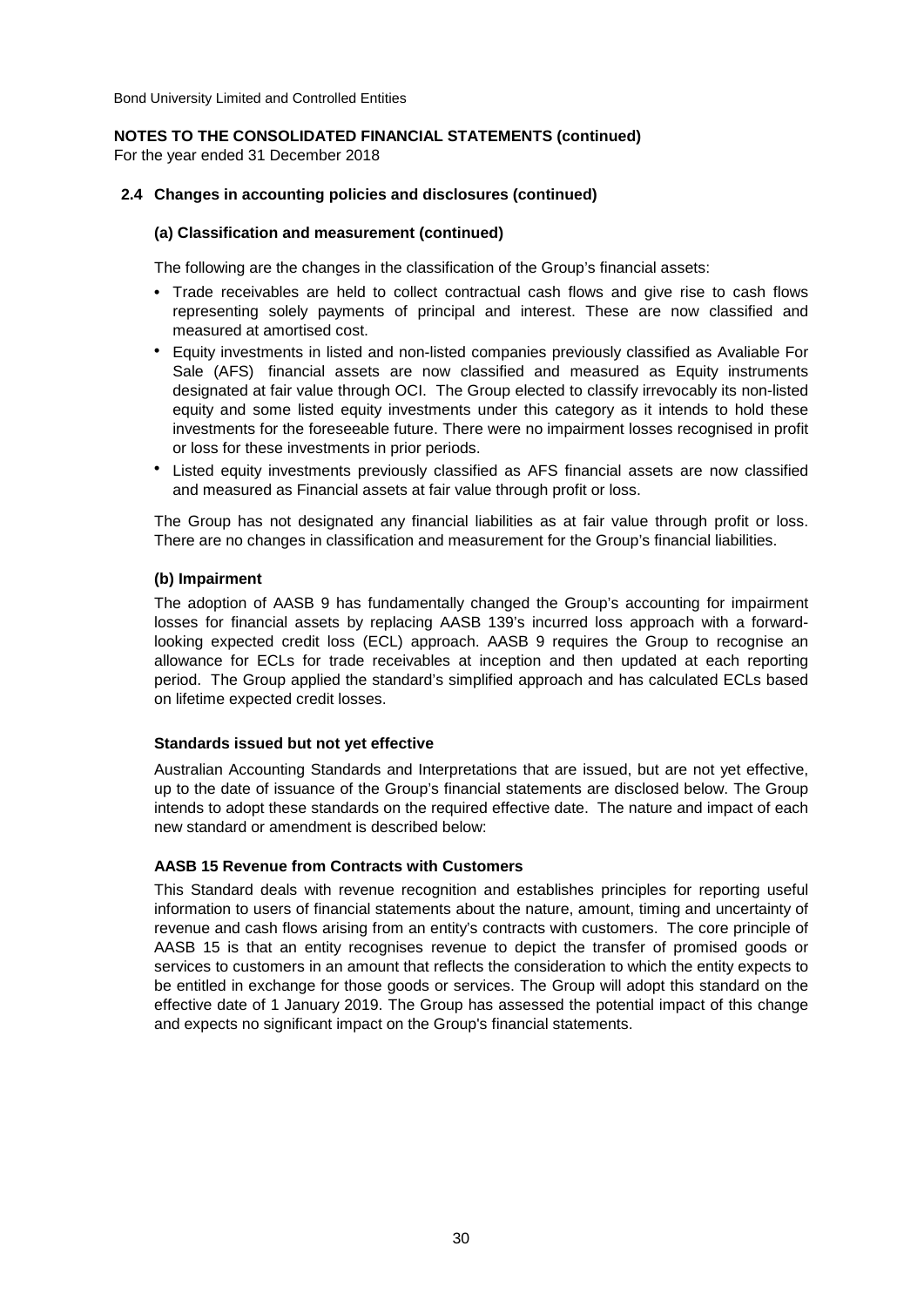### **NOTES TO THE CONSOLIDATED FINANCIAL STATEMENTS (continued)**

For the year ended 31 December 2018

### **2.4 Changes in accounting policies and disclosures (continued)**

### **AASB 1058 Income of Not-for-Profit Entities**

This Standard clarifies and simplifies the income recognition requirements that apply to not-forprofit (NFP) entities, in conjunction with AASB 15 Revenue from Contracts with Customers. These Standards supersede all the income recognition requirements relating to private sector NFP entities, and the majority of income recognition requirements relating to public sector NFP entities, previously in AASB 1004 Contributions. It is expected that application of the new standard would result in a portion of revenue from grants, where the grant is received upfront and any performance obligations are satisfied over a number of accounting periods to be deferred to future periods to match the timing of the provision of the services. The Group will adopt this standard on the effective date of 1 January 2019. The Group has assessed the potential impact of this change and expects no material impact on the Group's financial statements.

### **AASB 16 Leases**

This Standard sets out the principles for the recognition, measurement and presentation of all leases with a term of more than 12 months, unless they are of low value. It also contains the disclosure requirements for lessees and lessors. At the commencement date of a lease, a liability will be recognised to make lease payments and an asset representing the right to use the asset during the term. Interest and depreciation expense will be required to be recognised. The Group will adopt this standard on the required effective date of 1 January 2019. The Group has assessed the potential impact of this change and expects no significant impact on the Group's financial statements.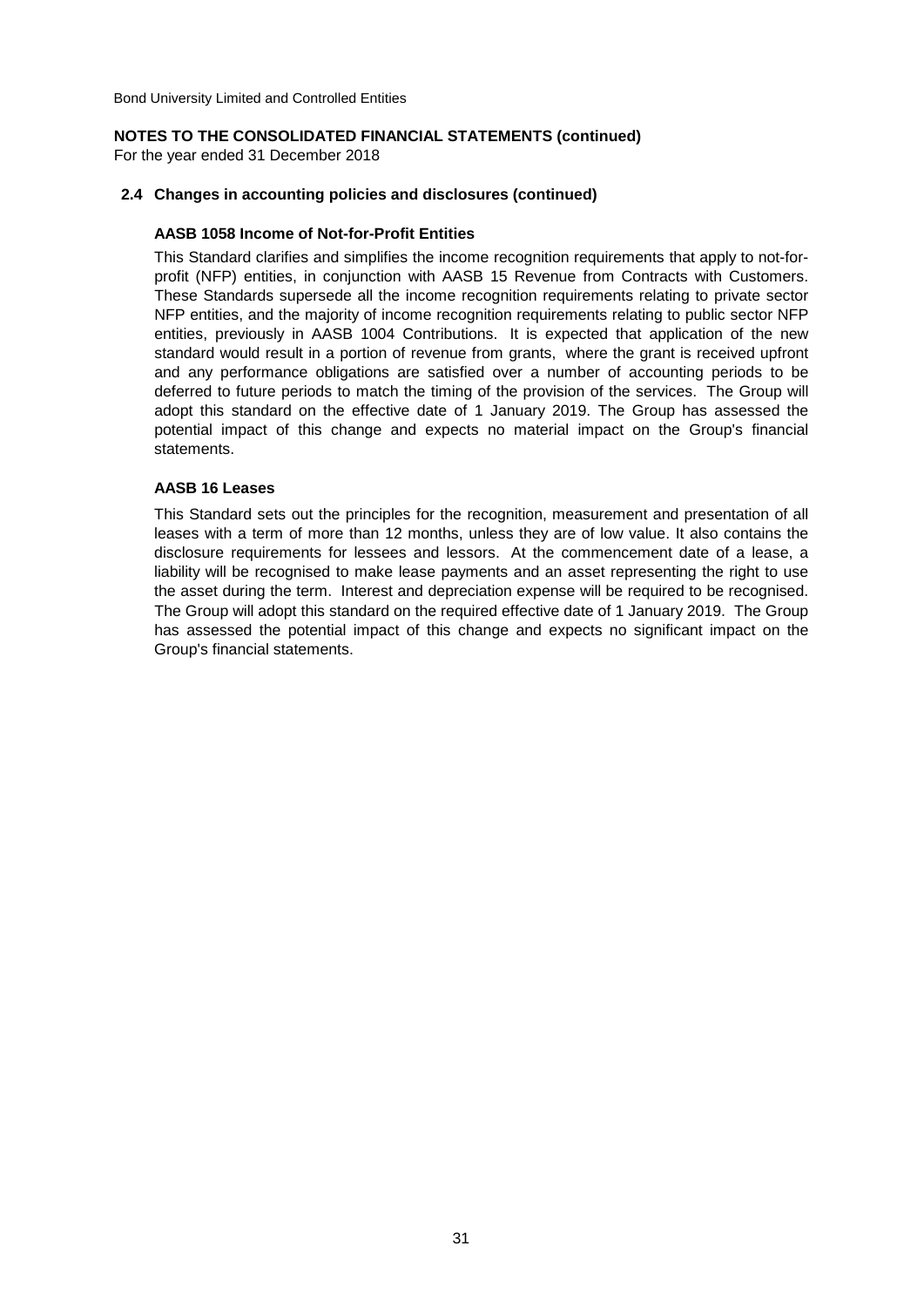### **NOTES TO THE CONSOLIDATED FINANCIAL STATEMENTS (continued)**

For the year ended 31 December 2018

### **3. Significant accounting judgements, estimates and assumptions**

The preparation of the Group's consolidated financial statements requires management to make judgements, estimates and assumptions that affect the reported amounts of revenues, expenses, assets and liabilities, and the accompanying disclosures, and the disclosure of contingent liabilities. Uncertainty about these assumptions and estimates could result in outcomes that require a material adjustment to the carrying amount of assets or liabilities affected in future periods.

### **Investment in Education Australia Limited**

The Group fair values its investment in Education Australia Limited. Education Australia Limited holds a 50% interest in IDP Education Limited (IDP). IDP is listed on the Australian Stock Exchange (ASX). The fair value of the Group's investment in Education Australia Limited was based on the net assets of Education Australia, including the quoted market price of IDP Education Limited with a discount applied in consideration of liquidity risk and other factors. Refer to Note 12 and 20 for further disclosures.

### **Provision for expected credit losses of trade receivables**

The Group uses a provision matrix to calculate ECLs for trade receivables. The provision rates are based on days past due. The provision matrix is initially based on the Group's historical observed default rates. The Group will calibrate the matrix to adjust the historical credit loss experience with forward-looking information. At every reporting date, the historical observed default rates are updated and changes in the forward-looking estimates are analysed. The assessment of the correlation between historical observed default rates, forecast economic conditions and ECLs is a significant estimate. The amount of ECLs is sensitive to changes in circumstances and of forecast economic conditions. The Group's historical credit loss experience and forecast of economic conditions may also not be representative of the trade receivable's actual default in the future. The calculation reflects the probability-weighted outcome, the time value of money and reasonable and supportable information that is available at the reporting date about past events, current conditions and forecasts of future economic conditions. Generally, trade receivables are written-off if past due for more than one year and are not subject to enforcement activity.

### **4. Group information**

### **Information about subsidiaries**

The consolidated financial statements incorporate the assets, liabilities and results of the following subsidiaries in accordance with the accounting policy described in note 2.2.

| <b>Name of Entity</b>            | <b>Country of</b><br><b>Incorporation</b> | <b>Class of</b><br>shares | <b>Cost of Parent</b><br><b>Entity's Investment</b> |      | <b>Equity Holding *</b> |      |
|----------------------------------|-------------------------------------------|---------------------------|-----------------------------------------------------|------|-------------------------|------|
|                                  |                                           |                           | 2018                                                | 2017 | 2018                    | 2017 |
|                                  |                                           |                           |                                                     | \$   | %                       | %    |
| <b>Campus Operations Pty Ltd</b> | Australia                                 | Ordinary                  | $\mathbf{2}$                                        | 2    | 100                     | 100  |
| Lashkar Pty Ltd                  | Australia                                 | Ordinary                  |                                                     |      | 100                     | 100  |
|                                  |                                           |                           |                                                     |      |                         |      |

\* The proportion of ownership interest is equal to the proportion of voting power held.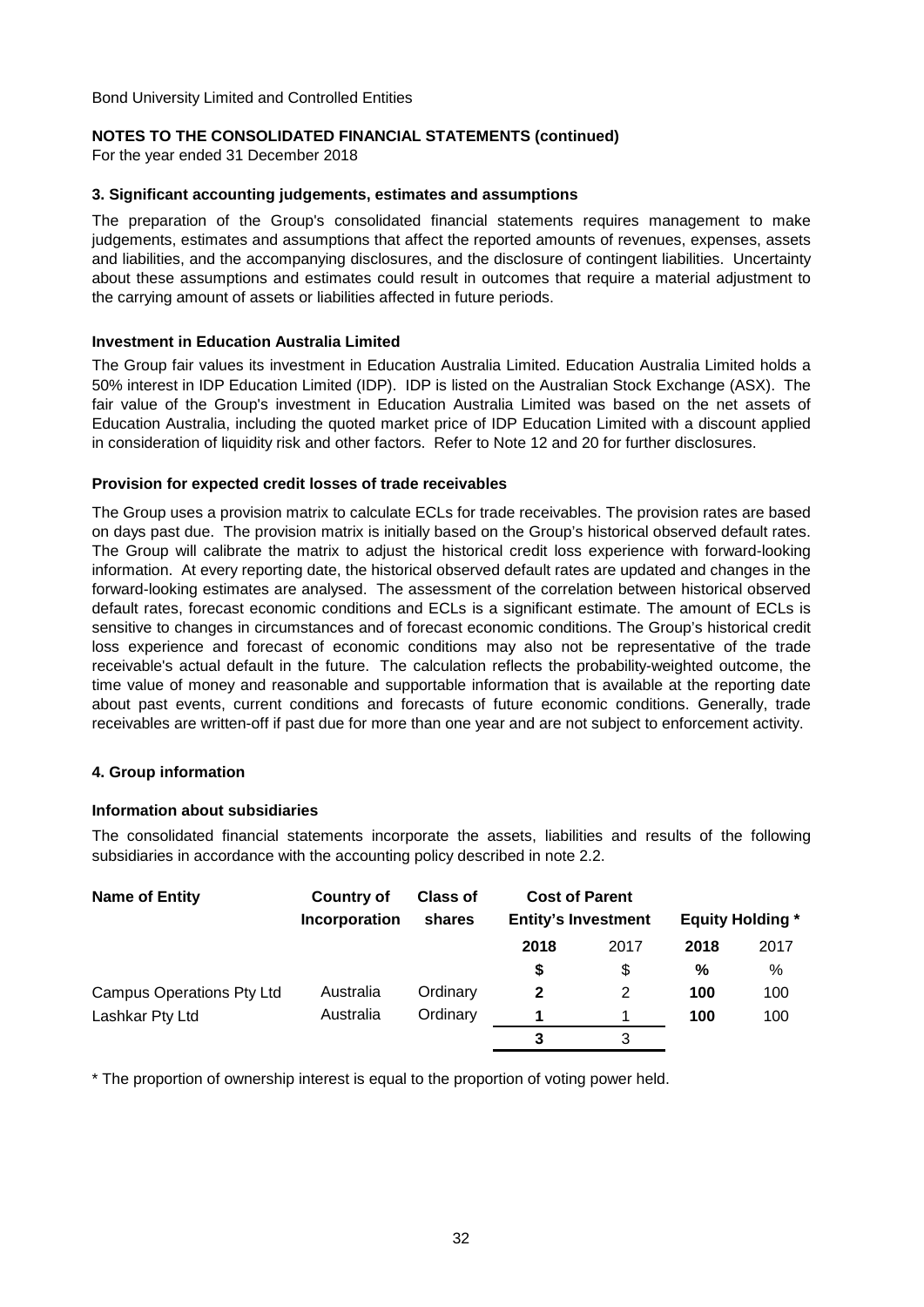For the year ended 31 December 2018

| 5. Revenue                          |         |         |
|-------------------------------------|---------|---------|
|                                     | 2018    | 2017    |
| From continuing operations          | \$'000  | \$'000  |
| Sales Revenue                       |         |         |
| Tuition revenue - University        | 170,044 | 150,011 |
| Tuition revenue - External Programs | 1,959   | 2,045   |
| Tuition revenue - Bond College      | 5,799   | 6,760   |
| Sale of goods – food and beverages  | 7,058   | 7,253   |
| Student accommodation rent          | 4,673   | 4,674   |
| Consulting income                   | 960     | 665     |
| Other student fees and charges      | 535     | 730     |
| Sports centre income                | 401     | 572     |
| Student activities fee income       | 1,045   | 981     |
| Sundry income                       | 4,262   | 4,263   |
|                                     | 196,736 | 177,954 |
| <b>Other Revenue</b>                |         |         |
| Interest                            | 2,734   | 2,202   |
| <b>Dividends</b>                    | 3,016   | 823     |
|                                     | 202,486 | 180,979 |

Tuition revenue is net of scholarships provided by the University to students which amounted to \$16,343,554 in 2018 and \$18,086,418 in 2017.

Dividends revenue include dividend from Education Australia Limited of \$2,714,286 in 2018 and \$714,286 in 2017.

### **6. Other Income**

|                 | 2018   | 2017   |
|-----------------|--------|--------|
|                 | \$'000 | \$'000 |
| Donations       | 2,552  | 6,739  |
| Research grants | 8,261  | 8,407  |
| Other grants    | 1,588  | 1,194  |
|                 | 12,401 | 16,340 |

Donations include donated artworks which amounted to \$592,772 in 2018 and \$841,120 in 2017.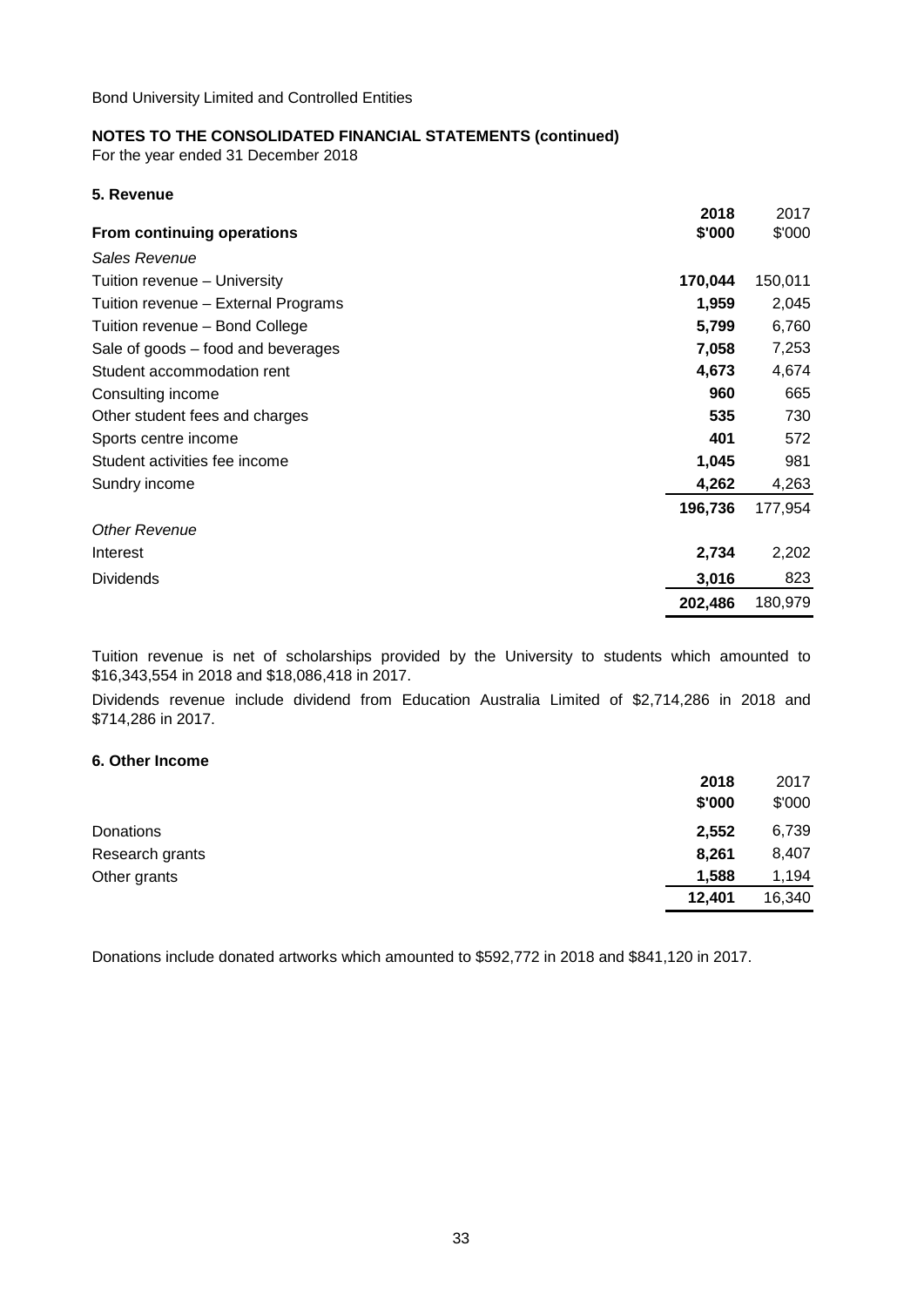For the year ended 31 December 2018

**7. Expenses**

|                                                                       | 2018    | 2017    |
|-----------------------------------------------------------------------|---------|---------|
| Profit before income tax includes the following<br>specific expenses: | \$'000  | \$'000  |
| (a) Salaries and related expenses                                     |         |         |
| Operating salaries and related expenses                               | 110,355 | 104,341 |
| Defined contribution superannuation expense                           | 12,357  | 11,837  |
| <b>Total Salaries and related expenses</b>                            | 122,712 | 116,178 |
| (b) Depreciation and Amortisation                                     |         |         |
| Depreciation                                                          |         |         |
| <b>Buildings</b>                                                      | 4,759   | 5,083   |
| Plant and equipment                                                   | 4,500   | 4,620   |
| Furniture and fitout                                                  | 4,837   | 3,844   |
| Motor vehicles                                                        | 43      | 52      |
| Library, books and journals                                           | 862     | 848     |
| <b>Total depreciation</b>                                             | 15,001  | 14,447  |
| Amortisation                                                          |         |         |
| Plant and equipment under finance leases                              | 537     | 528     |
| <b>Course Development Cost</b>                                        |         | 136     |
| Computer software                                                     | 1,817   | 1,778   |
| <b>Total amortisation</b>                                             | 2,354   | 2,442   |
| Total depreciation and amortisation                                   | 17,355  | 16,889  |
| (c) Finance costs                                                     |         |         |
| Interest and finance charges paid/payable                             | 1,360   | 1,299   |
| (d) Other expenses from ordinary activities                           |         |         |
| Net loss on disposal of property, plant and equipment                 | 18      | 1       |
| Rental expense relating to operating leases                           |         |         |
| Minimum lease payments                                                | 572     | 573     |
| Teaching and other expenses                                           | 14,025  | 15,278  |
| Total other expenses from ordinary activities                         | 14,615  | 15,852  |
|                                                                       |         |         |
| 8. Cash and short-term deposits                                       |         |         |
|                                                                       | 2018    | 2017    |
|                                                                       | \$'000  | \$'000  |
| Cash at banks and on hand                                             | 17,882  | 28,164  |
| Short-term deposits                                                   | 55,475  | 46,036  |
|                                                                       | 73,357  | 74,200  |

Cash at banks earn interest at floating rates based on daily bank deposit rates. Short-term deposits are made for periods of six months or less, depending on the immediate cash requirements of the Group, and earn interest at the respective short-term deposit rates.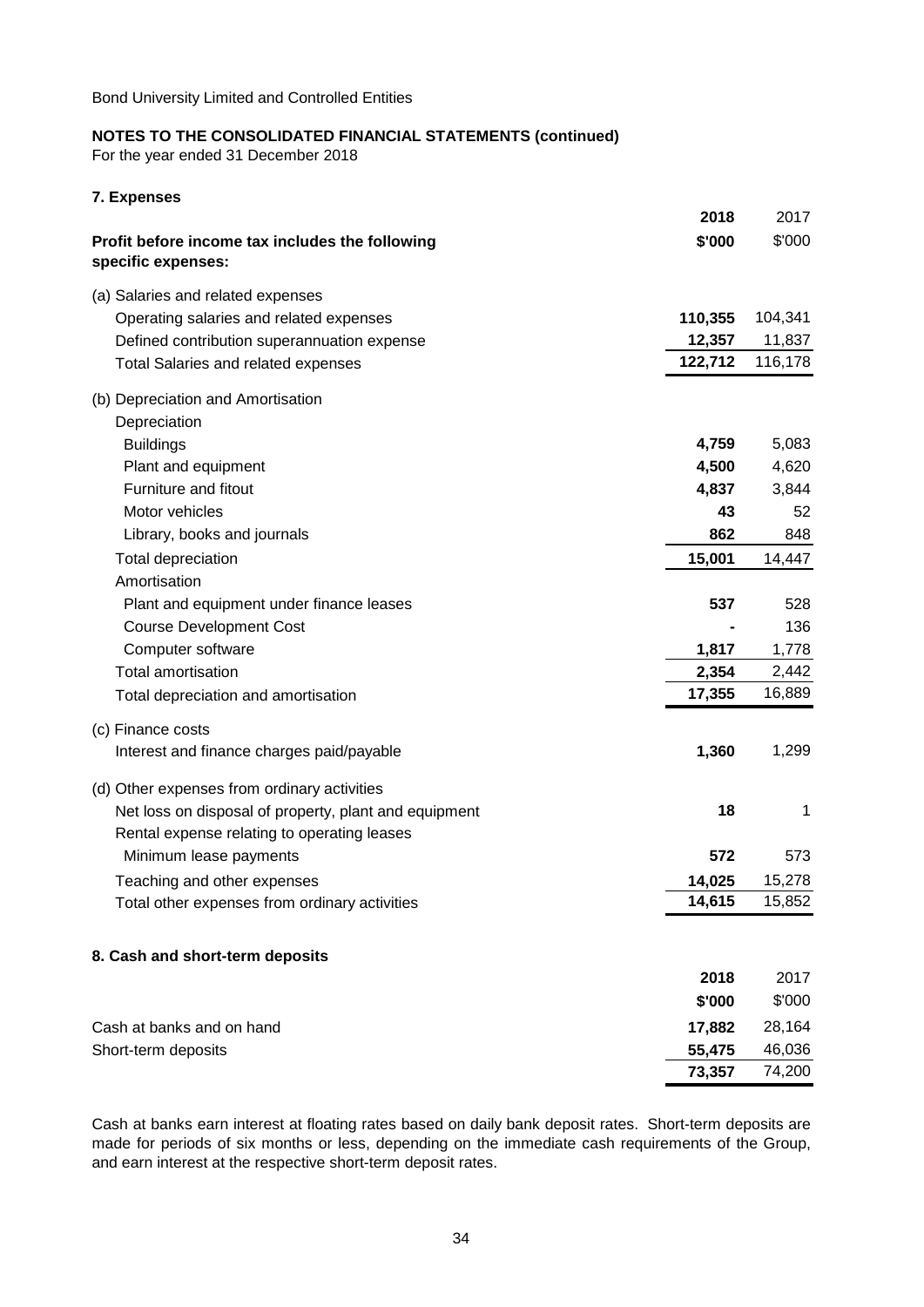For the year ended 31 December 2018

### **9. Cash - Restricted**

|                   | 2018   | 2017   |
|-------------------|--------|--------|
|                   | \$'000 | \$'000 |
| Cash - Restricted | 24,208 | 23,103 |

Of the above balance, a total amount of \$4,562,053 (2017: \$4,097,270) is set aside in the Endowment Fund and a total of \$19,646,000 (2017: \$19,006,200) represents grants, donations and other funds set aside for restricted purposes.

Restricted funds include funds granted by external parties under conditions that they may only be utilised for specified expenditure purposes and cannot be allocated to general purpose expenditure. The grantor of the funds specifies how the funds are to be used.

### **10. Trade and Other receivables**

|                                            | 2018   | 2017   |
|--------------------------------------------|--------|--------|
|                                            | \$'000 | \$'000 |
| <b>Current</b>                             |        |        |
| Trade receivables                          | 1,315  | 1,386  |
| Less: Allowance for expected credit losses | (434)  | (619)  |
|                                            | 881    | 767    |
| Other receivables                          | 6,614  | 2,939  |
| Less: Allowance for expected credit losses | (145)  | (148)  |
|                                            | 6,469  | 2,791  |
|                                            | 7,350  | 3,558  |
| <b>Non-current</b>                         |        |        |
| Trade receivables                          | 130    | 184    |
| Less: Allowance for expected credit losses | (91)   | (129)  |
|                                            | 39     | 55     |

See below for the movements in allowance for expected credit losses:

|                                      | Trade<br>\$'000 | Other<br>\$'000 | Total<br>\$'000 |
|--------------------------------------|-----------------|-----------------|-----------------|
| At 1 January 2017                    | 833             | 146             | 979             |
| Provision for impairment             | 76              | 4               | 80              |
| Write-off                            | (161)           | (2)             | (163)           |
| As at 31 December 2017               | 748             | 148             | 896             |
| Provision for expected credit losses | (44)            | (3)             | (47)            |
| Write-off                            | (179)           | $\blacksquare$  | (179)           |
| As at 31 December 2018               | 525             | 145             | 670             |

Other receivables are debtors other than students and Campus Operations debtors. There is no interest charged on overdue amounts. Collateral is not normally obtained.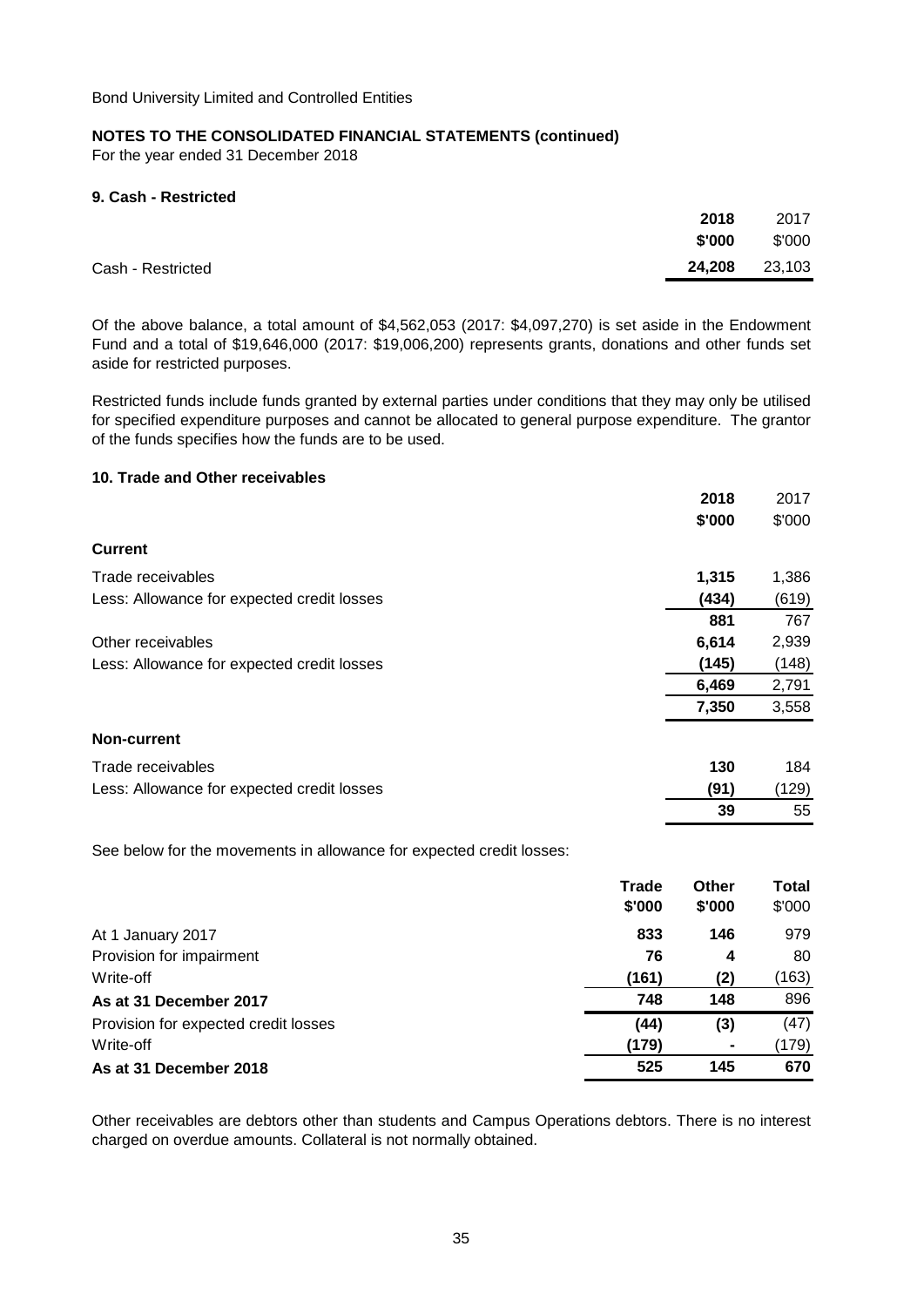For the year ended 31 December 2018

### **11. Inventories**

|                                                                         | 2018   | 2017   |
|-------------------------------------------------------------------------|--------|--------|
|                                                                         | \$'000 | \$'000 |
| At cost                                                                 |        |        |
| Food                                                                    | 67     | 70     |
| <b>Beverages</b>                                                        | 88     | 57     |
| General stores                                                          | 136    | 114    |
|                                                                         | 291    | 241    |
| 12. Other financial assets                                              |        |        |
|                                                                         | 2018   | 2017   |
|                                                                         | \$'000 | \$'000 |
| Financial Assets at Fair Value through Profit or Loss                   |        |        |
| Quoted equity shares                                                    | 7      | 293    |
| <b>Total current other financial assets</b>                             | 7      | 293    |
| Financial Assets at Fair Value through Other Comprehensive Income (OCI) |        |        |
| Quoted equity shares                                                    | 3,743  | 3,720  |
| Unquoted equity shares                                                  | 24,510 | 16,385 |
| Total non-current other financial assets                                | 28,253 | 20,105 |

*Financial assets at fair value through profit or loss* include equity shares of listed companies, fair values of these quoted securities are determined by reference to published price quotations in an active market. Changes in fair values are recorded in other income or other expense in the consolidated statement of profit or loss.

*Financial assets designated at fair value through OCI* include investments in equity shares of listed companies that are not held for trading and equity shares of non-listed companies, including the Group's investment in Education Australia Limited. Changes in fair values are recognised in the financial asset reserve in other comprehensive income – refer to note 20.

The quoted equity shares were derived from donations by external parties under conditions that they may only be utilised for specified purposes.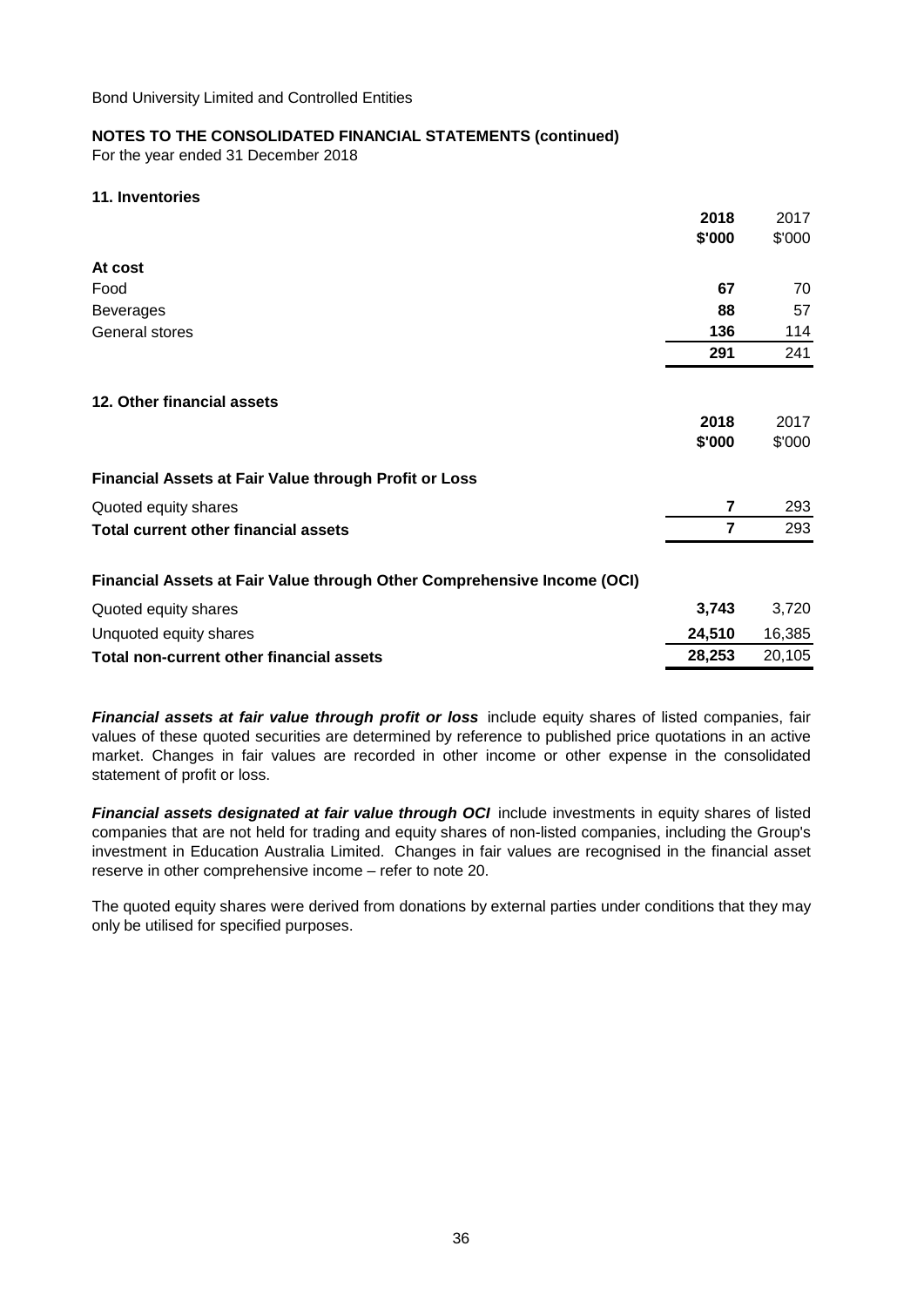Bond University Limited and Controlled Entities Bond University Limited and Controlled Entities

## **NOTES TO THE CONSOLIDATED FINANCIAL STATEMENTS (continued)**<br>For the year ended 31 December 2018 **NOTES TO THE CONSOLIDATED FINANCIAL STATEMENTS (continued)**

For the year ended 31 December 2018

### 13. Property, Plant and Equipment **13. Property, Plant and Equipment**

|                                  |        |                  | Construc- |                 |           |                | Furniture,     |                  |              |         |          |
|----------------------------------|--------|------------------|-----------|-----------------|-----------|----------------|----------------|------------------|--------------|---------|----------|
|                                  |        |                  | tion in   |                 | Plant &   | Leased plant & | fitout & other | Fitout - Work in | <b>Motor</b> |         |          |
|                                  | Land   | <b>Buildings</b> | progress  | <b>Artworks</b> | Equipment | equipment      | assets         | progress         | vehicles     | Library | Total    |
|                                  | \$'000 | \$'000           | \$'000    | \$'000          | \$'000    | \$'000         | \$'000         | \$'000           | \$'000       | \$'000  | \$'000   |
| Cost                             |        |                  |           |                 |           |                |                |                  |              |         |          |
| At 1 January 2017                | 25,986 | 154,240          |           | 5,912           | 37,780    | 1,829          | 59,117         | 676              | 264          | 20,711  | 306,515  |
| Additions                        | 3,924  |                  | 809       | 1,018           | 4,036     | 573            | 10,635         | 423              |              | 940     | 22,358   |
| <b>Disposals</b>                 |        | (25)             |           |                 | (940)     | (544)          | (1,646)        |                  |              | (1,034) | (4, 189) |
| <b>Transfers</b>                 |        |                  |           |                 |           |                | 676            | (676)            |              |         |          |
| At 31 December 2017              | 29,910 | 154,215          | 809       | 6,930           | 40,876    | 1,858          | 68,782         | 423              | 264          | 20,617  | 324,684  |
| Additions                        | 9,083  | 2,963            | 10,791    | 770             | 4,099     | 206            | 2,970          | 373              | 80           | 924     | 32,259   |
| <b>Disposals</b>                 |        |                  |           |                 | (1,836)   | (153)          | (1, 266)       |                  |              | (2,606) | (5,861)  |
| <b>Transfers</b>                 |        | 809              | (809)     |                 |           |                | 423            | (423)            |              |         |          |
| At 31 December 2018              | 38,993 | 157,987          | 10,791    | 7,700           | 43,139    | 1,911          | 70,909         | 373              | 344          | 18,935  | 351,082  |
| Depreciation                     |        |                  |           |                 |           |                |                |                  |              |         |          |
| At 1 January 2017                |        | 61,715           |           |                 | 26,437    | 894            | 50,728         |                  | 107          | 18,432  | 158,313  |
| Depreciation charge for the year |        | 5,083            |           |                 | 4,620     | 528            | 3,844          |                  | 52           | 848     | 14,975   |
| <b>Disposals</b>                 |        |                  |           |                 | (921)     | (541)          | (1,645)        |                  |              | (1,011) | (4, 118) |
| At 31 December 2017              |        | 66,798           |           |                 | 30,136    | 881            | 52,927         |                  | 159          | 18,269  | 169,170  |
| Depreciation charge for the year |        | 4,759            |           |                 | 4,500     | 537            | 4,837          |                  | 43           | 862     | 15,538   |
| Disposals                        |        |                  |           |                 | (1,787)   | (153)          | (1,230)        |                  |              | (2,582) | (5, 752) |
| At 31 December 2018              |        | 71,557           |           | f,              | 32,849    | 1,265          | 56,534         |                  | 202          | 16,549  | 178,956  |
| Net book value                   |        |                  |           |                 |           |                |                |                  |              |         |          |
| At 31 December 2017              | 29,910 | 87,417           | 809       | 6,930           | 10,740    | 977            | 15,855         | 423              | 105          | 2,348   | 155,514  |
| At 31 December 2018              | 38,993 | 86,430           | 10,791    | 7,700           | 10,290    | 646            | 14,375         | 373              | 142          | 2,386   | 172,126  |

(a) Non-current assets pledged as security **(a) Non-current assets pledged as security**

Refer to note 16 for information on non-current assets pledged as security by the Group. Refer to note 16 for information on non-current assets pledged as security by the Group.

37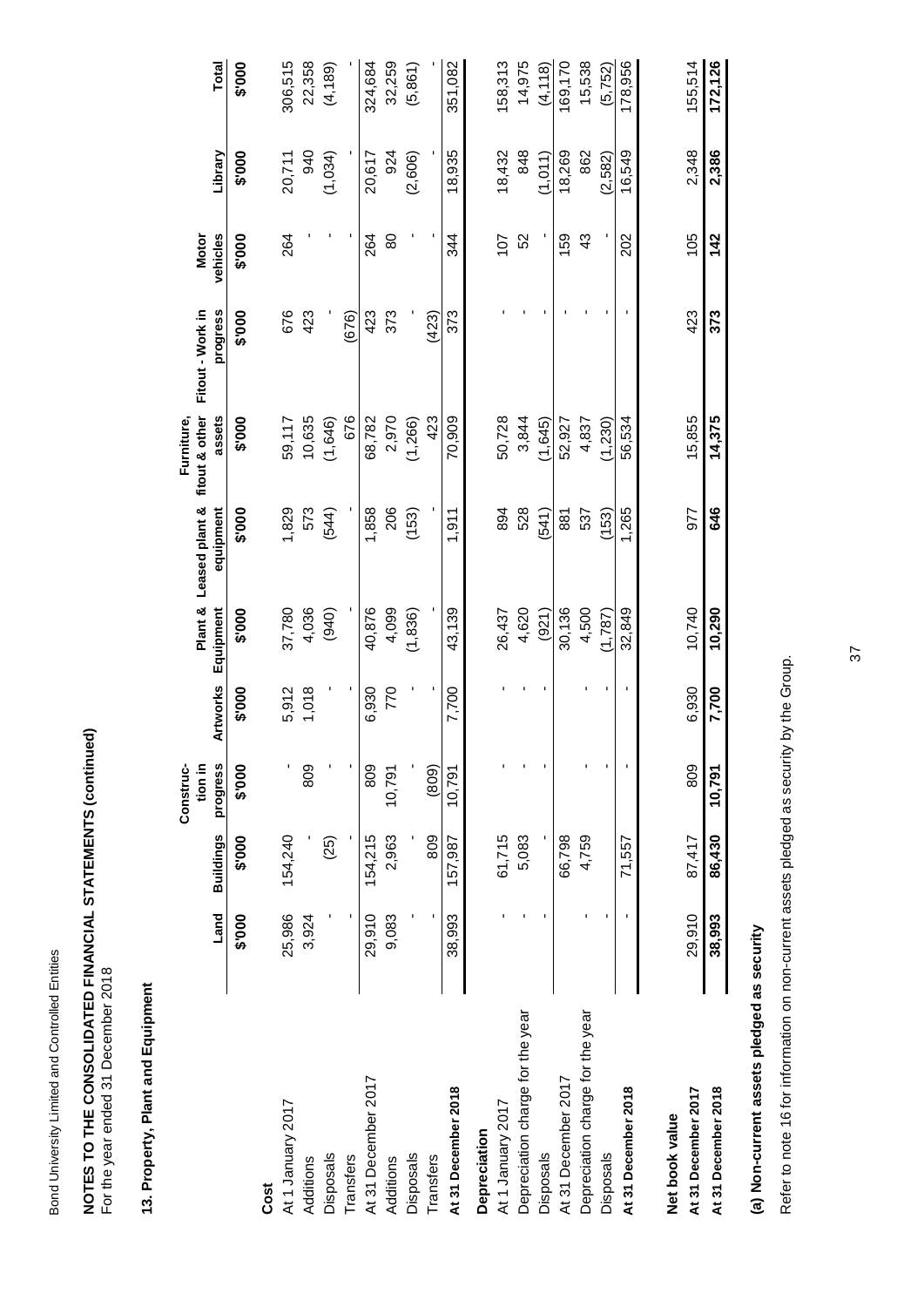For the year ended 31 December 2018

### **14. Intangible Assets**

|                                  | <b>Computer</b><br>software | <b>Computer</b><br>software -<br>work in<br>progress | <b>Course</b><br><b>Development</b><br><b>Costs</b> | <b>Total</b> |
|----------------------------------|-----------------------------|------------------------------------------------------|-----------------------------------------------------|--------------|
|                                  | \$'000                      | \$'000                                               | \$'000                                              | \$'000       |
| Cost                             |                             |                                                      |                                                     |              |
| At 1 January 2017                | 14,843                      | 779                                                  | 528                                                 | 16,150       |
| Additions - internally developed | 181                         |                                                      |                                                     | 181          |
| Additions - separately acquired  | 1,349                       | 39                                                   |                                                     | 1,388        |
| <b>Transfers</b>                 | 779                         | (779)                                                |                                                     |              |
| At 31 December 2017              | 17,152                      | 39                                                   | 528                                                 | 17,719       |
| Additions - internally developed | 357                         | 306                                                  | 106                                                 | 769          |
| Additions - separately acquired  | 282                         | 752                                                  |                                                     | 1,034        |
| Transfers/Disposals              | (93)                        | (39)                                                 | $\overline{\phantom{a}}$                            | (132)        |
| At 31 December 2018              | 17,698                      | 1,058                                                | 634                                                 | 19,390       |
| Amortisation                     |                             |                                                      |                                                     |              |
| At 1 January 2017                | 11,730                      |                                                      | 392                                                 | 12,122       |
| Amortisation                     | 1,778                       |                                                      | 136                                                 | 1,914        |
| At 31 December 2017              | 13,508                      |                                                      | 528                                                 | 14,036       |
| Amortisation                     | 1,817                       |                                                      |                                                     | 1,817        |
| <b>Disposals</b>                 | (94)                        |                                                      |                                                     | (94)         |
| At 31 December 2018              | 15,231                      | $\blacksquare$                                       | 528                                                 | 15,759       |
| Net book value                   |                             |                                                      |                                                     |              |
| At 31 December 2017              | 3,644                       | 39                                                   |                                                     | 3,683        |
| At 31 December 2018              | 2,467                       | 1,058                                                | 106                                                 | 3,631        |
|                                  |                             |                                                      |                                                     |              |

### **15. Trade and other payables**

|                | 2018   | 2017   |
|----------------|--------|--------|
|                | \$'000 | \$'000 |
| Trade payables | 16,665 | 14,758 |
| Other payables | 603    | 819    |
|                | 17,268 | 15,577 |

### **Other payables**

Other payables relate to Fee-Help payable to the Department of Education.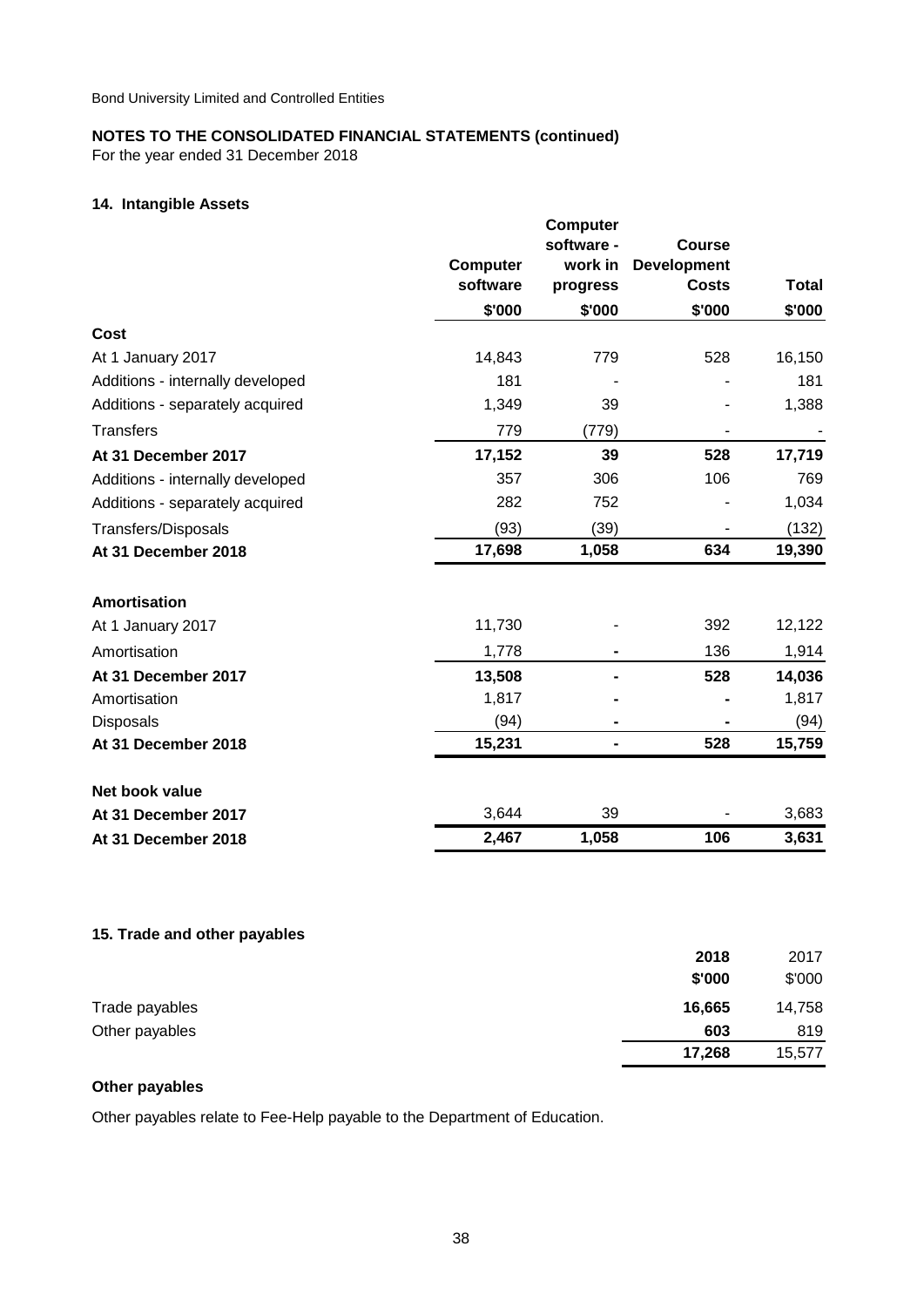### **NOTES TO THE CONSOLIDATED FINANCIAL STATEMENTS (continued)**

For the year ended 31 December 2018

### **16. Interest-bearing loans and borrowings**

|                                                         | 2018<br>\$'000 | 2017<br>\$'000 |
|---------------------------------------------------------|----------------|----------------|
| <b>Current interest-bearing loans and borrowings</b>    |                |                |
| Obligations under finance leases (Note 21)              | 464            | 518            |
| Total current interest-bearing loans and borrowings     | 464            | 518            |
| Non-current interest-bearing loans and borrowings       |                |                |
| Obligations under finance leases (Note 21)              | 225            | 516            |
| Secured bank loan                                       | 36,441         | 36,582         |
| Total non-current interest-bearing loans and borrowings | 36,666         | 37,098         |
| Total interest-bearing loans and borrowings             | 37,130         | 37,616         |

The secured bank loan has been drawn down under a cash advance facility. The current interest rate on the bank loans drawn is 2.66% (2017: 2.51%). The amortised balance of the loan establishment and extension fee capitalised as at 31 December 2018 is \$225,200 (2017: \$85,000). The maturity date of this bank facility has been extended to 18 November 2022 during the year.

### **Collateral**

The bank loan is secured by:

- first registered mortgages over freehold land and buildings;
- first registered company charge over all assets and undertakings of all entities in the Group;
- cross guarantee between Bond University Limited and all entities in the Group.

Lease liabilities are effectively secured as the rights to the leased asset recognised in the financial statements revert to the lessor in the event of default.

The following financial covenants apply to the bank loan using terms defined therein:

- gearing ratio must at all times be less than 3.0 times; and
- interest cover ratio must at all times to be more than 2.5 times.

The company complied at all times during the year with the above covenants.

The carrying amounts of assets pledged as security for interest-bearing loans and borrowings are:

|                                          | 2018<br>\$'000 | 2017<br>\$'000 |
|------------------------------------------|----------------|----------------|
| <b>Current</b>                           |                |                |
| Floating charge                          |                |                |
| Cash and Short-term deposits             | 73,357         | 74,200         |
| Cash - Restricted                        | 24,208         | 23,103         |
| Receivables                              | 7,350          | 3,558          |
| Prepayments and other assets             | 4,830          | 3,270          |
| Inventories                              | 291            | 241            |
| Other current financial assets           | 7              | 293            |
| Total current assets pledged as security | 110,043        | 104,665        |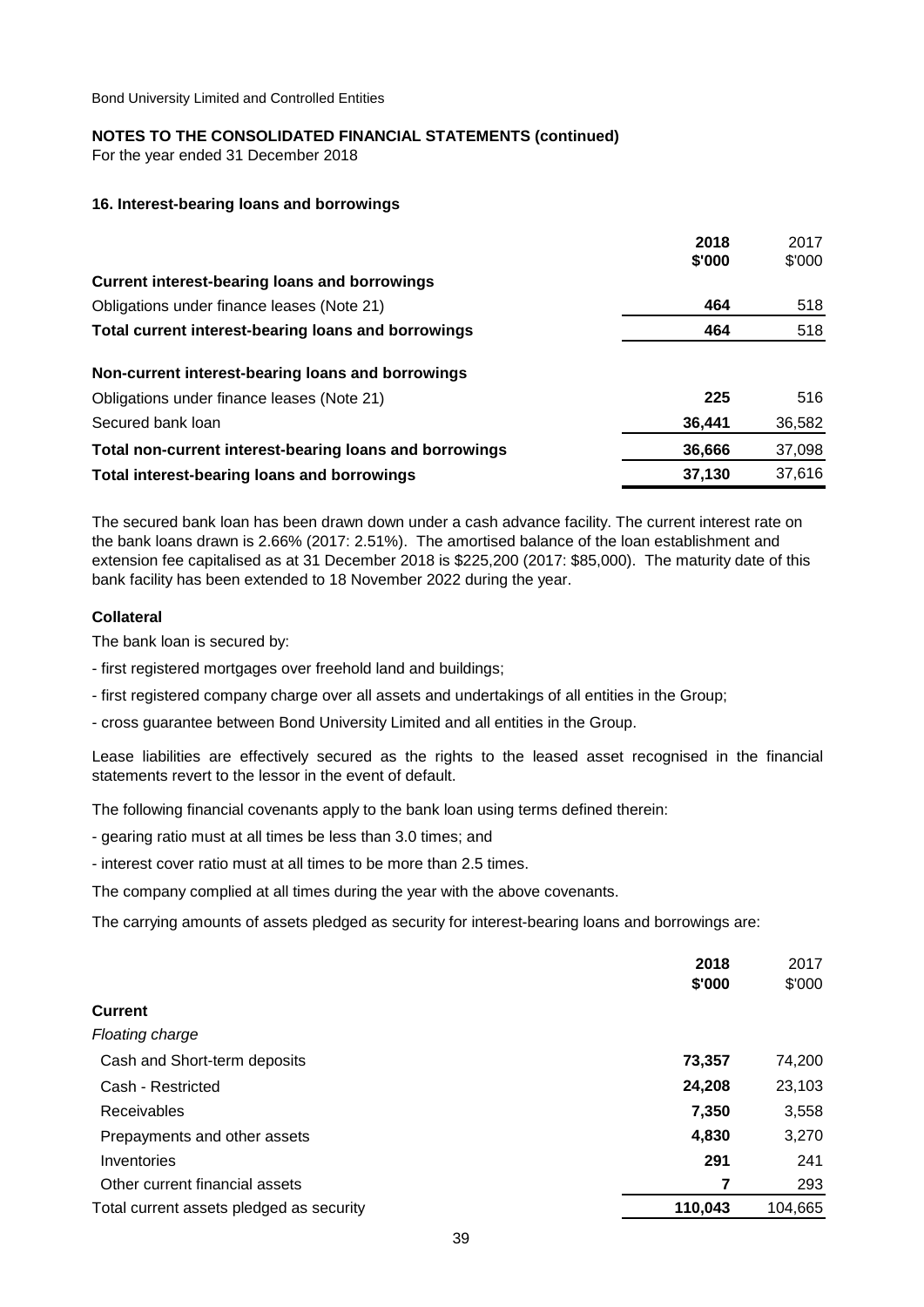### **NOTES TO THE CONSOLIDATED FINANCIAL STATEMENTS (continued)**

For the year ended 31 December 2018

|                                              | 2018<br>\$'000   | 2017<br>\$'000   |
|----------------------------------------------|------------------|------------------|
| <b>Non-current</b>                           |                  |                  |
| First mortgage                               |                  |                  |
| Freehold land and buildings                  | 122,619          | 118,136          |
| Finance lease                                |                  |                  |
| Plant and equipment under finance lease      | 646              | 977              |
| Floating charge                              |                  |                  |
| Receivables                                  | 39               | 55               |
| Other financial assets                       | 28,253           | 20,105           |
| Plant and equipment                          | 35,266           | 36,401           |
| Intangible assets                            | 3,631            | 3,683            |
|                                              | 67,189           | 60,244           |
| Total non-current assets pledged as security | 190,454          | 179,357          |
| Total assets pledged as security             | 300,497          | 284,022          |
| 17. Provisions                               |                  |                  |
|                                              | 2018             | 2017             |
|                                              | \$'000           | \$'000           |
| <b>Current</b><br>Annual leave               |                  | 8,077            |
|                                              | 8,528            |                  |
| Long service leave                           | 11,879<br>20,407 | 10,624<br>18,701 |
| <b>Non-current</b>                           |                  |                  |
| Long service leave                           | 1,920            | 1,827            |
|                                              | 1,920            | 1,827            |
| <b>Total</b>                                 | 22,327           | 20,528           |
| 18. Other current liabilities                |                  |                  |
|                                              | 2018             | 2017             |
|                                              | \$'000           | \$'000           |
| Deferred income                              |                  |                  |
| - student fees                               | 15,424           | 18,653           |
| - sports centre                              | 20               | 108              |
|                                              | 15,444           | 18,761           |

### **19. Contributed equity**

Bond University Limited was incorporated as a company limited by guarantee on 12 February 1987. Pursuant to the Constitution of the company, every member has undertaken in the event of a deficiency on winding up to contribute an amount not exceeding \$10. At 31 December 2018, Bond University Limited had 30 members (2017: 30).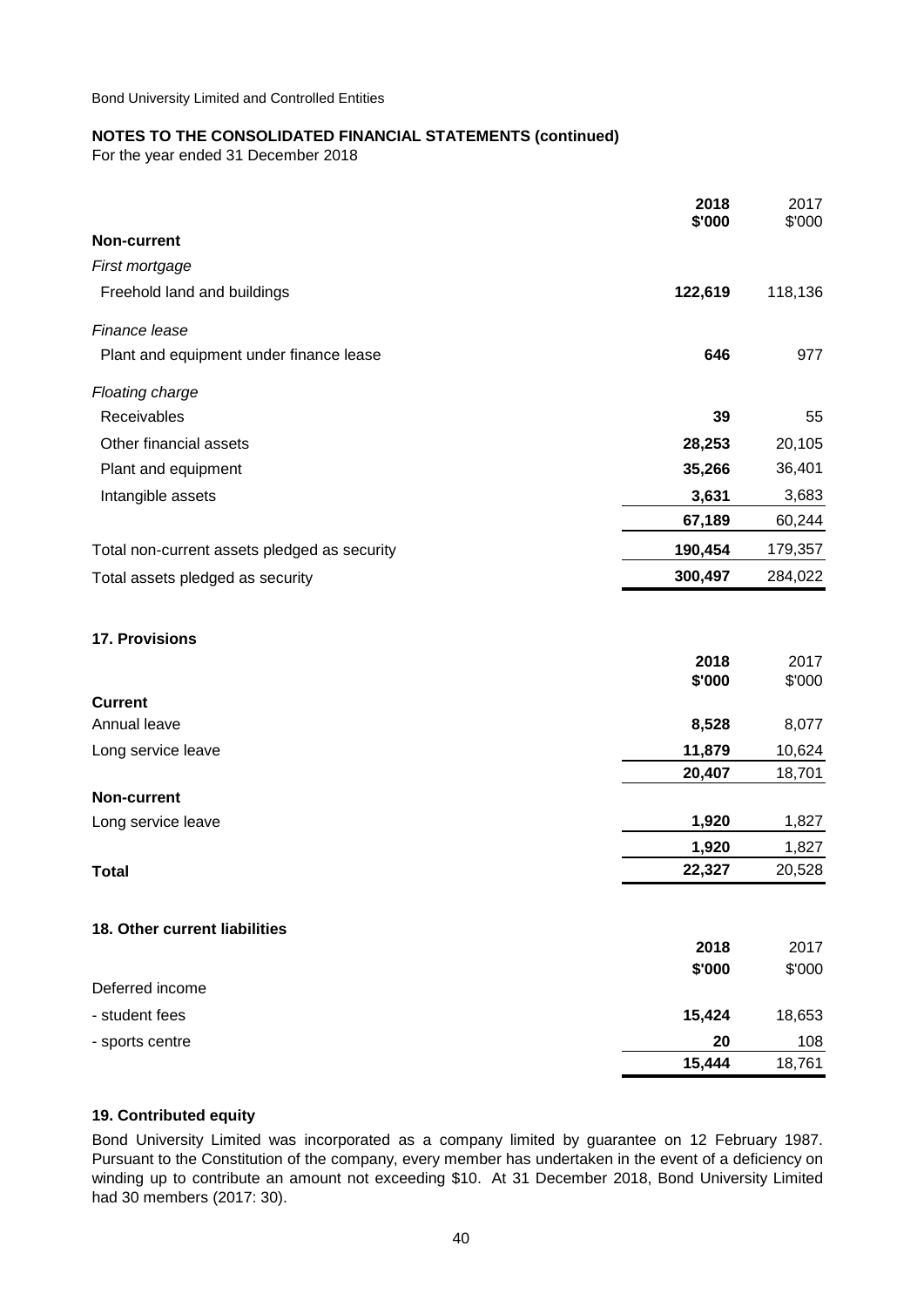### **NOTES TO THE CONSOLIDATED FINANCIAL STATEMENTS (continued)**

For the year ended 31 December 2018

### **20. Reserves**

|                                                         | 2018<br>\$'000 | 2017<br>\$'000 |
|---------------------------------------------------------|----------------|----------------|
| Fair value reserve of financial assets at FVOCI         | 24.337         | 16,473         |
| Movements:<br>Balance 1 January                         | 16,473         | 11.124         |
| Fair value gain on financial assets designated at FVOCI | 7.864          | 5,349          |
| Balance 31 December                                     | 24,337         | 16,473         |

### **Nature and purpose of reserves**

The fair value reserve of financial assets at Fair Value through Other Comprehensive Income (FVOCI) is used to record the changes in the fair value of financial assets designated at FVOCI.

### **21. Commitments and contingencies**

### **Operating lease commitments - Group as lessee**

The Group has entered into operating leases on certain motor vehicles and plant and equipment, with lease terms between two to five years. The leases have varying terms and renewal rights. On renewal, the terms of the leases are renegotiated.

Future minimum rentals payable under non-cancellable operating leases as at 31 December are, as follows:

|                                                   | 2018<br>\$'000 | 2017<br>\$'000 |
|---------------------------------------------------|----------------|----------------|
| Within one year                                   | 624            | 582            |
| Later than one year but not later than five years | 749            | 785            |
| Later than five years                             | $\blacksquare$ |                |
|                                                   | 1,373          | 1,367          |

### **Finance leases**

The Group has finance leases for various items of plant and equipment. The Group's obligations under finance leases are secured by the lessor's title to the leased assets. Under the terms of the leases, the Group has the option to extend the lease term or return the leased assets to the financer on expiry of the leases.

Future minimum lease payments under finance leases as at 31 December are, as follows:

|                                                   | 2018           | 2017   |
|---------------------------------------------------|----------------|--------|
|                                                   | \$'000         | \$'000 |
| Within one year                                   | 482            | 566    |
| Later than one year but not later than five years | 234            | 531    |
| Later than five years                             | $\blacksquare$ |        |
| Minimum lease payments                            | 716            | 1,097  |
| Less: Future finance charges                      | 27             | 63     |
| Total lease liabilities                           | 689            | 1,034  |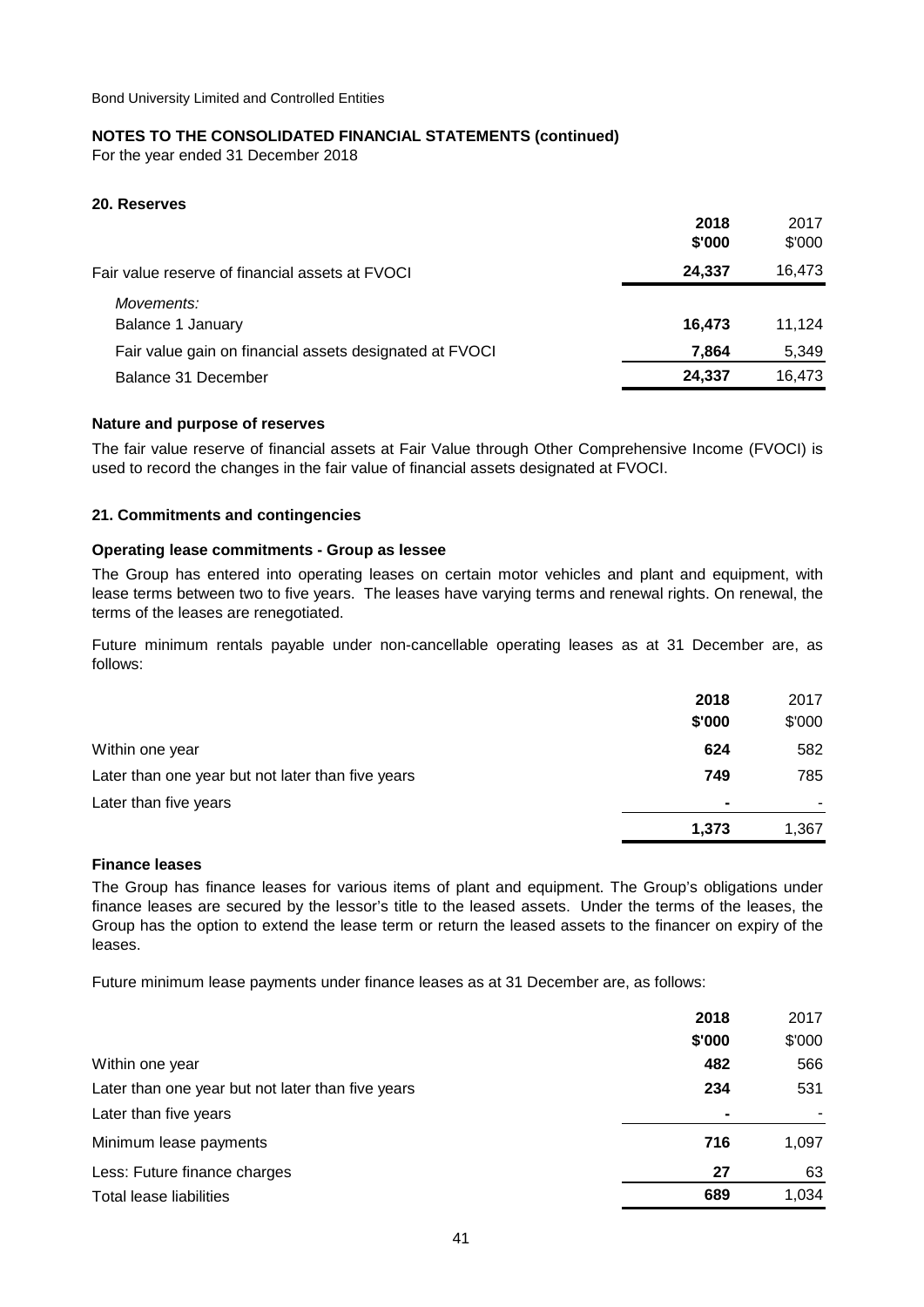### **NOTES TO THE CONSOLIDATED FINANCIAL STATEMENTS (continued)**

For the year ended 31 December 2018

### **Capital commitments**

Capital expenditure contracted at the reporting date but not recognised as liabilities are:

|                               | 2018   | 2017   |
|-------------------------------|--------|--------|
|                               | \$'000 | \$'000 |
| Property, plant and equipment |        |        |
| Within one year               | 7.585  | 2,616  |

### **Contingent liabilities**

The parent entity and consolidated entity had no contingent liabilities at 31 December 2018.

### **22. Related party disclosures**

### **The ultimate parent**

The ultimate parent entity within the Group is Bond University Limited.

### **Transactions with key management personnel**

There are no other transactions with key management personnel during the year other than salary payments.

| Compensation of key management personnel of the Group |        |        |
|-------------------------------------------------------|--------|--------|
|                                                       | 2018   | 2017   |
|                                                       | \$'000 | \$'000 |
| Total compensation paid to key management personnel   | 3.889  | 3.636  |

The amounts disclosed in the table are the amounts recognised as an expense during the reporting period related to key management personnel.

### **23. Events after the reporting period**

Since 31 December 2018 there has not been any matter or circumstance not otherwise dealt with in the financial report that has significantly affected or may significantly affect the Group.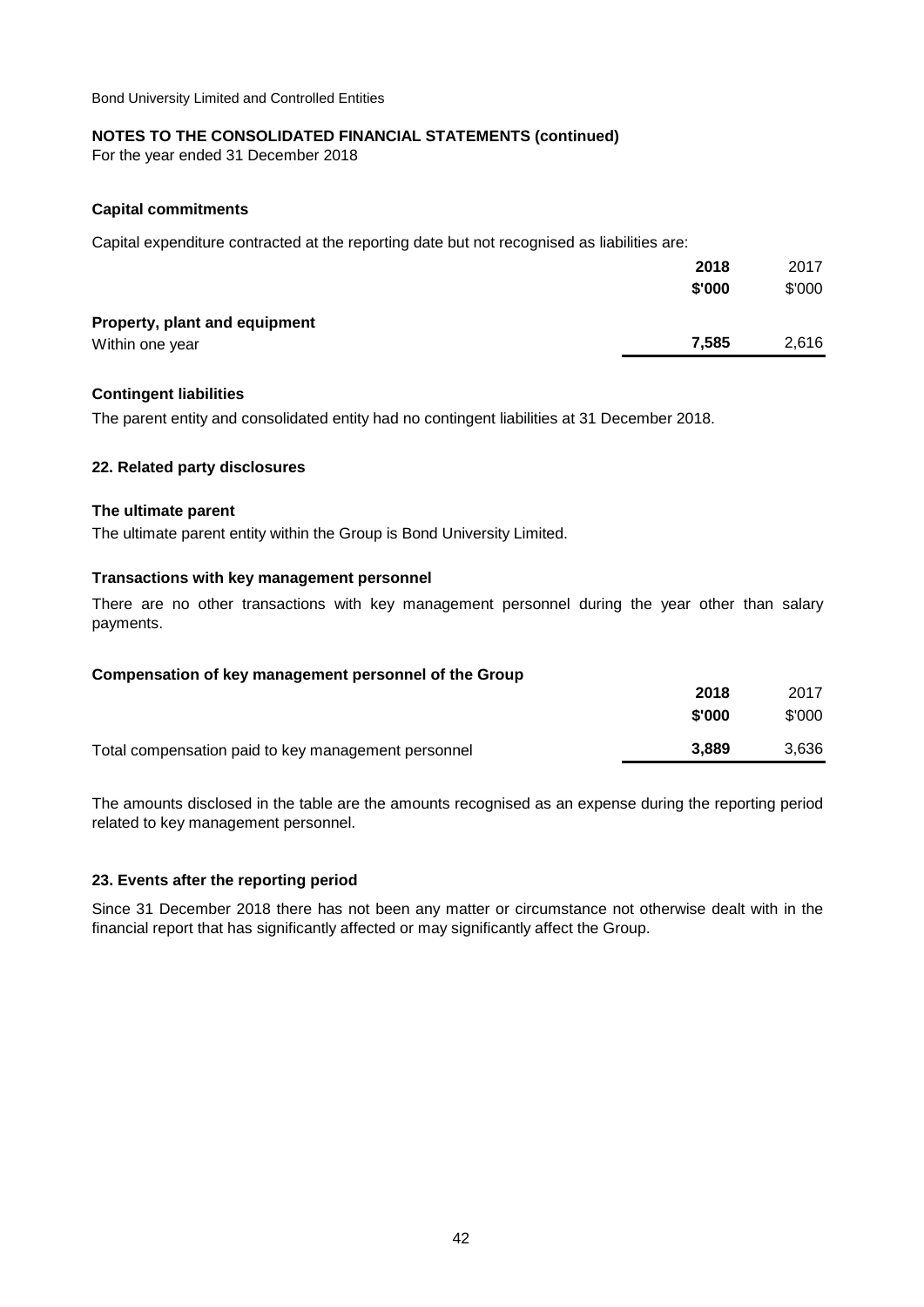### **NOTES TO THE CONSOLIDATED FINANCIAL STATEMENTS (continued)**

For the year ended 31 December 2018

### **24. Parent Entity Financial Information**

### **(a) Summary financial information**

The individual financial statements for the parent entity show the following aggregate amounts:

|                                                 | 2018    | 2017    |
|-------------------------------------------------|---------|---------|
| Information relating to Bond University Ltd.    | \$'000  | \$'000  |
| <b>Current assets</b>                           | 143,784 | 126,908 |
| Total assets                                    | 312,915 | 279,718 |
| <b>Current liabilities</b>                      | 52,197  | 49,253  |
| <b>Total liabilities</b>                        | 90,783  | 88,178  |
| <b>Issued capital</b>                           |         |         |
| Reserves                                        | 24,337  | 16,473  |
| Retained earnings                               | 197,586 | 175,067 |
| Total shareholder's equity                      | 221,923 | 191,540 |
| Profit or loss of the Parent entity             | 22,519  | 12,537  |
| Total comprehensive income of the Parent entity | 30,383  | 17,886  |

### **(b) Guarantees entered into by the parent entity**

Cross guarantees have been executed between Bond University Ltd and all of its subsidiaries to satisfy the requirements of the Group's financing arrangement. The Group has not sought relief under ASIC Class Order 98/1418. However, these entities are not required to prepare accounts on the basis that they do not meet the criteria to be classified as large proprietary companies.

### **(c) Contingent liabilities of the parent entity**

The parent entity did not have any contingent liabilities as at 31 December 2018 or 31 December 2017.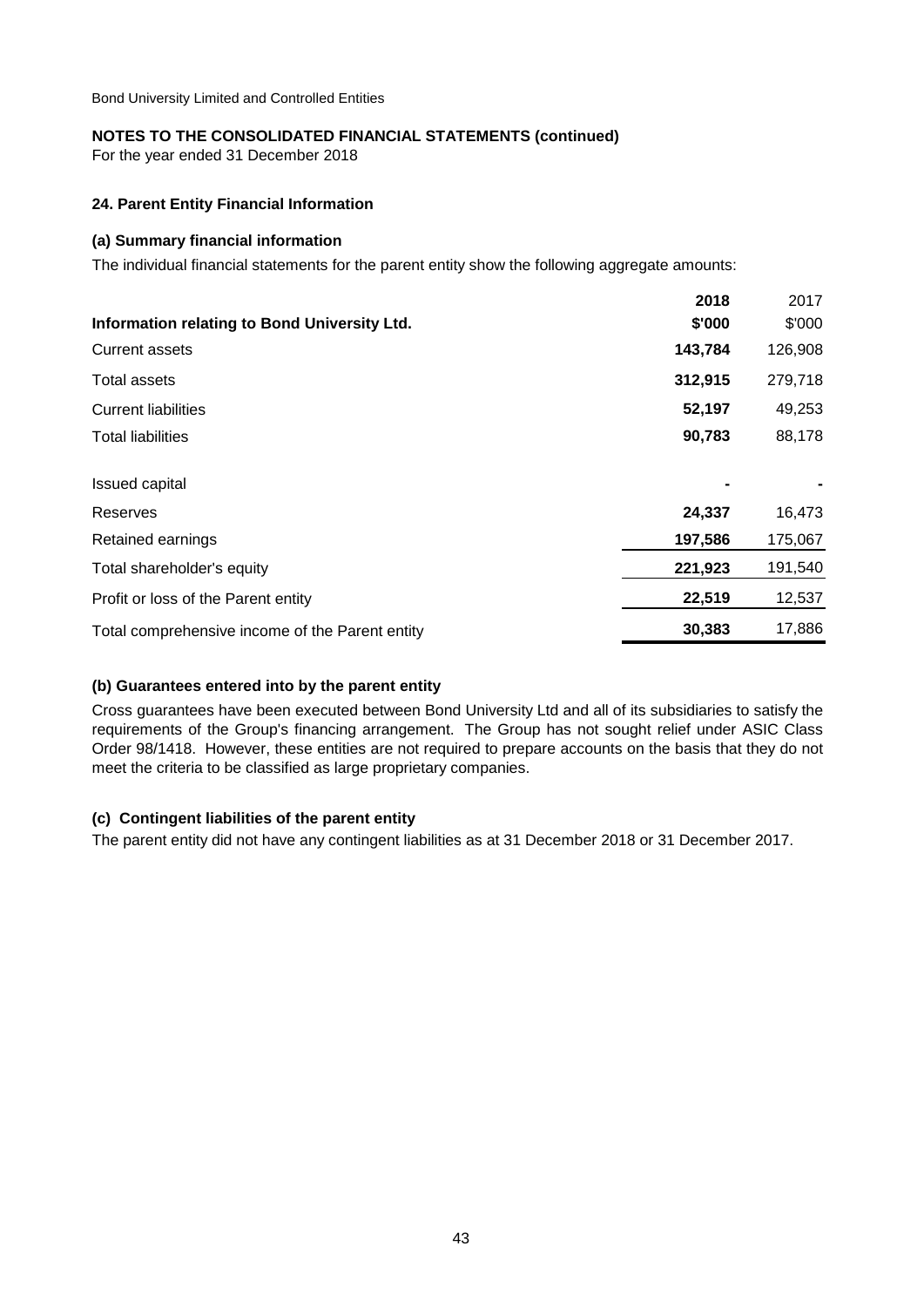Bond University Limited and Controlled Entities Bond University Limited and Controlled Entities

### **NOTES TO THE CONSOLIDATED FINANCIAL STATEMENTS (continued)**<br>For the year ended 31 December 2018 **NOTES TO THE CONSOLIDATED FINANCIAL STATEMENTS (continued)** For the year ended 31 December 2018

## 25. Acquittal of Australian Government Financial Assistance Parent Entity (University) Only **25. Acquittal of Australian Government Financial Assistance Parent Entity (University) Only**

| (a) Higher Education Loan Programs (excl OS-HELP)                    | FEE-HELP |        | SA-HELP                  |               | Total  |        |
|----------------------------------------------------------------------|----------|--------|--------------------------|---------------|--------|--------|
|                                                                      | 2018     | 2017   | 2018                     | 2017          | 2018   | 2017   |
|                                                                      | \$'000   | \$'000 | \$'000                   | 000.\$        | \$'000 | \$'000 |
| Cash Payable/(Receivable) at beginning of year                       | 821      | 1,016  | $\widehat{\mathfrak{D}}$ | $\frac{1}{2}$ | 819    | 1,026  |
| during the reporting period<br>Financial assistance received in Cash | 45,900   | 49,850 | 53                       | ၵ္တ           | 45,953 | 49,889 |
| Cash available for the period                                        | 46,721   | 50,866 |                          | දා<br>අ       | 46,772 | 50,915 |
| Revenue Earned                                                       | 46,119   | 50,045 | នី                       | 51            | 46,169 | 50,096 |
| Cash Payable/(Receivable) at end of year                             | 602      | 821    |                          |               | 603    | 819    |
|                                                                      |          |        |                          |               |        |        |

| (b) Department of Education and Training Research                 | Research Training<br>Program |        | Research<br>Program<br>Support |               | Total  |        |
|-------------------------------------------------------------------|------------------------------|--------|--------------------------------|---------------|--------|--------|
|                                                                   | 2018                         | 2017   | 2018                           | 2017          | 2018   | 2017   |
|                                                                   | \$'000                       | \$'000 | \$'000                         | \$'000        | \$'000 | \$'000 |
| Financial assistance received in Cash during the reporting period | 1,893                        | 1,833  | 1,902                          | 1,968         | 3,795  | 3,800  |
| Net accrual adjustments                                           |                              |        |                                |               |        |        |
| Revenue for the period                                            | 1,893                        | 1,833  | 1,902                          | 1,968         | 3,795  | 3,800  |
| Surplus from the previous year                                    |                              | 386    |                                | $\frac{8}{3}$ |        | 434    |
| $\overline{\mathbf{e}}$<br>Total revenue including accrued revenu | 1,893                        | 2,219  | 1,902                          | 2,016         | 3,795  | 4,234  |
| Expenses including accrued expenses                               | 1,893                        | 2,219  | $\frac{200}{3}$                | 2,016         | 3,795  | 4.234  |
| Surplus for the reporting period                                  |                              |        |                                |               |        |        |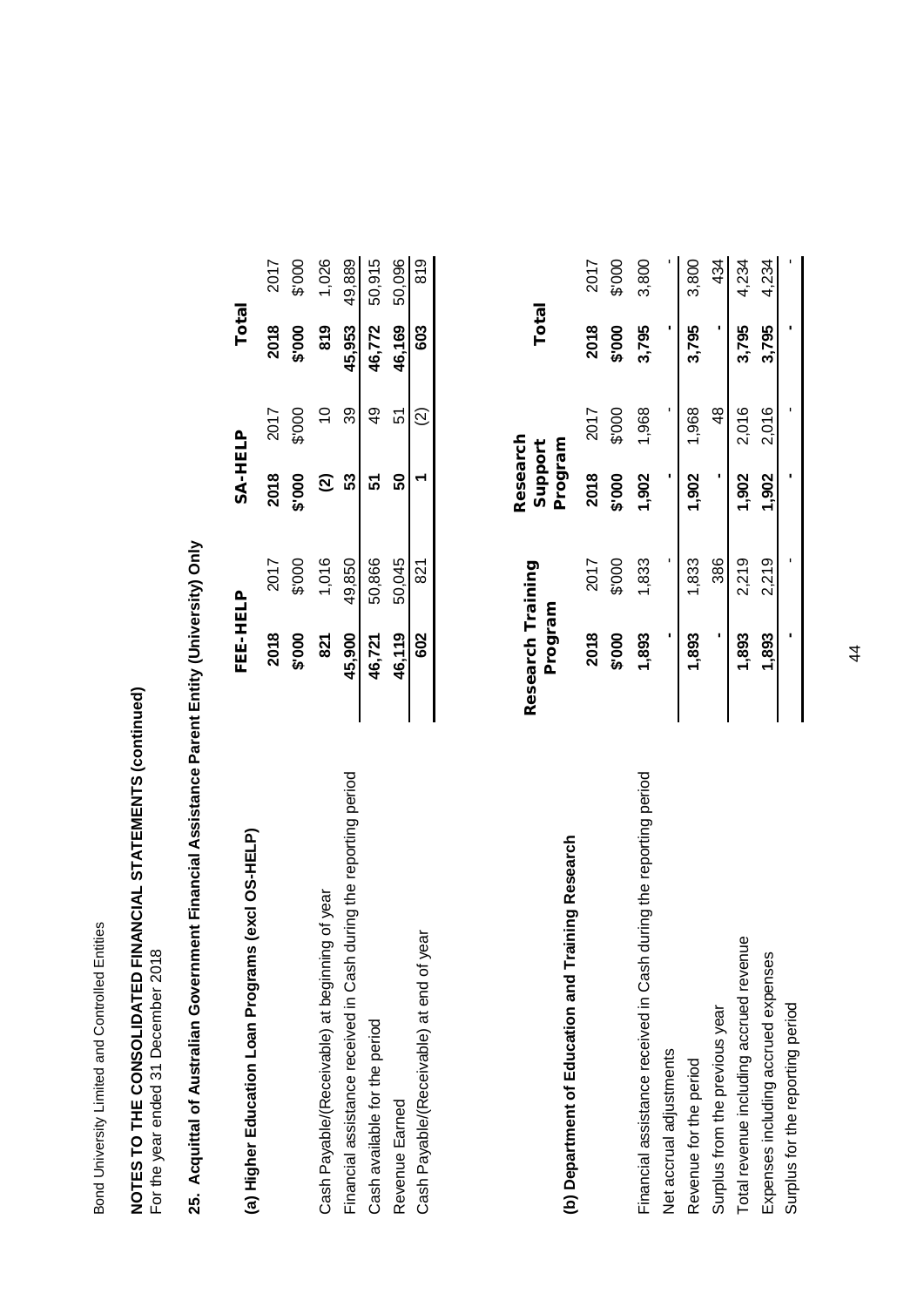Bond University Limited and Controlled Entities Bond University Limited and Controlled Entities

### **NOTES TO THE CONSOLIDATED FINANCIAL STATEMENTS (continued)**<br>For the year ended 31 December 2018 **NOTES TO THE CONSOLIDATED FINANCIAL STATEMENTS (continued)** For the year ended 31 December 2018

# 25. Acquittal of Australian Government Financial Assistance Parent Entity (University) Only (continued) **25. Acquittal of Australian Government Financial Assistance Parent Entity (University) Only (continued)**

| Research Training Program expenditure<br>(c) Total Higher Education Provider | students |        | Total domestic Total overseas<br>students |        |
|------------------------------------------------------------------------------|----------|--------|-------------------------------------------|--------|
|                                                                              | 2018     | 2017   | 2018                                      | 2017   |
|                                                                              | \$'000   | \$'000 | \$'000                                    | \$'000 |
| S<br>Research Training Program Fees offset                                   | 1,112    | 1,531  | 72                                        | 139    |
| Research Training Program Stipends                                           | 655      | 530    |                                           |        |
| Total for all types of support                                               | 1,767    | 2,061  | 126                                       | I58    |
|                                                                              |          |        |                                           |        |

### (d) Australian Research Council Grants **(d) Australian Research Council Grants**

| (i) Discovery                                                        | Projects |        | Fellowships |        | Total  |       |
|----------------------------------------------------------------------|----------|--------|-------------|--------|--------|-------|
|                                                                      | 2018     | 2017   | 2018        | 2017   | 2018   | 2017  |
|                                                                      | \$'000   | \$'000 | 000.\$      | \$'000 | 000.\$ | \$000 |
| during the reporting period<br>Financial assistance received in Cash |          | 86     |             |        |        | 86    |
| Net accrual adjustments                                              |          |        |             |        |        |       |
| Revenue for the period                                               |          | 86     |             |        |        | 86    |
| Surplus from the previous year                                       | 247      | 293    |             |        | 247    | 293   |
| Total revenue including accrued revenue                              | 247      | 379    |             |        | 247    | 379   |
| Expenses including accrued expenses                                  | 247      | 132    |             |        | 247    | 132   |
| Surplus for the reporting period                                     | Ξ        | 247    |             |        | ව      | 247   |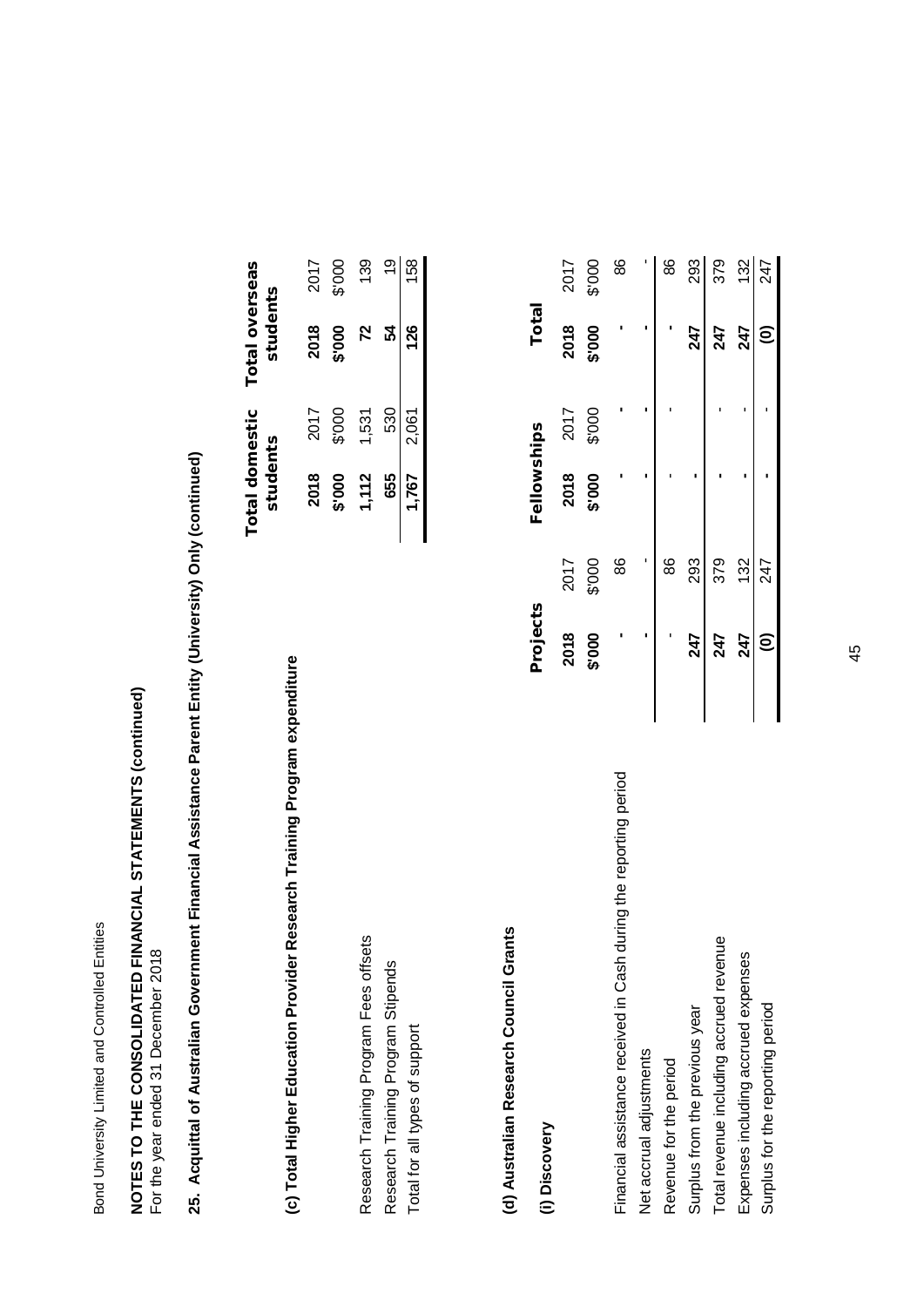### **DIRECTORS' DECLARATION**

In accordance with a resolution of the directors of Bond University Limited, I state that:

In the opinion of the directors:

- (a) The financial statements and notes of Bond University Limited for the financial year ended 31 December 2018 are in accordance with the *Australian Charities and Not-for-Profits Commission Act 2012,* including:
- (i) Giving a true and fair view of its financial position as at 31 December 2018 and performance for the year ended on that date; and
- (ii) Complying with Accounting Standards Reduced Disclosure Requirements (including the Australian Accounting Interpretations) and the *Australian Charities and Not-for-Profits Commission Regulation 2013.*
- (b) There are reasonable grounds to believe that the Company will be able to pay its debts as and when they become due and payable.

On Behalf of the Board

Me S Many

Director and Chancellor Vice Chancellor and President Honourable Dr Annabelle Bennett AO SC Professor Tim Brailsford

Gold Coast 8 March 2019

Tim Brakford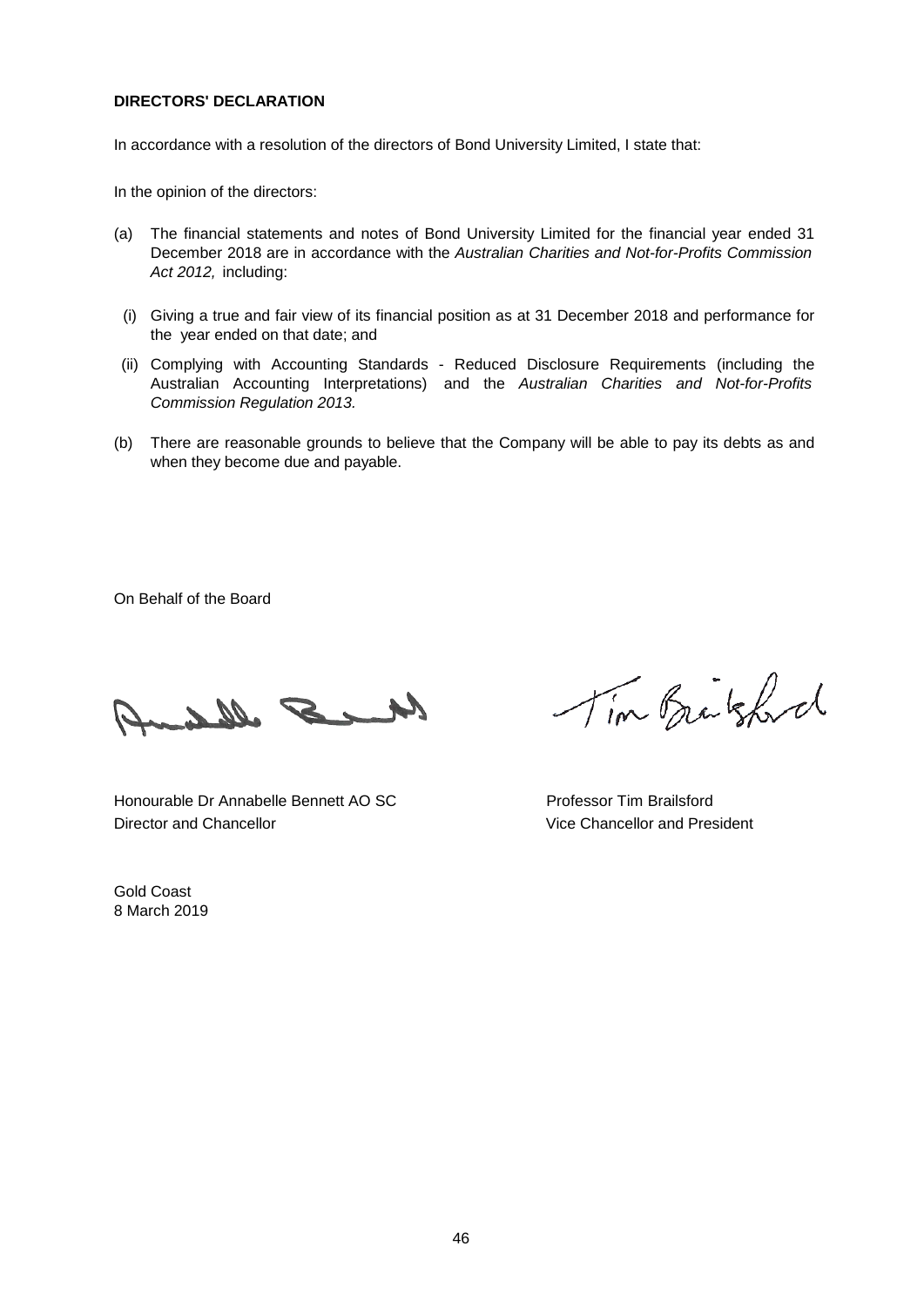

### **Independent Auditor's Report to the members of Bond University Limited**

### Opinion

We have audited the financial report of Bond University Limited (the Company) and its subsidiaries (collectively the Group), which comprises the consolidated statement of financial position as at 31 December 2018, the consolidated statement of comprehensive income, consolidated statement of changes in equity and consolidated statement of cash flows for the year then ended, notes to the financial statements, including a summary of significant accounting policies, and the directors' declaration.

In our opinion, the accompanying financial report of the Group is in accordance with the *Australian Charities and Not-for-Profits Commission Act 2012*, including:

- a) giving a true and fair view of the consolidated financial position of the Group as at 31 December 2018 and of its consolidated financial performance for the year ended on that date; and
- b) complying with Australian Accounting Standards Reduced Disclosure Requirements and the *Australian Charities and Not-for-Profits Commission Regulation 2013*.

### Basis for Opinion

We conducted our audit in accordance with Australian Auditing Standards. Our responsibilities under those standards are further described in the *Auditor's Responsibilities for the Audit of the Financial Report* section of our report. We are independent of the Group in accordance with the ethical requirements of the Accounting Professional and Ethical Standards Board's APES 110 *Code of Ethics for Professional Accountants* (the Code) that are relevant to our audit of the financial report in Australia. We have also fulfilled our other ethical responsibilities in accordance with the Code.

We believe that the audit evidence we have obtained is sufficient and appropriate to provide a basis for our opinion.

### Information Other than the Financial Report and Auditor's Report Thereon

The directors are responsible for the other information. The other information is the directors' report accompanying the financial report.

Our opinion on the financial report does not cover the other information and accordingly we do not express any form of assurance conclusion thereon.

In connection with our audit of the financial report, our responsibility is to read the other information and, in doing so, consider whether the other information is materially inconsistent with the financial report or our knowledge obtained in the audit or otherwise appears to be materially misstated.

If, based on the work we have performed, we conclude that there is a material misstatement of this other information, we are required to report that fact. We have nothing to report in this regard.

### Responsibilities of the Directors for the Financial Report

The directors of the Company are responsible for the preparation of the financial report that gives a true and fair view in accordance with Australian Accounting Standards – Reduced Disclosure Requirements and the *Australian Charities and Not-for-Profits Commission Act 2012* and for such internal control as the directors determine is necessary to enable the preparation of the financial report that gives a true and fair view and is free from material misstatement, whether due to fraud or error.

In preparing the financial report, the directors are responsible for assessing the Group's ability to continue as a going concern, disclosing, as applicable, matters relating to going concern and using the going concern basis of accounting unless the directors either intend to liquidate the Group or to cease operations, or have no realistic alternative but to do so.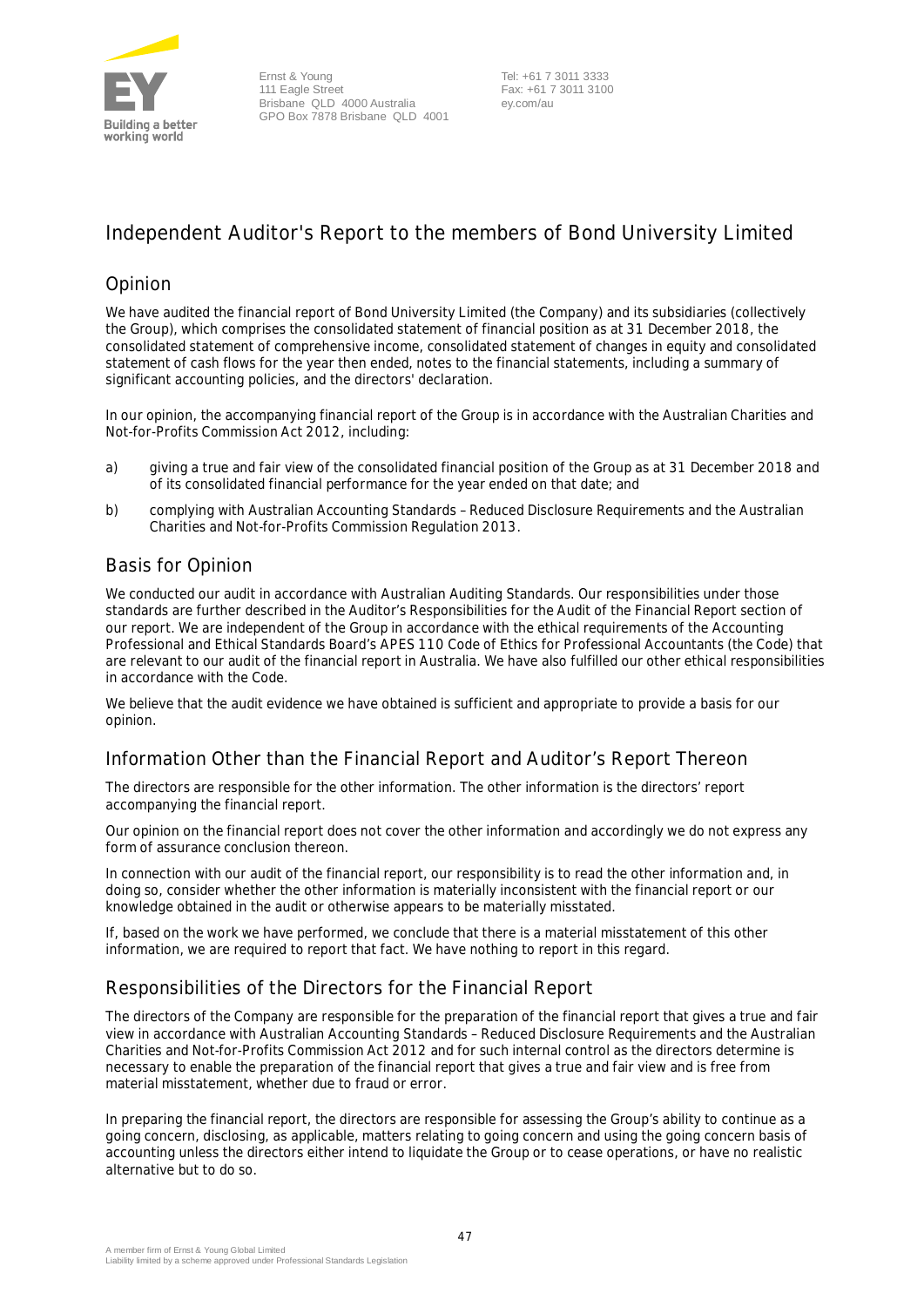

### Auditor's Responsibilities for the Audit of the Financial Report

Our objectives are to obtain reasonable assurance about whether the financial report as a whole is free from material misstatement, whether due to fraud or error, and to issue an auditor's report that includes our opinion. Reasonable assurance is a high level of assurance, but is not a guarantee that an audit conducted in accordance with the Australian Auditing Standards will always detect a material misstatement when it exists. Misstatements can arise from fraud or error and are considered material if, individually or in the aggregate, they could reasonably be expected to influence the economic decisions of users taken on the basis of this financial report.

As part of an audit in accordance with the Australian Auditing Standards, we exercise professional judgment and maintain professional scepticism throughout the audit. We also:

- Identify and assess the risks of material misstatement of the financial report, whether due to fraud or error, design and perform audit procedures responsive to those risks, and obtain audit evidence that is sufficient and appropriate to provide a basis for our opinion. The risk of not detecting a material misstatement resulting from fraud is higher than for one resulting from error, as fraud may involve collusion, forgery, intentional omissions, misrepresentations, or the override of internal control.
- · Obtain an understanding of internal control relevant to the audit in order to design audit procedures that are appropriate in the circumstances, but not for the purpose of expressing an opinion on the effectiveness of the Group's internal control.
- Evaluate the appropriateness of accounting policies used and the reasonableness of accounting estimates and related disclosures made by the directors.
- Conclude on the appropriateness of the directors' use of the going concern basis of accounting and, based on the audit evidence obtained, whether a material uncertainty exists related to events or conditions that may cast significant doubt on the Group's ability to continue as a going concern. If we conclude that a material uncertainty exists, we are required to draw attention in our auditor's report to the related disclosures in the financial report or, if such disclosures are inadequate, to modify our opinion. Our conclusions are based on the audit evidence obtained up to the date of our auditor's report. However, future events or conditions may cause the Group to cease to continue as a going concern.
- · Evaluate the overall presentation, structure and content of the financial report, including the disclosures, and whether the financial report represents the underlying transactions and events in a manner that achieves fair presentation.
- · Obtain sufficient appropriate audit evidence regarding the financial information of the entities or business activities within the Group to express an opinion on the financial report. We are responsible for the direction, supervision and performance of the Group audit. We remain solely responsible for our audit opinion.

We communicate with the directors regarding, among other matters, the planned scope and timing of the audit and significant audit findings, including any significant deficiencies in internal control that we identify during our audit.

Ernst&Your

Ernst & Young

Alison de Groot Partner Brisbane 8 March 2019